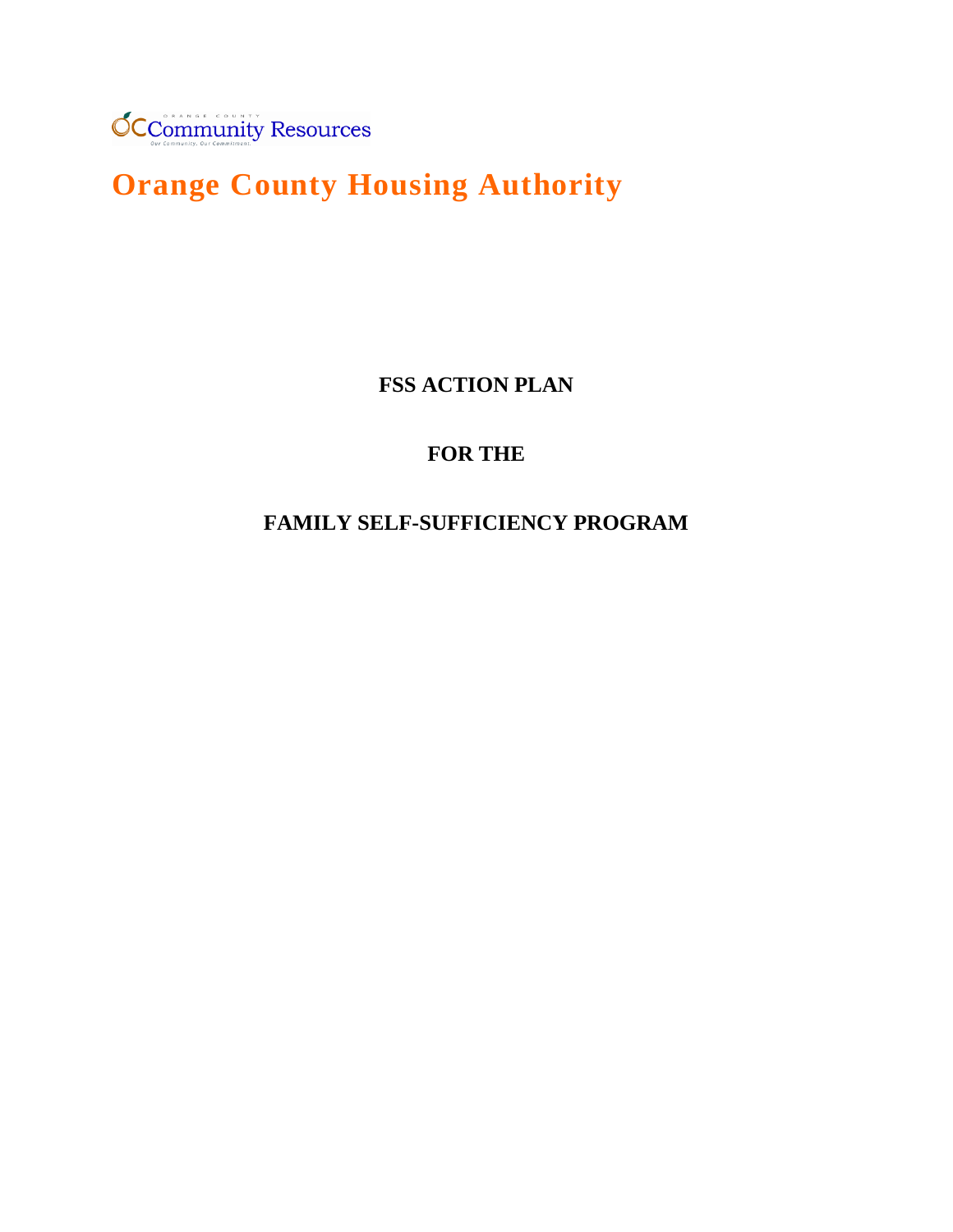#### **Family Self-Sufficiency Program Action Plan Table of Contents**

| <b>CHAPTER 1</b><br>THE FAMILY SELF-SUFFICIENCY (FSS) PROGRAM |
|---------------------------------------------------------------|
|                                                               |
| <b>CHAPTER 2</b>                                              |
| PURPOSE, SCOPE,                                               |
| AND APPLICABILITY OF THE                                      |
|                                                               |
| <b>CHAPTER 3</b>                                              |
| <b>CHAPTER 4</b>                                              |
|                                                               |
| <b>CHAPTER 5</b>                                              |
|                                                               |
| <b>CHAPTER 6</b>                                              |
|                                                               |
| <b>CHAPTER 7</b>                                              |
| PORTABILITY IN HOUSING CHOICE VOUCHER FSS PROGRAM  Page 43    |
| <b>CHAPTER 8</b>                                              |
| FAMILY UNIFICATION PROGRAM (FUP) AND FAMILY SELF SUFFICIENCY  |
|                                                               |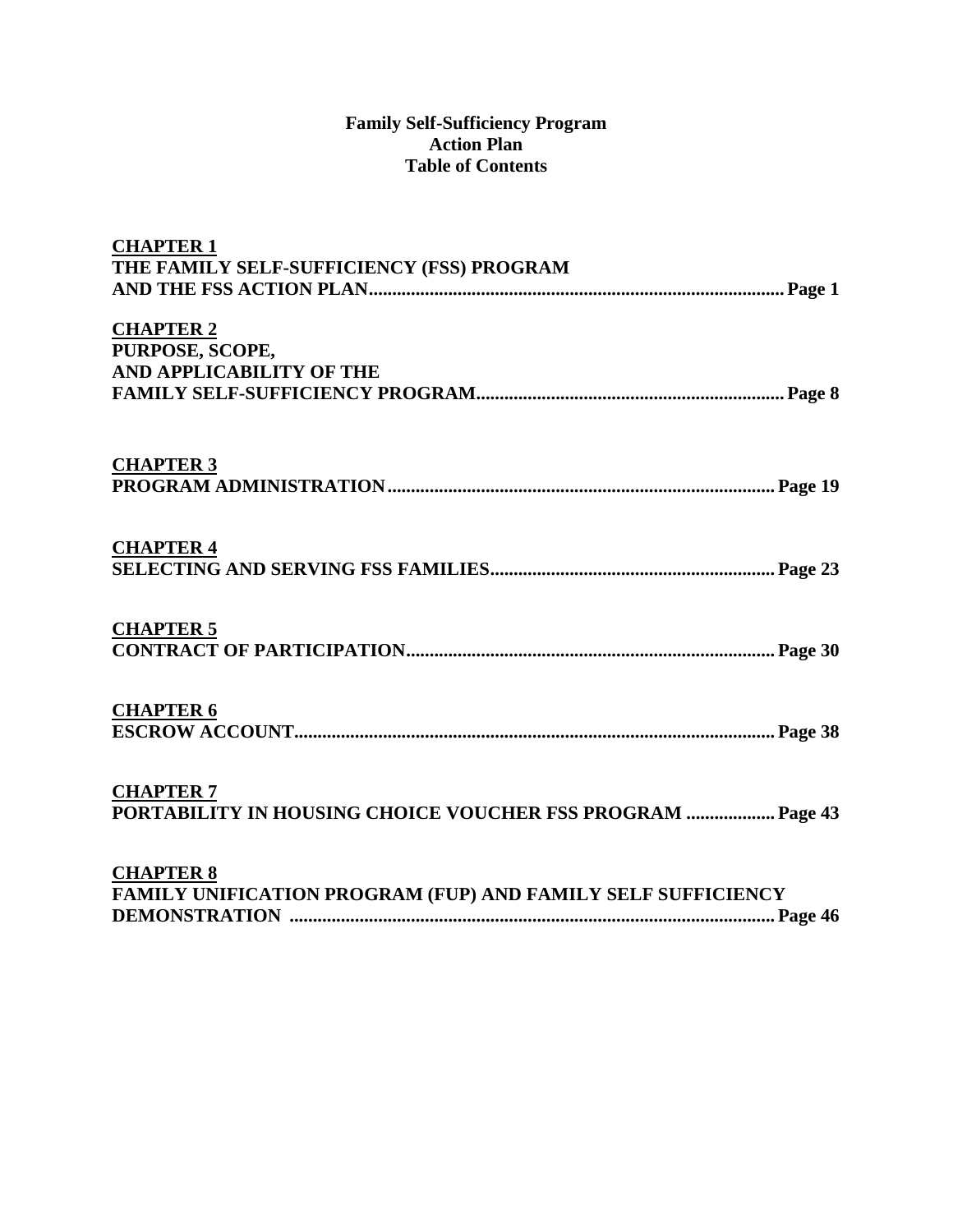#### **Chapter 1**

#### **THE FAMILY SELF-SUFFICIENCY PROGRAM AND THE FSS ACTION PLAN**

#### **INTRODUCTION**

This chapter provides an overview of the Family Self-Sufficiency (FSS) program and FSS Action Plan, including the purpose, organization, and required contents of the FSS Action Plan.

Part I: The Family Self-Sufficiency (FSS) Program and FSS Action Plan: This part provides an overview of the family Self-Sufficiency program and the purpose of the FSS Action Plan.

Part II: Requirements of the FSS Action Plan: This part covers Action Plan requirements, including development, revision, and contents of the Action Plan. It also contains information on family demographics, which is part of the required contents of the Action Plan.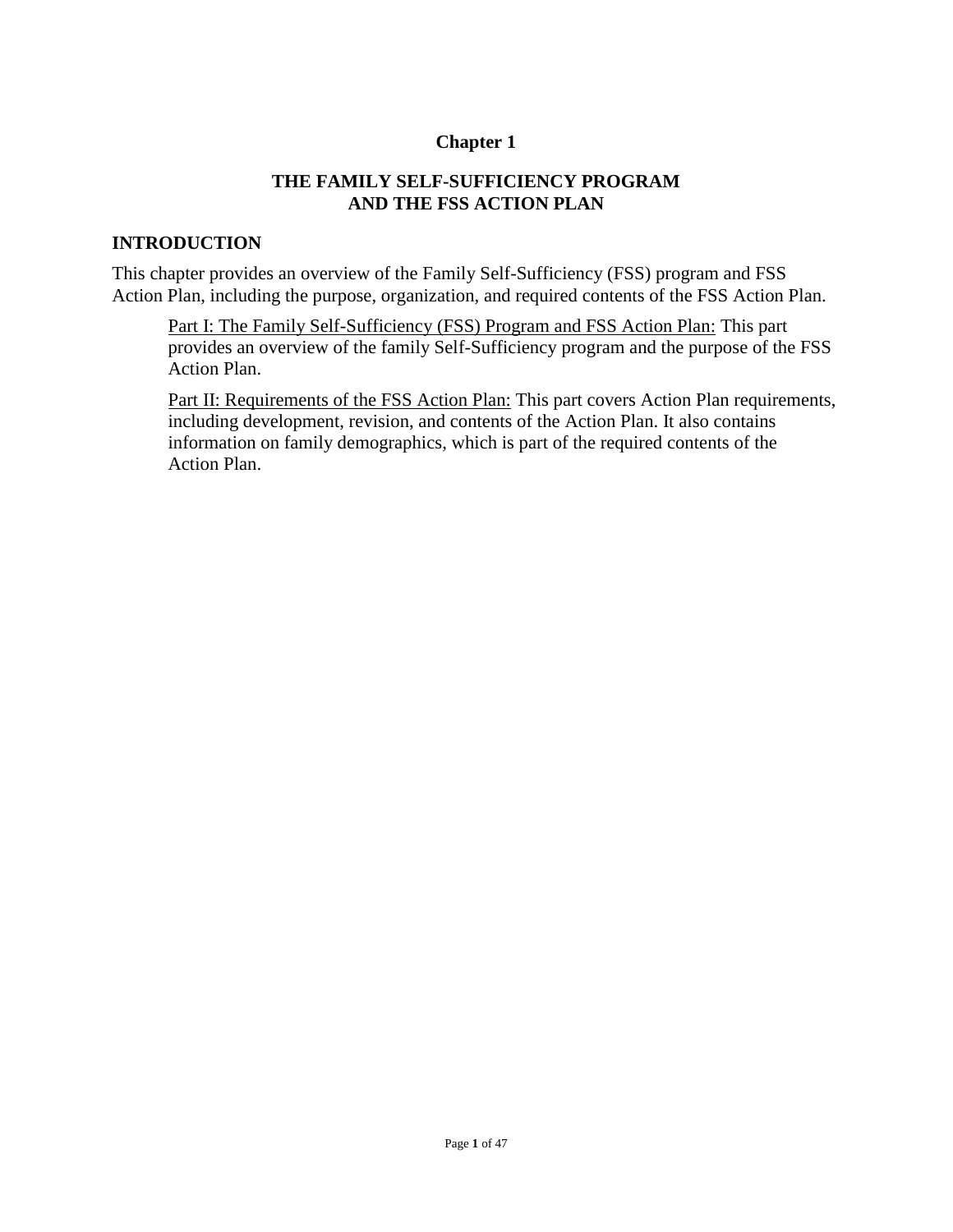## **PART I: THE FAMILY SELF-SUFFICIENCY (FSS) PROGRAM AND FSS ACTION PLAN**

## **1-I.A. OVERVIEW OF THE FAMILY SELF-SUFFICIENCY PROGRAM**

The origins of the FSS program are in two pilot projects implemented in 1986 and 1990, Project Self-Sufficiency and Operation Bootstrap, respectively. These projects were set up to test selfsufficiency programs for families with housing subsidies, and both demonstrated that families needed essential services in order to move toward economic self-sufficiency. These services include child care, transportation, medical care, and long-term education and training.

In the wake of the successful demonstration of these projects, family self-sufficiency became one of the initiatives under the Homeownership and Housing Opportunities for People Everywhere (HOPE) program enacted in 1990, and the FSS program was subsequently created under the National Affordable Housing Act the same year.

FSS built upon and refined both Project Self-Sufficiency and the bootstrap program. It remained a voluntary program in 1991 and 1992, but became mandatory in 1993 for any new increments of funding issued to PHAs. The 1993 regulations were further modified by the Quality Housing and Work Responsibility Act of 1998 (QHWRA).

The purpose of the FSS program is to coordinate housing assistance with public and private resources to enable assisted families to achieve economic self-sufficiency. The purpose and basic requirements of the FSS program are further elaborated upon in Chapter 2.

This Family Self-Sufficiency program is administered by the Orange County Housing Authority (OCHA) for the jurisdiction of the County of Orange.

## **1-I.B. APPLICABLE REGULATIONS**

Applicable regulations for Housing Choice Voucher FSS programs include:

- 24 CFR Part 5: General Program Requirements
- 24 CFR Part 8: Nondiscrimination
- 4 CFR Part 903: Public Housing Agency Plans
- 24 CFR Part 982: Section 8 Tenant-Based Assistance: Housing Choice Voucher Program
- 24 CFR Part 984: Section 8 and Public Housing Family Self-Sufficiency Program

## **1-I.C. THE FAMILY SELF-SUFFICIENCY ACTION PLAN**

The FSS Action Plan is required by HUD. The purpose of the FSS Action Plan is to establish policies for carrying out the FSS program in a manner consistent with HUD requirements and local goals and objectives contained in the PHA's Agency Plan. This FSS Action Plan is a supporting document to the PHA Agency Plan, and is available for public review as required by 24 CFR Part 903.

This FSS Action Plan is set forth to define the PHA's local policies for operation of the program in the context of federal laws and regulations. All issues related to FSS not addressed in this document are governed by such federal regulations, HUD handbooks and guidebooks, notices,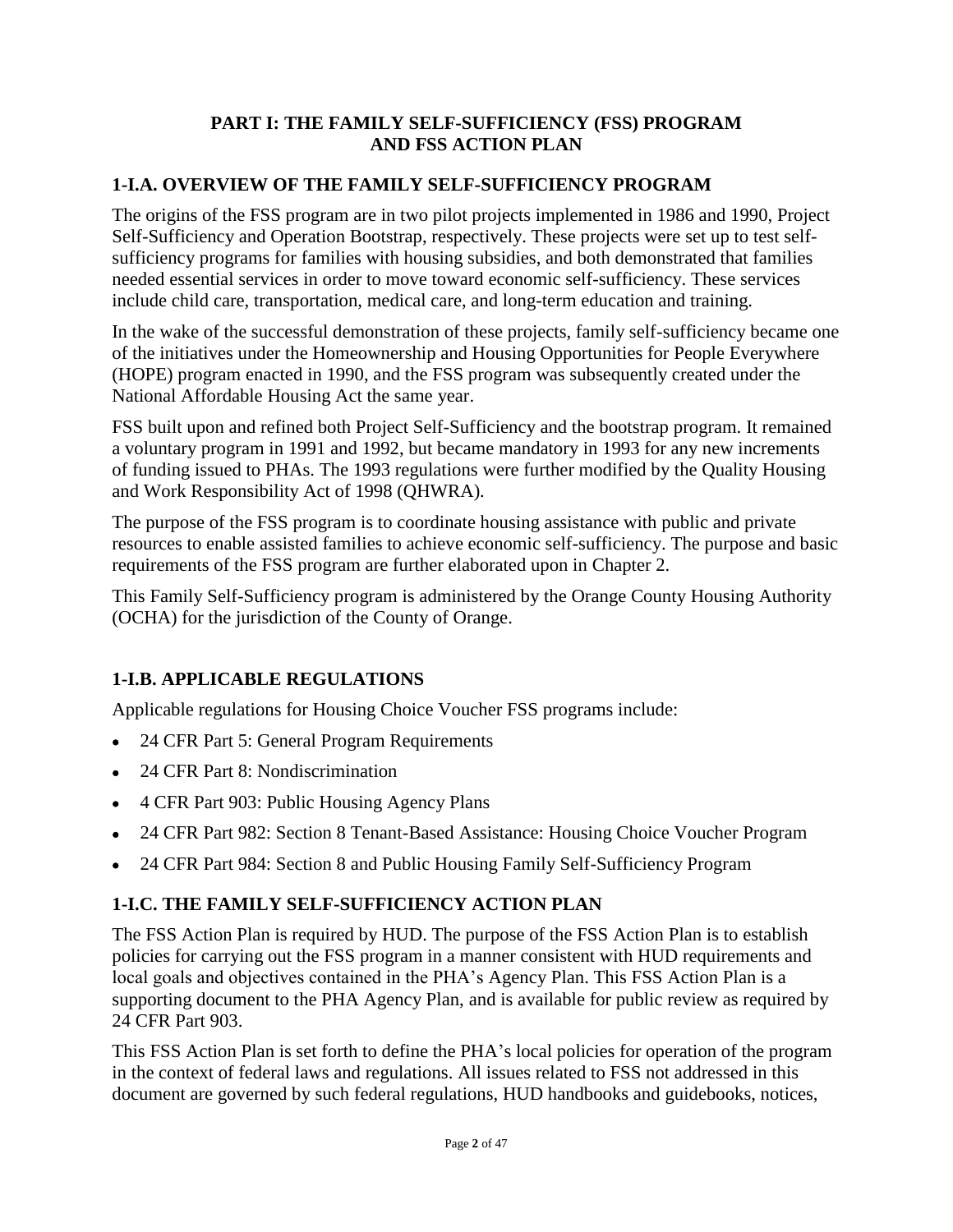and other applicable laws. The policies in this FSS Action Plan have been designed to ensure compliance with the consolidated ACC and all HUD-approved applications for program funding.

The PHA is responsible for complying with all changes in HUD regulations pertaining to the FSS program. If such changes conflict with this plan, HUD regulations will take precedence.

Administration of the FSS program and the functions and responsibilities of PHA staff shall be in compliance with the PHA's personnel policy and HUD's FSS regulations, as well as all Housing Choice Voucher (HCV) regulations, in addition to federal, state, and local fair housing laws and regulations.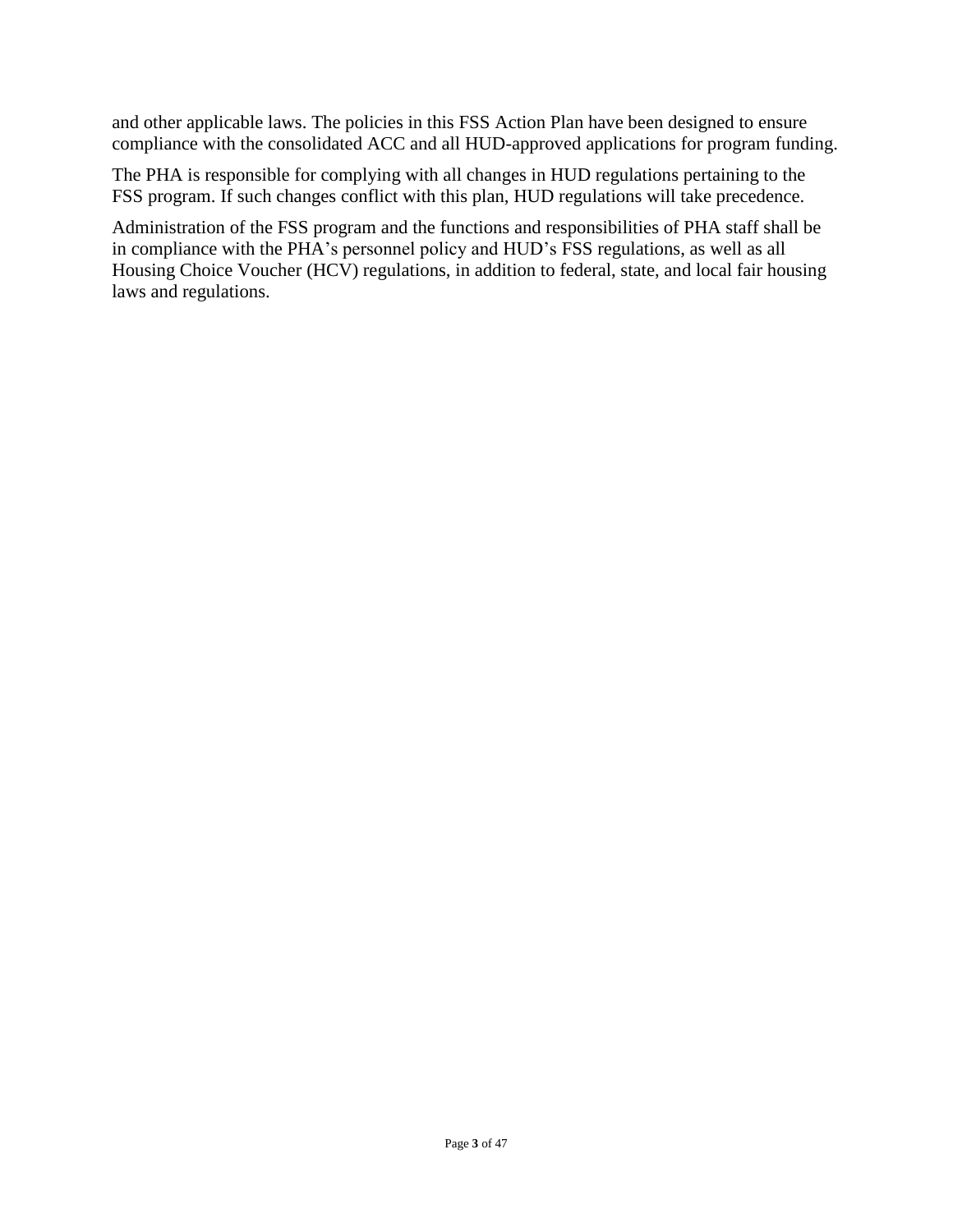## **PART II. REQUIREMENTS OF THE FSS ACTION PLAN**

## **1-II.A. OVERVIEW**

A PHA must have a HUD-approved Action Plan before implementing an FSS program, regardless of whether the FSS program is a mandatory or voluntary program. Further, this action plan must comply with the requirements specified for the plan in the regulations [24 CFR 984.201(a)].

The regulatory requirements dealing specifically with the FSS Action Plan itself largely involve the development, revision, and required contents of the Action Plan. This part covers those requirements.

## **1-II.B. HUD APPROACH TO POLICY DEVELOPMENT**

In developing policy for the FSS Action Plan, PHAs need to be aware of the distinction HUD makes between mandatory and discretionary policies.

- *Mandatory policies* are those driven by legislation, regulations, current handbooks, notices, and legal opinions.
- *Discretionary policies* consist of those developed for areas in which the PHA has regulatory discretion, or with regard to optional, nonbinding guidance including guidebooks, notices that have expired, and recommendations from individual HUD staff.

HUD expects PHAs to develop policies and procedures that are consistent with mandatory regulations and to make clear the optional policies the PHA has adopted. The PHA's FSS Action Plan is the foundation of those policies and procedures for the FSS program. HUD's directions require PHAs to make policy choices that provide guidance to staff and consistency to program applicants and participants.

Following HUD guidance, even though it is not mandatory, provides a PHA with a "safe harbor." HUD has already determined that the recommendations and suggestions it makes are consistent with mandatory policies. If a PHA adopts an alternative strategy, it must make its own determination that the alternative approach is consistent with legislation, regulations, and other mandatory requirements. There may be very good reasons for adopting a policy or procedure that is different than HUD's safe harbor, but PHAs should carefully consider those decisions.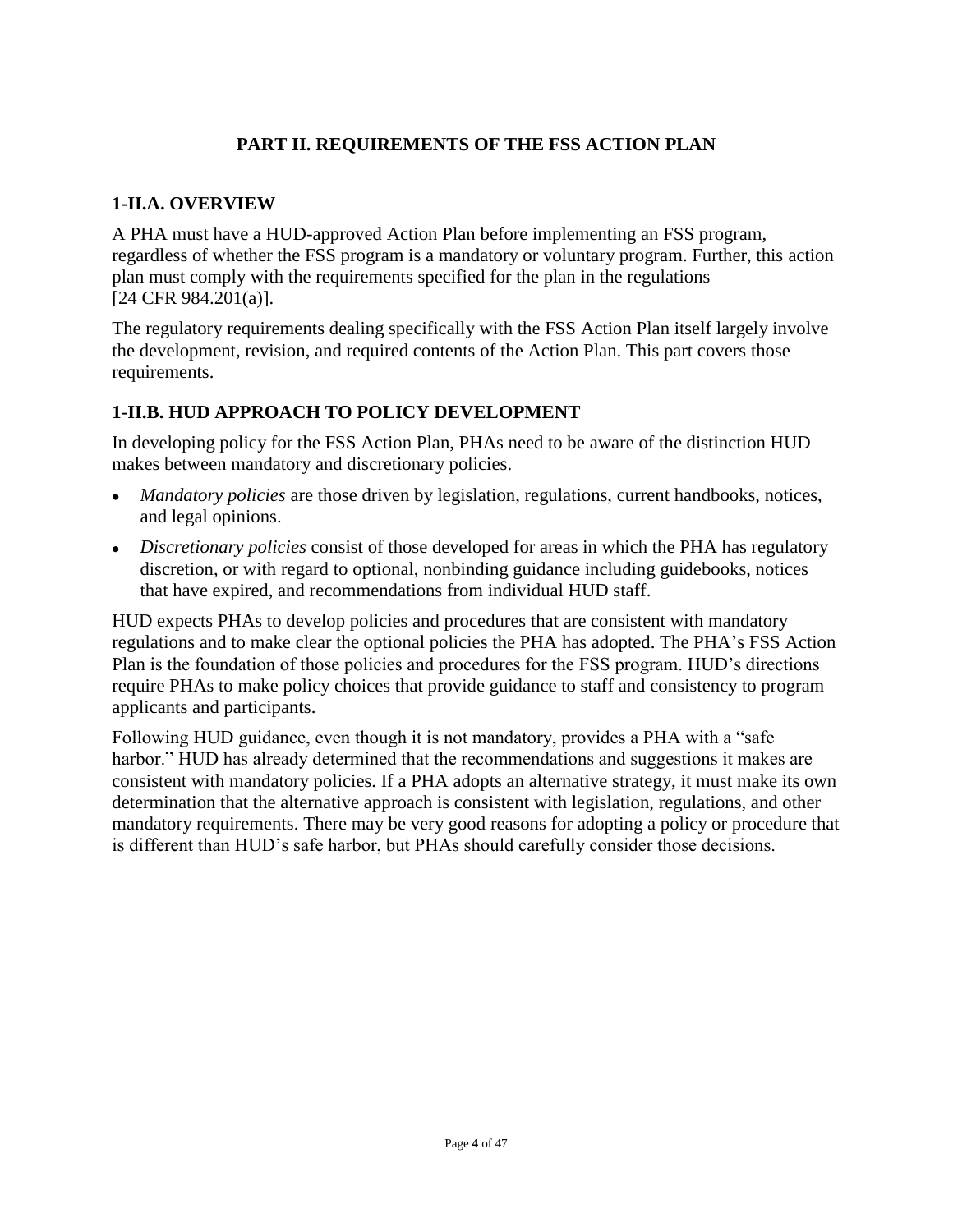## **1-II.C. FSS ACTION PLAN DEVELOPMENT AND REVISION**

## **Development of Action Plan [24 CFR 984.201(b) and (c)]**

When developing an FSS Action Plan, a PHA must do so in consultation with the Chief Executive Officer of the applicable unit of general local government and the Program Coordinating Committee (PCC).

In addition, a PHA that is establishing its FSS program must submit an action plan to HUD for approval within 90 days after the PHA receives notice from HUD of approval of the PHA's application for funding that establishes the obligation to operate an FSS program. This deadline is required unless the dates are extended by HUD for good cause.

For voluntary FSS programs, the PHA must submit its action plan and obtain HUD approval of the plan before it can implement the FSS program. This includes a voluntary program established because the PHA chose to implement an FSS program that exceeds the minimum size for a mandatory program (see Section 2-II.A. for a discussion of mandatory versus voluntary FSS programs).

## **Revision to the FSS Action Plan [24 CFR 984.201(c)(2)]**

Following HUD's initial approval of the Action Plan, no further approval of the Action Plan is required unless the PHA proposes to make policy changes to the Action Plan or increase the size of a voluntary program, or to revise the FSS Action Plan as needed to comply with changes in HUD regulations. The PHA must submit any changes to the Action Plan to HUD for approval.

#### **OCHA Policy**

OCHA will revise the Action Plan as needed, and will submit for HUD approval, in accordance with above.

## **1-II.D. CONTENTS OF THE PLAN [24CFR 984.201(d)]**

HUD regulations state that there are several components that must be included in the FSS Action Plan. At a minimum, the Action Plan must cover the policies and procedures of the PHA for operation of a local FSS program as follows:

- Family demographics, including a description of the number, size, characteristics, and other demographics such as racial and ethnic data, in addition to the supportive service needs of the families expected to participate in the program. (Chapter 1)
- Estimate of participating families, which means the number of families which can reasonably be expected to receive supportive services under the FSS program. (Chapter 2)
- Eligible families from any other local self-sufficiency program who are expected to agree to execute an FSS contract of participation. (Chapter 2)
- Timetable for program implementation, including the schedule for filling FSS slots with eligible families. (Chapter 2)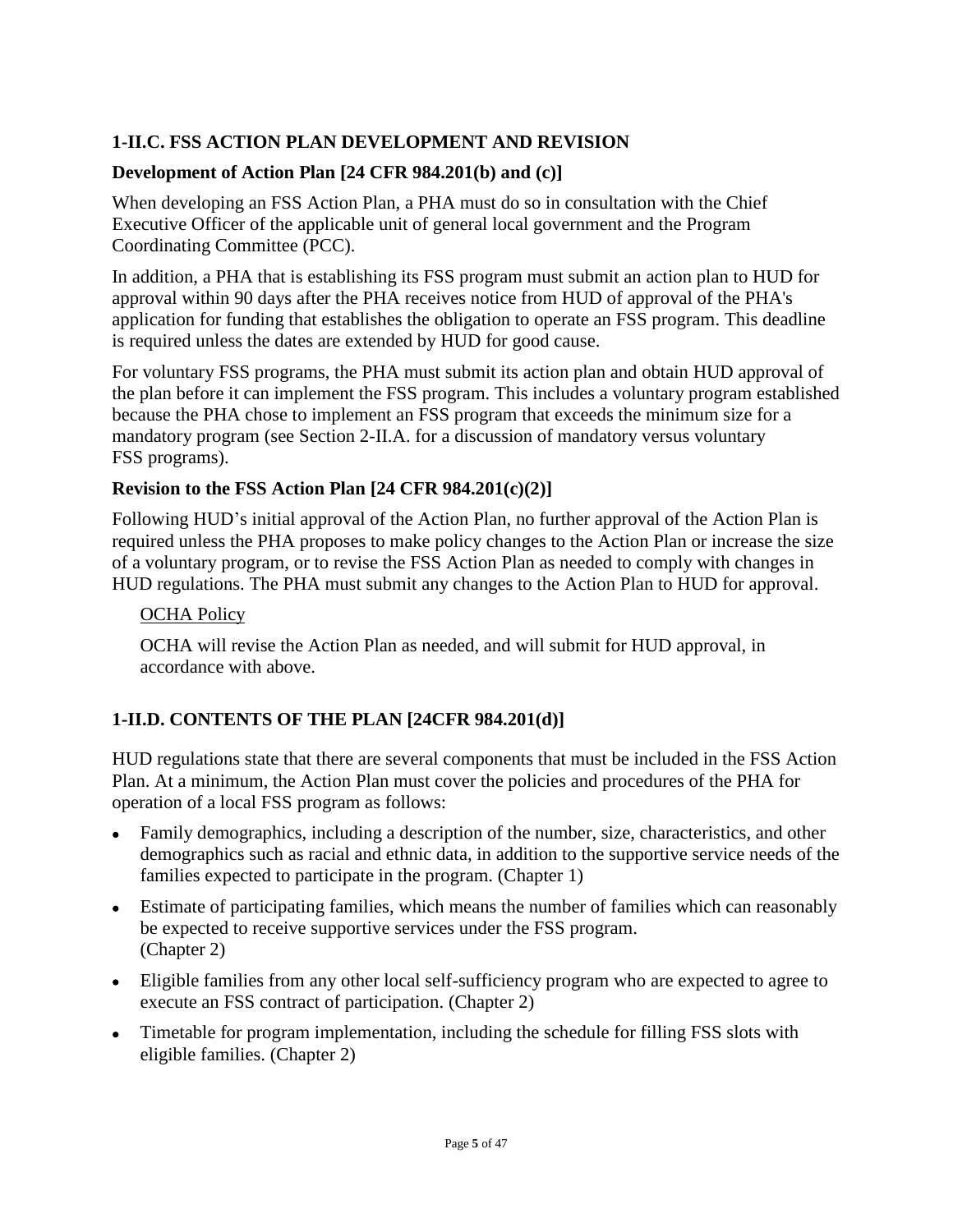- A statement of the PHA's FSS family selection procedures, including a description of how the procedures ensure that families are selected without regard to race, color, religion, disability, sex, familial status, or national origin. (Chapter 4)
- A description of the incentives that the PHA intends to offer to families to encourage participation in the FSS program (an incentives plan), including the establishment of the escrow account. (Chapter 4)
- Outreach efforts, which include a description of the PHA's efforts to recruit eligible families, the actions the PHA will take to ensure that both minority and nonminority groups are informed about the FSS program, and how the PHA will make this information known. (Chapter 4)
- A description of the FSS activities and supportive services to be provided by both public and private resources to FSS families, and identification of these public and private resources. (Chapter 4)
- A description of the PHA's method for identifying family support needs, including how the PHA will identify the needs and deliver the services. (Chapter 4)
- Assurances of noninterference with rights of non-participating families which state that a family's election to not participate in the FSS program will not affect the family's admission to the HCV program. (Chapter 4)
- Certification of coordination, which is a certification that the development of services and activities under the FSS program has been coordinated with the Workforce Investment Act (formerly JTPA), Workforce Investment Board and One Stop Centers (formerly JOBS program), and any other relevant employment, child care, transportation, training, and education programs in the applicable area, and that implementation will continue to be coordinated, in order to avoid duplication of services and activities. (Chapter 4)
- A description of the PHA's policies regarding program termination, withholding of services or terminating or withholding Section 8 assistance on the basis of a family's failure to comply with the FSS contract, and available grievance procedures. (Chapter 5)

Optional additional information, which involves such other information that would help HUD determine the soundness of the PHA's proposed FSS program. **(**All Chapters)

## **1-II.E. FAMILY DEMOGRAPHICS [24 CFR 984.201(d)(1)]**

As part of the required contents of the FSS Action Plan, family demographics of the HCV program participants serve to provide a description of the number, size, characteristics, and other descriptive data (including racial and ethnic data of those participants). These data may later be used to help the housing authority and the program coordinating committee (PCC) to identify supportive service needs of the families expected to participate in the FSS program.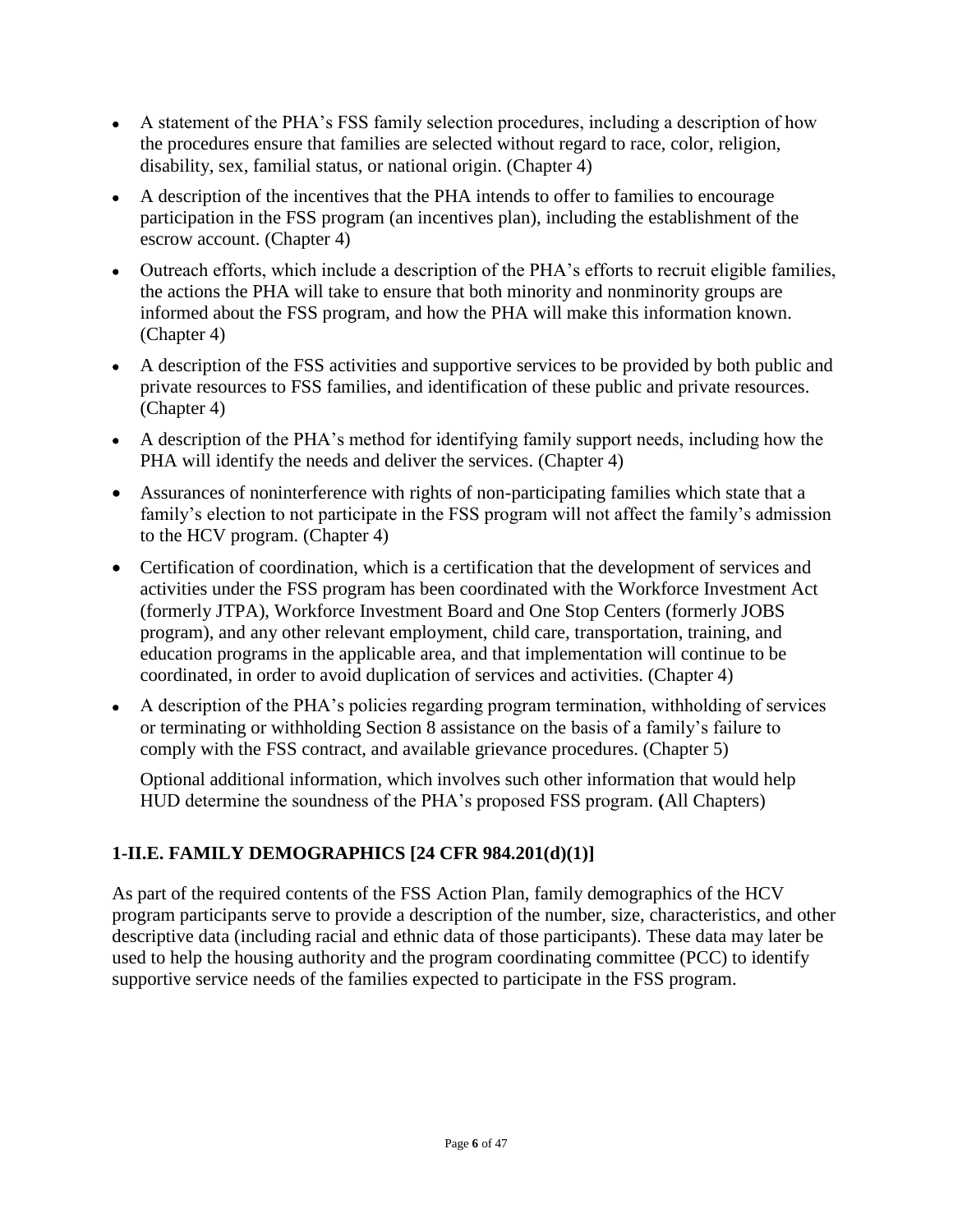| <b>Housing Choice Voucher Program</b>                       | <b>Total</b><br><b>Households</b> | Percent of<br><b>Total</b> |
|-------------------------------------------------------------|-----------------------------------|----------------------------|
|                                                             | 9700                              | 100%                       |
| Female Head of Household                                    | 5881                              | 61%                        |
| Male Head of Household                                      | 3819                              | 39%                        |
| Race                                                        |                                   |                            |
| White                                                       | 5001                              | 52%                        |
| <b>Black/African American</b>                               | 638                               | 7%                         |
| American Indian/Alaska Native                               | 59                                | $<$ 1%                     |
| Asian                                                       | 3905                              | 40%                        |
| Native Hawaiian/Other Pacific Islander                      | 26                                | $<$ 1%                     |
| Other                                                       | 71                                | $< 1\%$                    |
| <b>Ethnicity</b>                                            |                                   |                            |
| Hispanic or Latino                                          | 1637                              | 17%                        |
| Not Hispanic or Latino                                      | 8063                              | 83%                        |
| <b>Income</b>                                               |                                   |                            |
| <b>Extremely Low-Income</b>                                 | 6998                              | 72%                        |
| Very Low-Income                                             | 1404                              | 14.5%                      |
| Low-Income                                                  | 1298                              | 13.4%                      |
| <b>Households' Number of Children</b>                       |                                   |                            |
| $\Omega$                                                    | 7637                              | 79%                        |
| $1 - 2$                                                     | 1580                              | 16.3%                      |
| $3-4$                                                       | 428                               | 4.4%                       |
| 5 or more                                                   | 55                                | $< 1\%$                    |
| <b>Households' Number of Family Members</b>                 |                                   |                            |
| $1 - 2$                                                     | 7174                              | 74%                        |
| $3-4$                                                       | 1842                              | 19%                        |
| 5 or more                                                   | 684                               | 7%                         |
| <b>Households with 1 or More Disabled</b><br><b>Persons</b> | 4400                              | 45%                        |
| <b>Households with 1 or More Elderly Persons</b>            | 5242                              | 54%                        |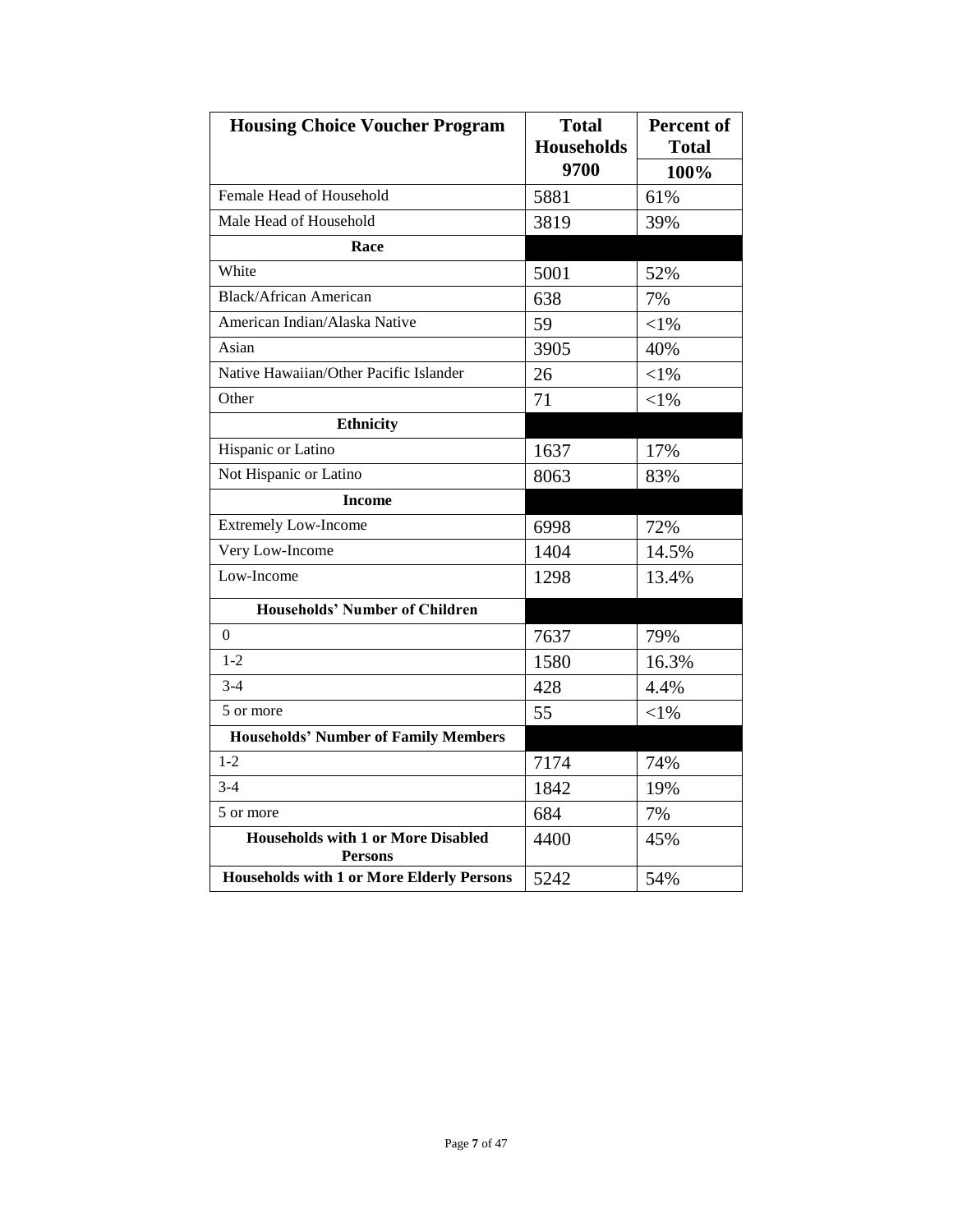#### **Chapter 2**

#### **PURPOSE, SCOPE, AND APPLICABILITY OF THE FAMILY SELF-SUFFICIENCY PROGRAM**

#### **INTRODUCTION**

This chapter contains information about the FSS program's purpose, size, and measurable objectives as well as information on program operation. This includes potential participant demographics, the program timetable, the number of families to be served, and the size of OCHA's voluntary FSS program. This chapter also contains definitions of the key terms in this FSS Action Plan.

Part I: The Purpose and Basic Requirements of the FSS program: This part includes a description of the purpose of the FSS program on a national level—its intent, goal, and major strategies.

Part II: The Scope of the FSS program: This part contains information about the size of OCHA's FSS program, an estimate of participating families, eligible families from other self-sufficiency programs, and eligibility for combined FSS programs.

Part III: Program Operation: This part specifies the requirements for FSS program operation, including the deadlines for program start-up and when OCHA is expected to have attained full enrollment.

Part IV: The Definitions of Terms Used in OCHA's FSS program: This section contains both HUD and OCHA definitions for terms used in this policy document.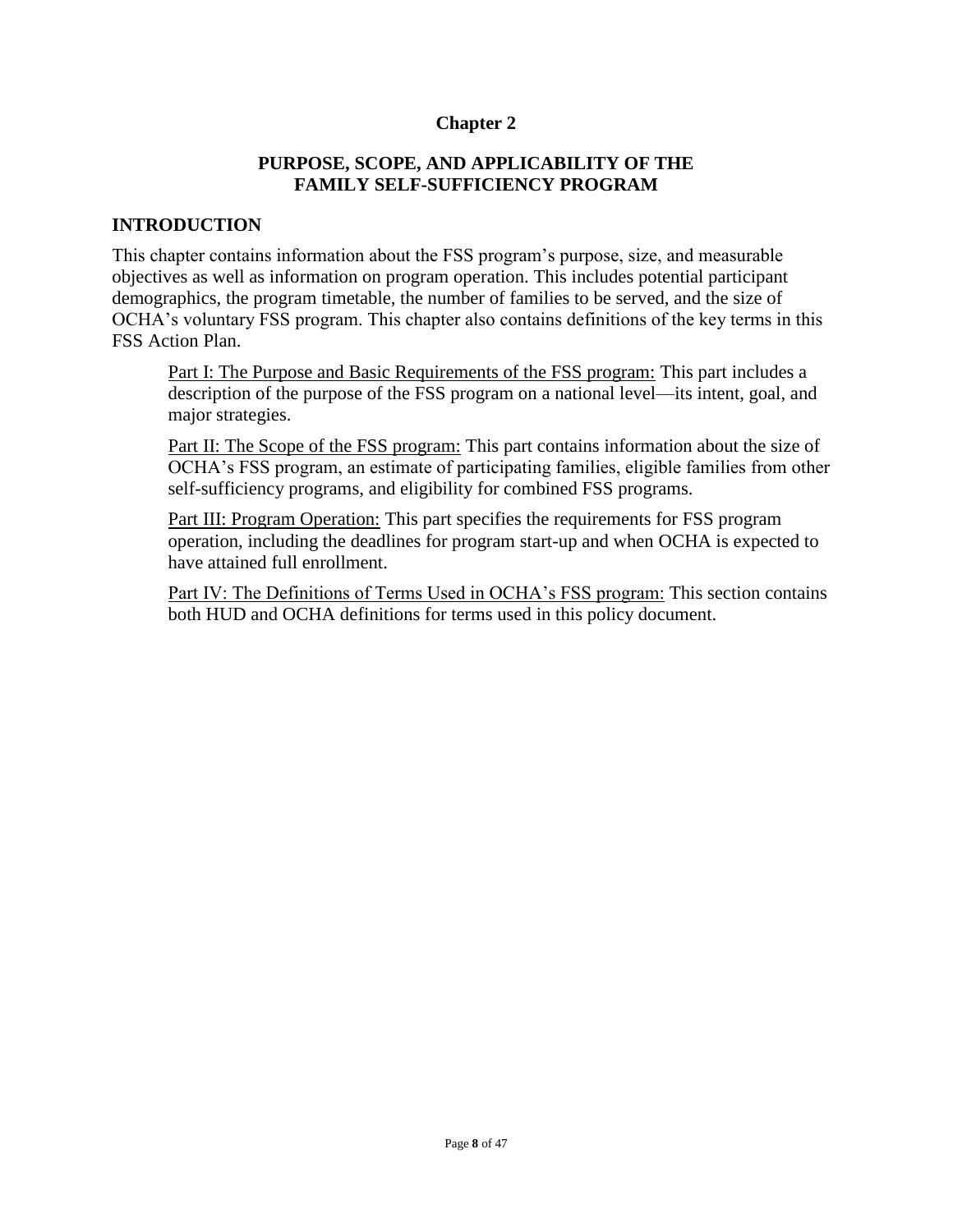## **PART I: PURPOSE AND BASIC REQUIREMENTS OF THE FSS PROGRAM**

## **2-I.A. PURPOSE**

The purpose of the family self-sufficiency (FSS) program is to promote the development of local strategies to coordinate the use of housing assistance under the HCV program with public and private resources enabling families eligible to receive assistance under these programs to achieve economic independence and self-sufficiency [984.101(a)(1)].

In addition to this broader national goal of the FSS program, OCHA also establishes a local goal consistent with OCHA's mission statement to serve as a guide for establishing policy and implementing the FSS program.

#### **OCHA Policy**

OCHA's goal is to provide a comprehensive FSS Program that gives participants the skills and experience to enable them to obtain employment that pays a living wage.

## **2-I.B. PROGRAM OBJECTIVES [24 CFR 984.102]**

In order to reach the FSS national program goal, HUD has defined its FSS program objective as to reduce the dependency of low-income families on welfare assistance and on Section 8, public, or any federal, state, or local rent or homeownership subsidies. Under the FSS program, lowincome families are provided opportunities for education, job training, counseling, and other forms of social service assistance while living in assisted housing so that they may obtain the education, employment, and business and social skills necessary to achieve self-sufficiency. As with the goals of the program, FSS program objectives are defined on the national level through FSS regulation, and on the local level by PHA policy.

#### **OCHA Policy**

On the local level, OCHA will achieve the national program objective by establishing and maintain partnerships. to offer low-income families a broad range of services, including education, job training, counseling, and other forms of social service assistance so that families may achieve economic self-sufficiency, as defined in Section 2-I.A. of this document.

## **2-I.C. BASIC REQUIREMENTS OF THE FSS PROGRAM [24 CFR 984.104]**

An FSS program established under 24 CFR Part 984 must operate in conformity with the regulations and this FSS Action Plan (as required in 24 CFR 984.201), provide comprehensive supportive services (as defined in 24 CFR 984.103), and operate in compliance with nondiscrimination and equal opportunity requirements.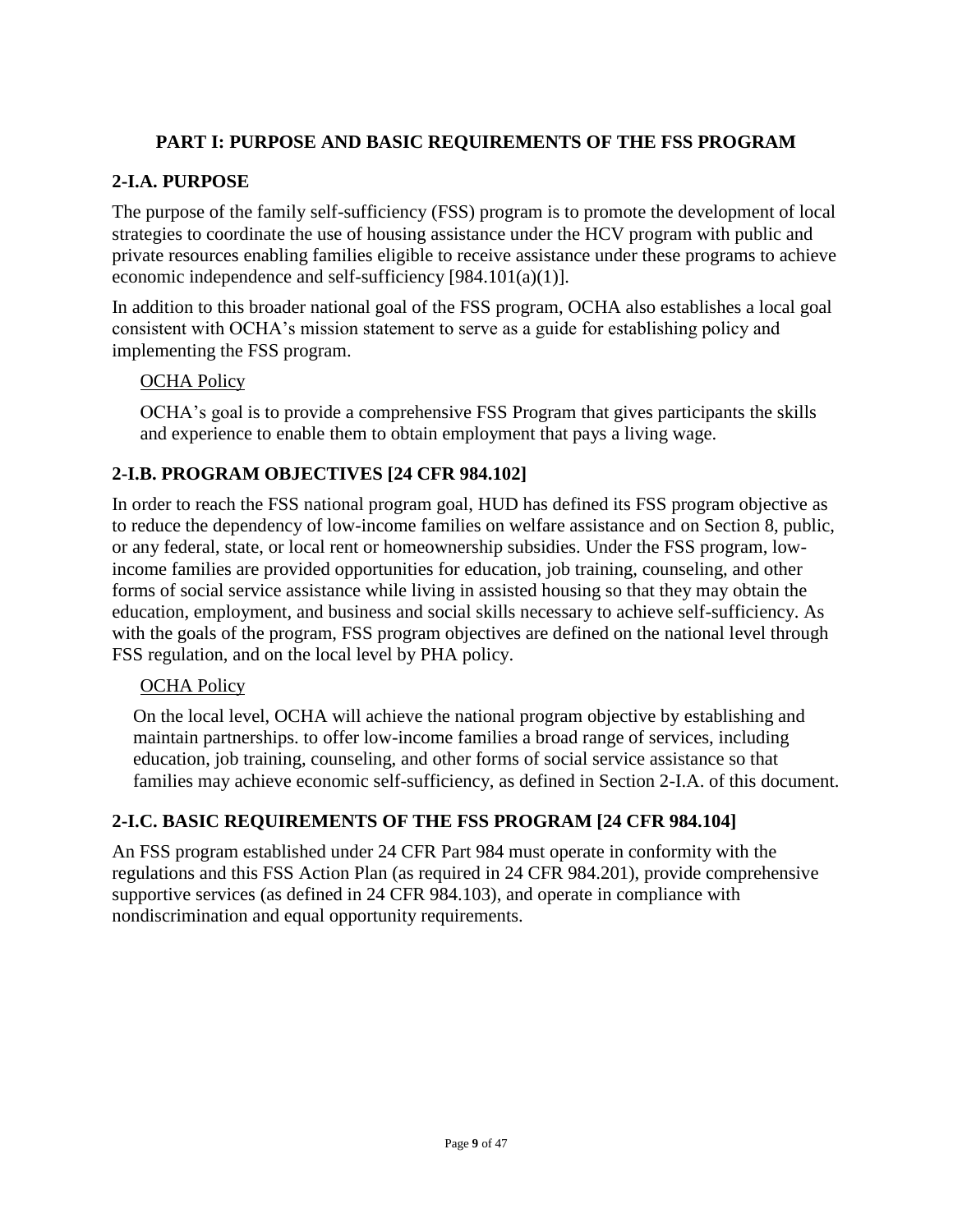## **PART II: SCOPE OF THE FSS PROGRAM**

## **2-II.A. PHAS REQUIRED TO OPERATE AN FSS PROGRAM**

Each PHA that received funding for Section 8 rental certificates or vouchers under the combined FY 1991/1992 FSS incentive award competition also must operate a Section 8 FSS program.

In addition, unless PHA receives an exemption under 24 CFR 984.105, each PHA for which HUD reserved funding (budget authority) for additional rental certificates or vouchers in FY 1993 through October 20, 1998, must operate a Section 8 FSS program.

#### **Mandatory Minimum Program Size (MMPS) [24 CFR 984.105]**

PHAs that must operate an FSS program under 24 CFR 984.101 are subject to a minimum program size requirement.

In the HCV program, a PHA's FSS program minimum program size is determined by adding the number of HCV program units reserved under the combined FY 1991/1992 FSS incentive award competition to the number of additional rental voucher units reserved in FY 1993 through October 20, 1998, (not including the renewal of funding for units previously reserved) then subtracting the units that are excluded from minimum program size and subtracting the number of families who have graduated from PHA's Section 8 FSS program on or after October 21, 1998, by fulfilling their contract of participation obligations.

Further, when determining the Section 8 FSS program size for funding reserved in FY 1993 through October 20, 1998, PHA must exclude funding for families affected by termination, expiration, or owner opt-out under Section 8 project-based programs; funding for families affected by demolition or disposition of a public housing project or replacement of a public housing project; funding for families affected by conversion of assistance from the Section 23 leased housing or housing assistance payments programs to the HCV program; funding for families affected by the sale of a HUD-owned project; and funding for families affected by the prepayment of a mortgage or voluntary termination of mortgage insurance.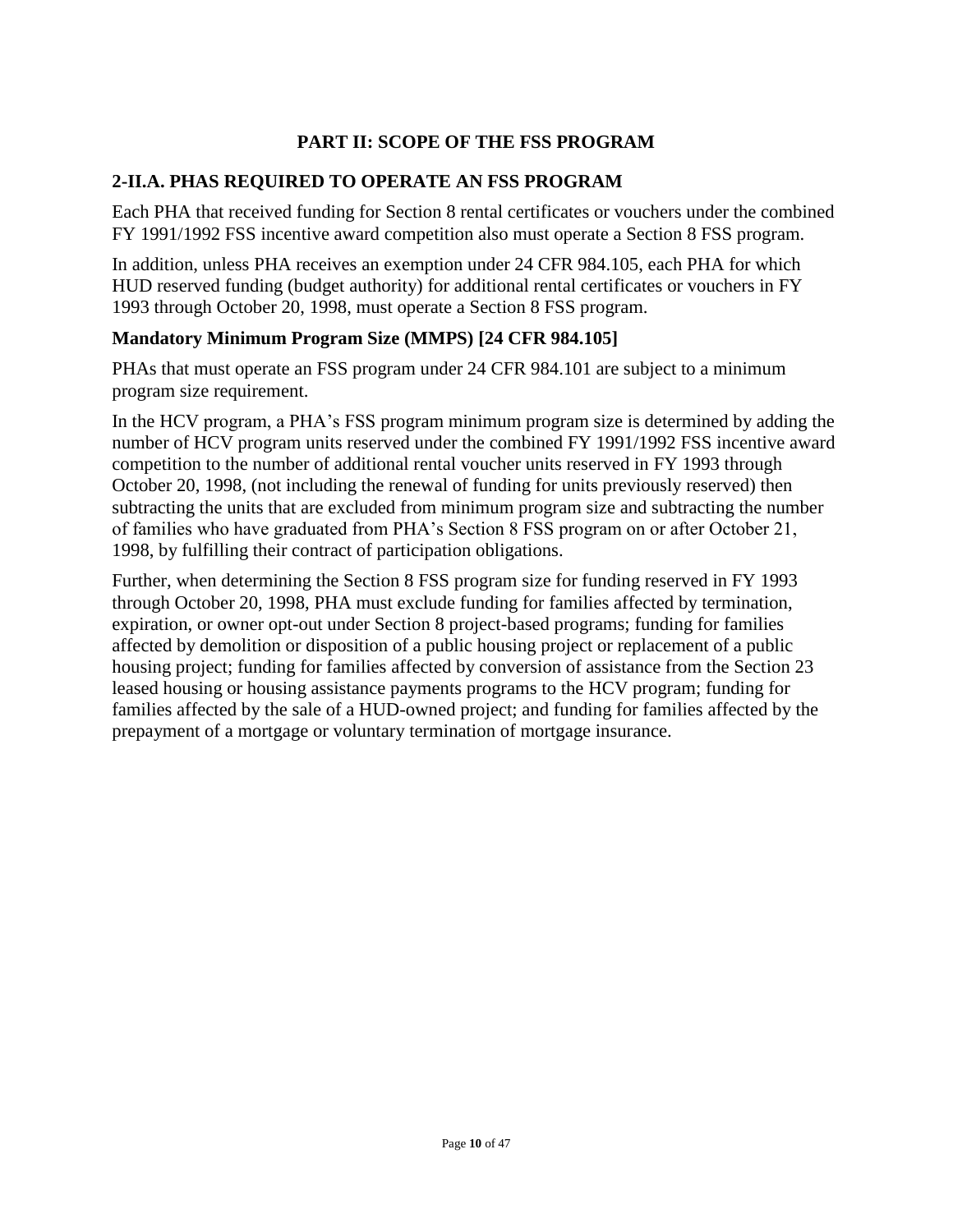#### PHA Minimum Program Size

OCHA's HCV FSS MMPS is **465.** This MMPS is determined by adding the number of HCV program units reserved under the combined FY 1991/1992 FSS incentive award competition, to the number of additional rental voucher units reserved in FY 1993 through October 20, 1998.

| <b>Year Funded</b> | <b>Type of Award</b>             | Units |
|--------------------|----------------------------------|-------|
| 1992               | <b>Incentive Award</b>           | 60    |
| 1994               | Fair Share Award                 | 84    |
| 1995               | Fair Share Award                 | 151   |
| 1997               | Family Unification Program Award | 120   |
| 1998               | Family Unification Program Award | 50    |
|                    | <b>TOTAL AWARDED</b>             |       |

## *Maintaining Mandatory Minimum Program Size*

Although the discretion to do so ultimately rests with OCHA, mandatory minimum program size can decrease as FSS participants graduate. Per the regulation, for each family that graduates from the program by fulfilling its FSS contract of participation on or after October 21, 1998, the mandatory minimum program size for a PHA's HCV FSS program is reduced by one slot. However, If an FSS slot is vacated by a family that has not completed its FSS contract of participation obligations, the slot must be filled by a replacement family which has been selected in accordance with the FSS family selection procedures [24 CFR 984.105(b)(3)].

#### **OCHA Policy**

OCHA will reduce its FSS mandatory minimum program size by one for each family that graduates from the program by fulfilling its FSS contract of participation.

#### *Option to Operate Larger FSS Program*

A PHA may choose to operate an FSS program of a larger size than the minimum required by HUD [24 CFR 984.105(a)(3)].

#### **OCHA Policy**

OCHA will operate an FSS program of a size larger than its mandatory minimum program size when funding, staffing and resources permit.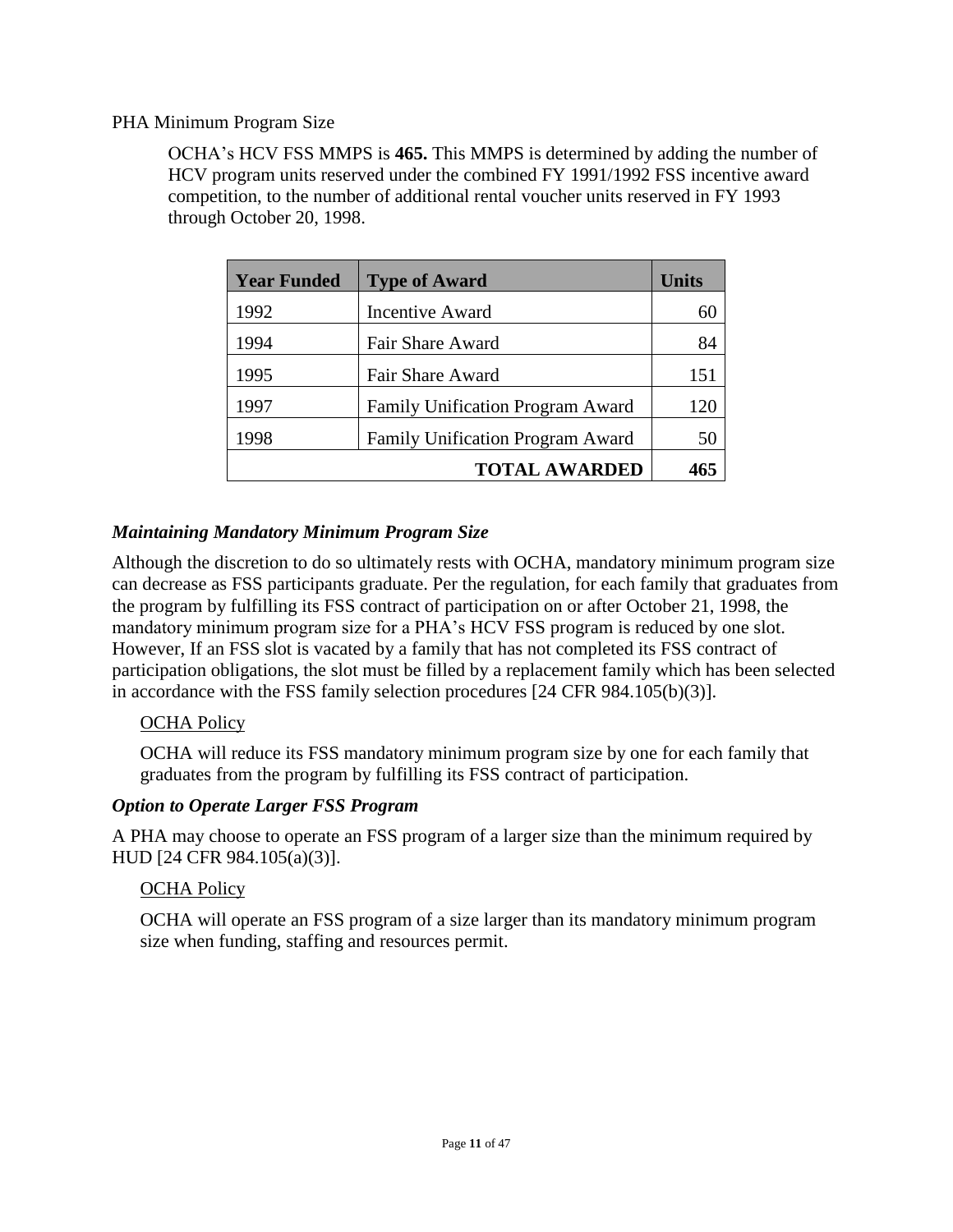## *Exception to Program Operation [24 CFR 984.105(c)]*

The requirement to establish and carry out a HCV FSS program may be waived with approval from HUD. In order to waive the requirement, OCHA must provide a certification to HUD that the establishment and operation of an FSS program is not feasible because of a lack of accessible supportive services funding, including lack of the availability of programs under JTPA or JOBS; a lack of funding for reasonable administrative costs; a lack of cooperation by other units of state or local government; or a lack of interest in participating in the FSS program on the part of eligible families.

An exception will not be granted if HUD determines that local circumstances do not preclude PHA from effectively operating an FSS program that is smaller than the minimum program size.

## *Reduction in Program Size*

Rather than a full exception to program operation, a PHA may also be permitted to operate a HCV FSS program that is smaller than the minimum program size. As with the full exception, HUD may grant PHA such a partial exception if PHA provides to HUD a certification that the operation of an FSS program of the minimum program size is not feasible because of a decrease in or lack of accessible supportive services [24 CFR 984.105(d)].

## *Expiration of Exception*

The approval for a full or partial exception to the FSS minimum program size requirement expires three years from the date of HUD approval of the exception. If a PHA seeks to continue an exception after its expiration, PHA must submit a new request and a new certification to HUD for consideration [24 CFR 984.105(e)].

## **2-II.B. ESTIMATE OF PARTICIPATING FAMILIES [24 CFR 984.201(d)(2)]**

OCHA must state the number of eligible FSS families who can reasonably be expected to receive supportive services under the FSS program based on available and anticipated federal, tribal, state, local, and private resources

#### Estimate of Eligible Families

179 eligible FSS families can reasonably be expected to receive supportive services under the FSS program, based on available and anticipated federal, tribal, state, local, and private resources.

## **2-II.C. ELIGIBLE FAMILIES FROM OTHER SELF-SUFFICIENCY PROGRAMS [24 CFR 984.201(d)(3)]**

If applicable, OCHA must enter the number of families, by program type, who are participating in any other local housing self-sufficiency program who are expected to agree to execute an FSS contract of participation.

#### **OCHA Policy**

OCHA does not operate other self-sufficiency programs and therefore no additional families from other programs are expected to execute an FSS contract of participation.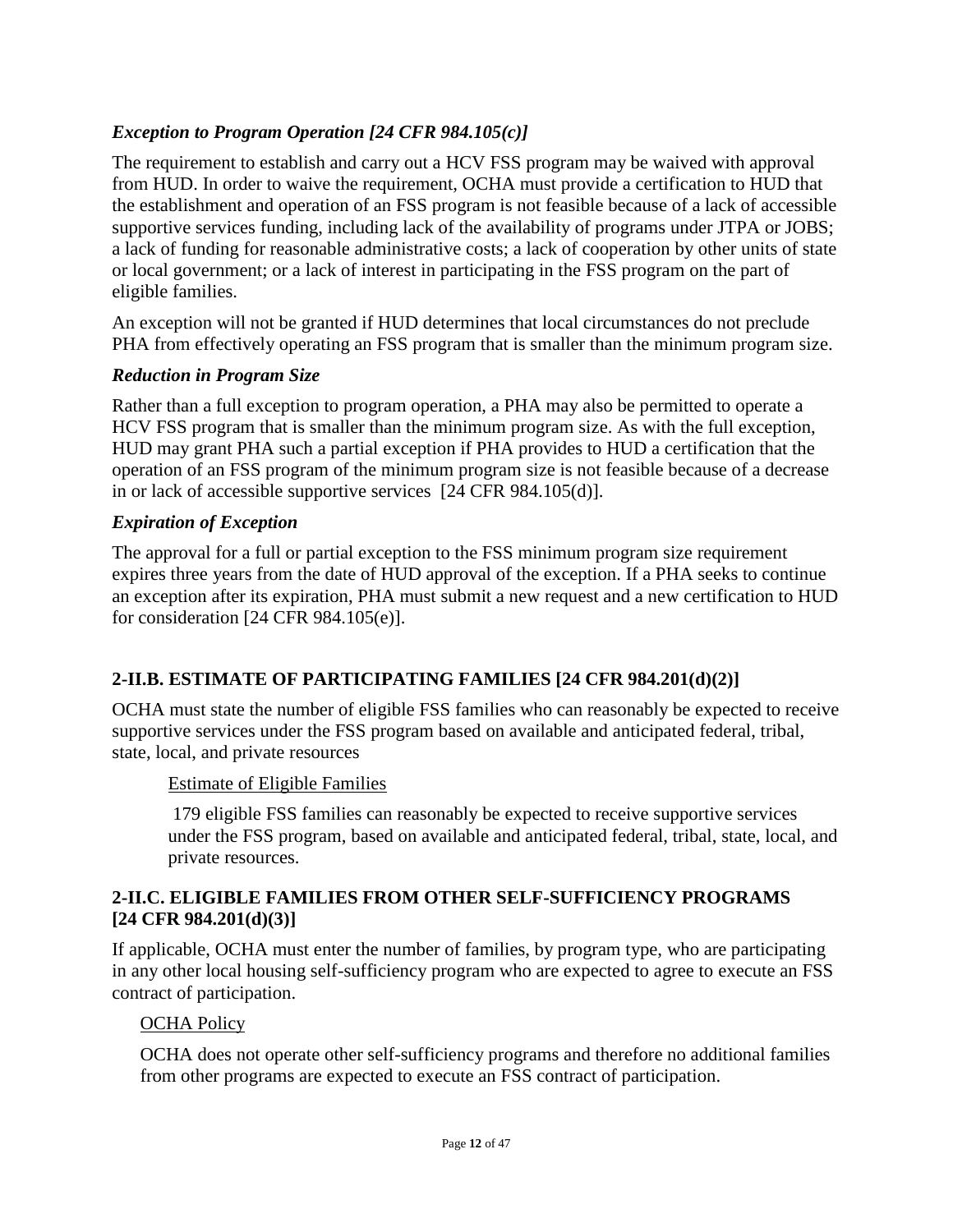## **2-II.D. ELIGIBILITY OF A COMBINED PROGRAM [24 CFR 984.201(e)]**

A PHA that wishes to operate a joint FSS program with other PHAs may combine its resources with one or more PHAs to deliver supportive services under a joint Action Plan that will provide for the establishment and operation of a combined FSS program that meets the requirements of this part.

## OCHA Policy

OCHA will not operate a joint FSS program.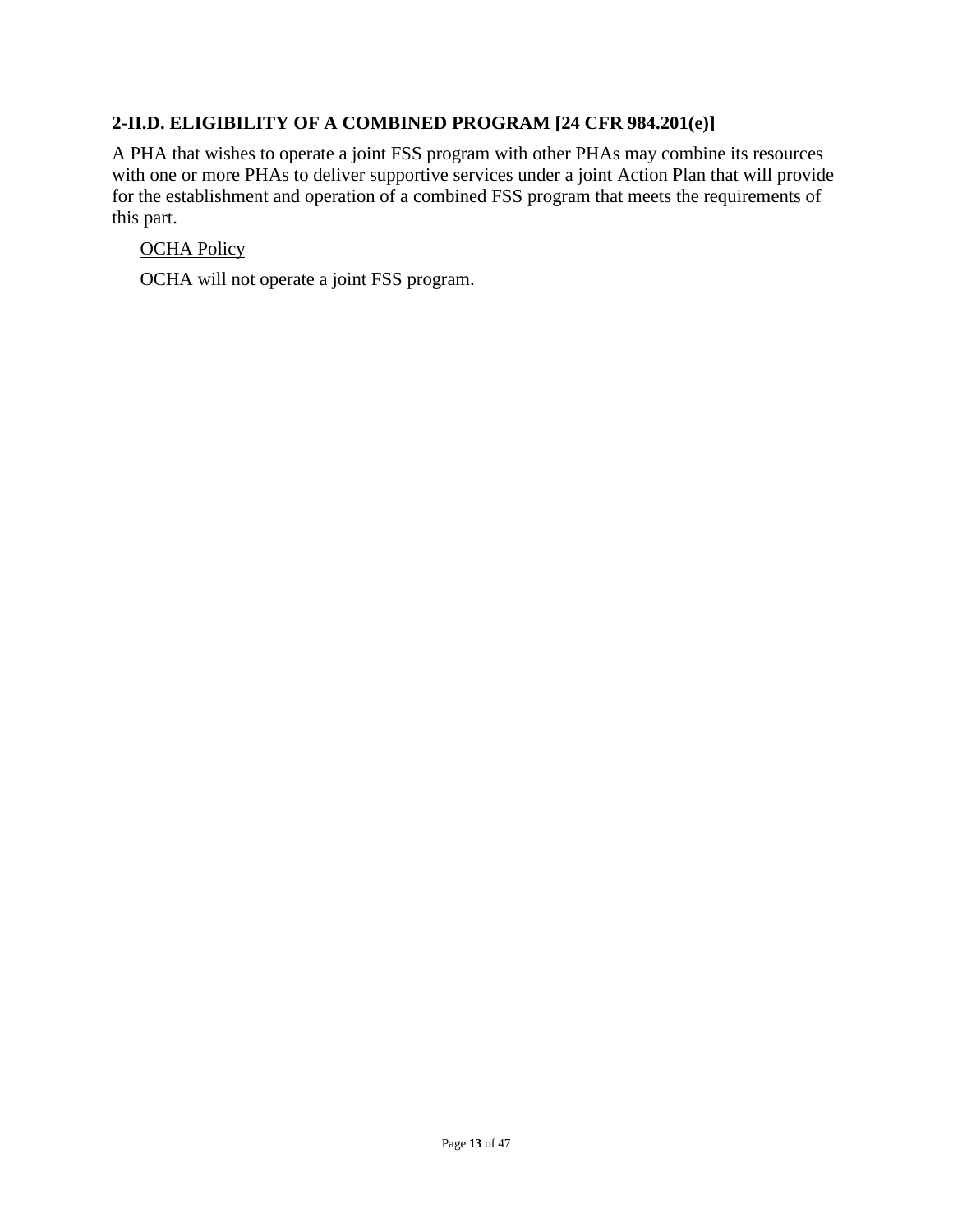## **PART III: PROGRAM OPERATION**

## **2-III.A. OVERVIEW**

Federal regulations specify requirements for FSS program operation regarding deadlines for program start-up and when OCHA is expected to have attained full enrollment. A timetable illustrating when OCHA intends to meet these deadlines is included as part of the required contents of the Action Plan.

## **2-III.B. PROGRAM IMPLEMENTATION DEADLINE**

The deadlines for program implementation differ depending on whether the FSS program is voluntary or mandatory.

#### **Voluntary Program [24 CFR 984.301(a)(1)]**

There is no deadline for implementation of a voluntary program. However, a voluntary program may not be implemented before the requirements specified in 24 CFR 984.201 have been satisfied (see Sections 1-II.A.–1-II.D.).

## **Mandatory Program [24 CFR 984.301(a)(2)]**

For mandatory FSS programs, operation of a local FSS program must begin within 12 months of HUD's approval of funding that establishes the obligation to operate an FSS program. *Operation* means that activities such as outreach, participant selection, and enrollment have begun. Full delivery of the supportive services to be provided to the total number of families required to be served under the program need not occur within this 12 months, but must occur within two years (see Section 2-III.C.).

#### **2-III.C. FULL ENROLLMENT AND DELIVERY OF SERVICE [24 CFR 984.301(a)(2)(ii)]**

Unless a PHA is implementing a voluntary FSS program, the PHA must have completed enrollment of the total number of families required to be served under the program (based on the minimum program size), and must have begun delivery of the supportive services within two years from the date of notification of approval of the application for *new rental certificates or rental vouchers* for a Section 8 FSS program, or HUD's approval of funding that establishes the obligation to operate an FSS program.

#### **2-III.D. EXTENSION OF PROGRAM DEADLINES FOR GOOD CAUSE [24 CFR 984.301(a)(2)(iii)]**

HUD may extend the deadline for program implementation if a PHA requests an extension and HUD determines that despite best efforts on the part of a PHA, the development of new public housing units will not occur within the required deadlines, the commitment by public or private resources to deliver supportive services has been withdrawn, the delivery of such services has been delayed, or other local circumstances warrant an extension of the required deadlines.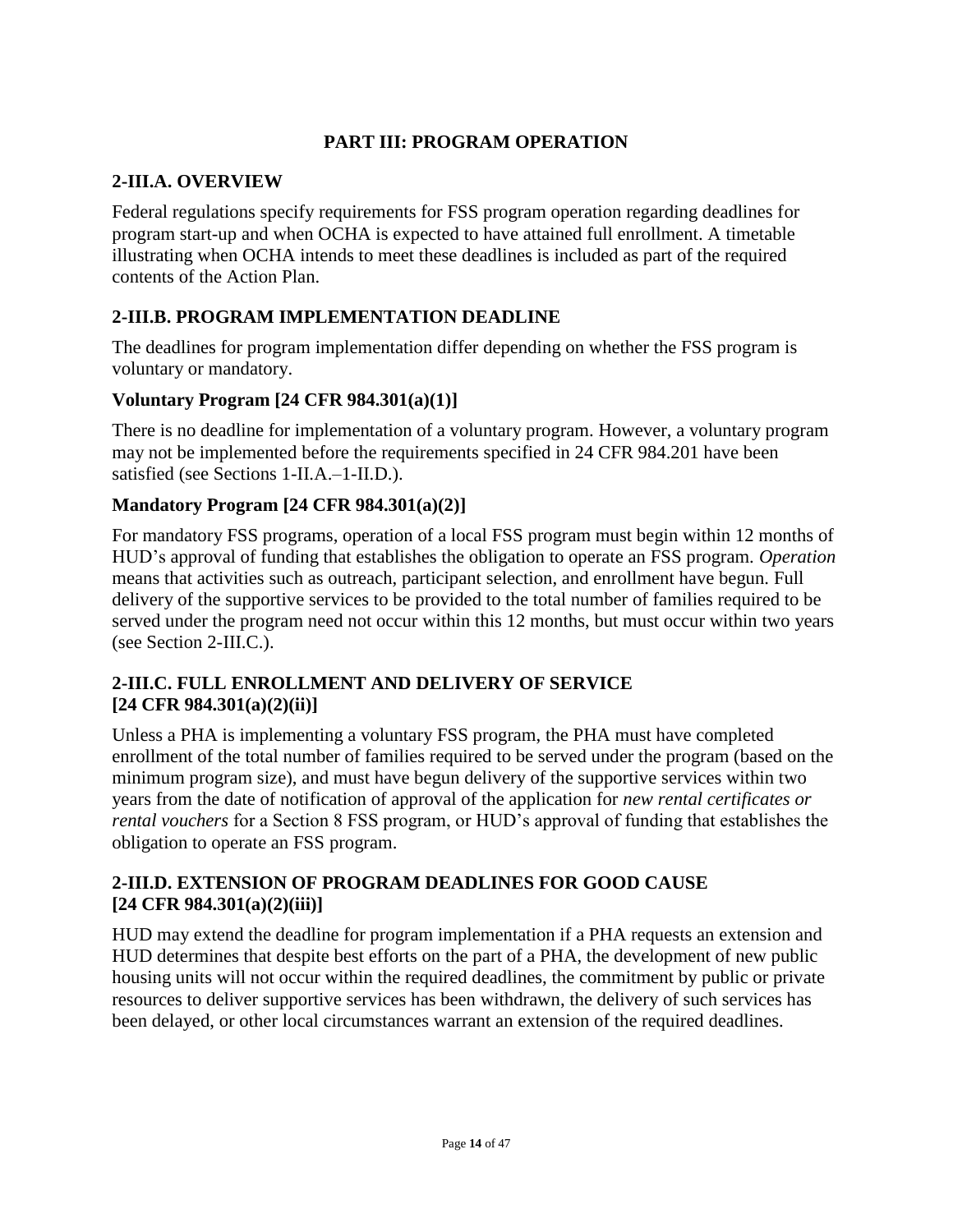#### **2-III.E. TIMETABLE FOR PROGRAM IMPLEMENTATION [24 CFR 984.201(d)(ii)]**

A timetable for implementation of the FSS program is part of the required contents of the FSS Action Plan. The timetable must comply with the requirements in 24 CFR 984.301 (see Section 2-III.B.–2-III.D.), including the schedule for filling FSS slots with eligible FSS families.

#### OCHA Policy

OCHA had an implementation deadline to begin operating a local FSS Program within 12 months from HUD's notification that the incentive award application for rental certificates and vouchers was approved. As a result OCHA began outreach, participant selection and enrollment in the FSS program prior to May 1, 1993. This timetable has therefore been met.

OCHA's "Fair Share Allocations" in FY 94, FY 95, and "Family Unification Program" (FUP) awarded in FY 97 resulted in an increase of 355 FSS slots. These allocations required outreach, participant selection and enrollment to be completed within 24 months of the date of HUD execution of the Annual Contribution s Contracts. These timetables also have been met.

An additional allocation of 50 FUP OCHA units awarded in FY 98 created 50 additional FSS slots, which were enrolled by September 30, 2000.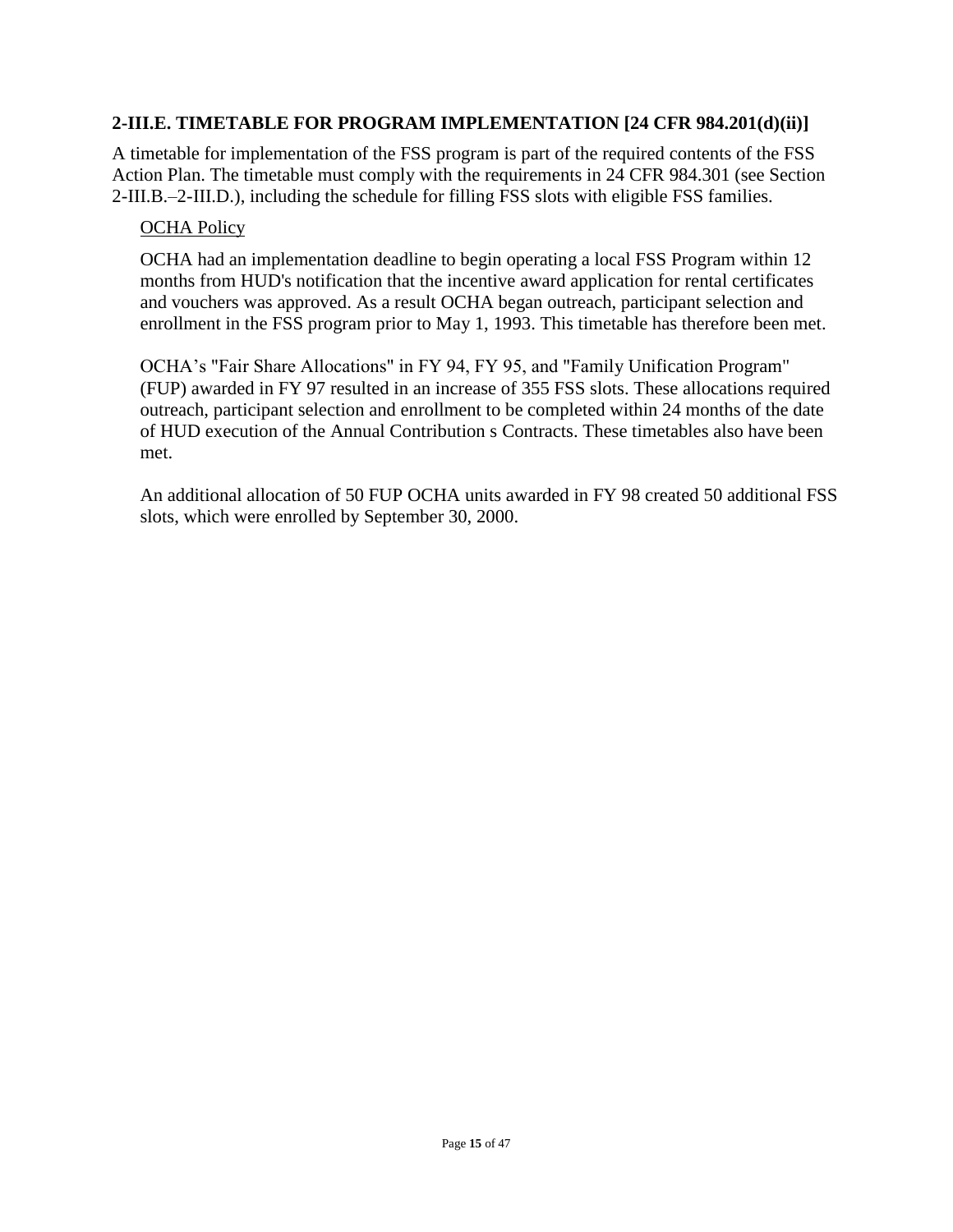#### **PART IV: DEFINITIONS**

## **2-IV.A. DEFINITIONS [24 CFR 984.103]**

The terms *1937 Act, fair market rent, HUD, low-income family, public housing, public housing agency (PHA),* s*ecretary,* and *Section 8,* as used in this document are defined in the 24 CFR Part 5.

The term *very low-income family* is defined in 24 CFR 813.102 and 24 CFR 913.102.

The terms used in this document have the following definitions as defined by 24 CFR 984.103 and this family self-sufficiency Action Plan.

*Certification* means a written assertion based on supporting evidence, provided by the FSS family or OCHA, which must be maintained by OCHA in the case of the family's certification, or by HUD in the case of OCHA's certification; made available for inspection by HUD, OCHA, and the public, as appropriate; and be deemed to be accurate, unless the secretary or OCHA determines otherwise after inspecting the evidence and providing due notice and opportunity for comment.

*Chief executive officer (CEO)* means the CEO of a unit of general local government who is the elected official or the legally designated official having primary responsibility for the conduct of that entity's governmental affairs.

*Contract of participation (COP)* means a contract in a form approved by HUD, entered into between a participating family and a PHA operating an FSS program that sets forth the terms and conditions governing participation in the FSS program. The contract of participation includes all individual training and services plans entered into between OCHA and all members of the family who will participate in the FSS program, and which plans are attached to the contract of participation as exhibits. For additional detail, see 24 CFR 984.303.

*Earned income* means income or earnings included in annual income from wages, tips, salaries, other employee compensation, and self-employment. Earned income does not include any pension or annuity, transfer payments, any cash or in-kind benefits, or funds deposited in or accrued interest on the FSS escrow account established by a PHA on behalf of a participating family.

*Effective date of contract of participation* means the first day of the month following the month in which the FSS family and OCHA entered into the contract of participation.

*Eligible families* for the HCV FSS program, means current HCV program participants. Eligible families also include current residents of public housing and participants in the HCV program who are participants in other local self-sufficiency programs.

*Enrollment* means the date that the FSS family entered into the contract of participation with OCHA.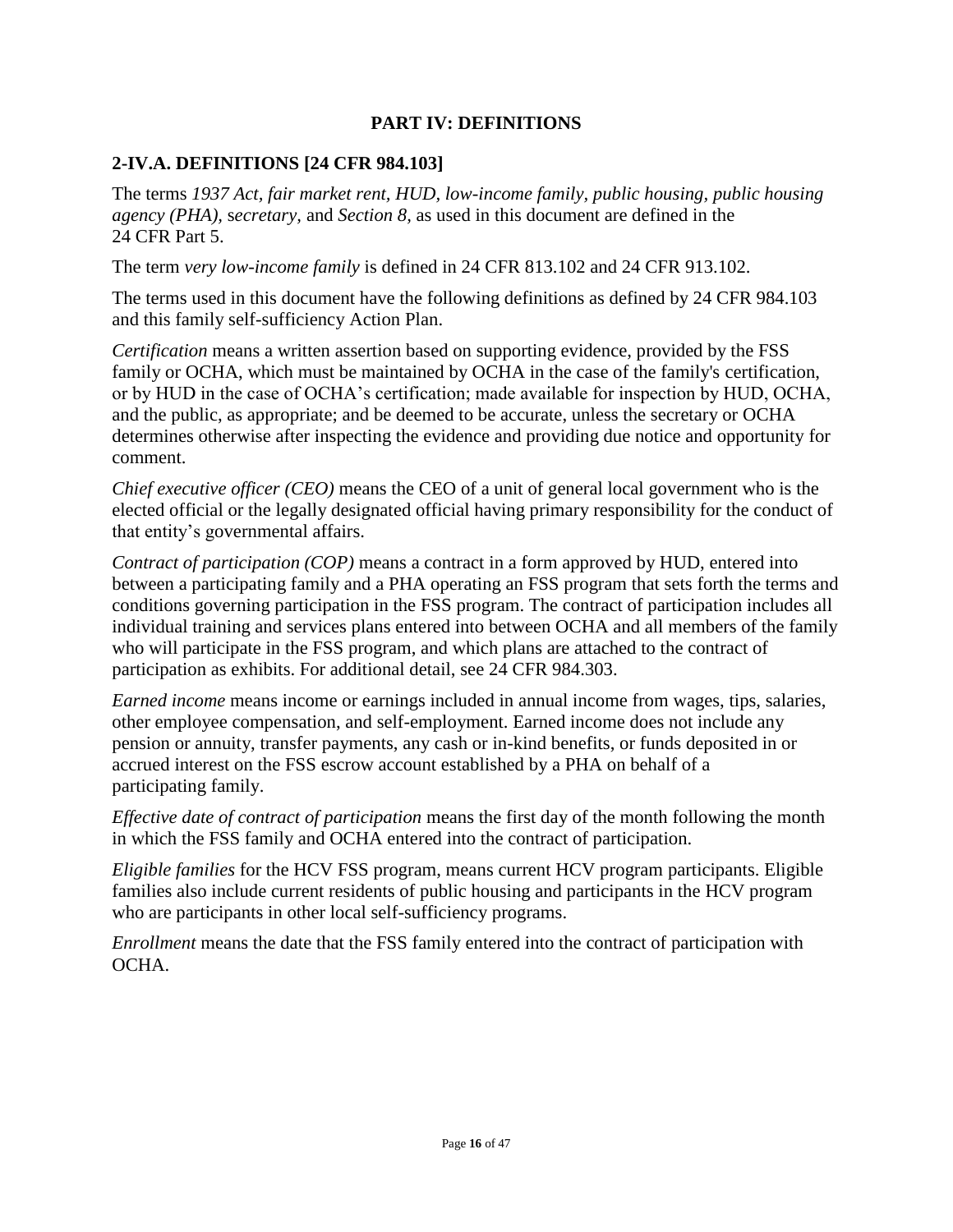*Family self-sufficiency program* or *FSS program* means the program established by a PHA within its jurisdiction to promote self-sufficiency among participating families, including the provision of supportive services to these families, as authorized by section 23 of the 1937 Act.

*FSS account* means the FSS escrow account authorized by section 23 of the 1937 Act.

*FSS credit* means the amount credited by OCHA to the participating family's FSS account.

*FSS family or participating family* means a family that receives assistance under the rental voucher programs that elects to participate in the FSS program and whose designated head of the family has signed the contract of participation.

*FSS-related service program* means any program, publicly or privately sponsored, that offers the kinds of supportive services described in the definition of *supportive services*.

*FSS slots* refer to the total number of rental vouchers that comprise the minimum size of a PHA's HCV FSS program.

*FY* means federal fiscal year (starting with October 1, and ending September 30, and designated by the calendar year in which it ends).

*Head of FSS family* means the adult member of the FSS family who is the head of the household for purposes of determining income eligibility and rent.

*Housing subsidies* means assistance to meet the costs and expenses of temporary shelter, rental housing, or homeownership, including rent, mortgage, or utility payments.

*Individual training and services plan (ITSP)* means a written plan that is prepared for the head of the FSS family and each adult member of the FSS family who elects to participate in the FSS program, by OCHA in consultation with the family member, and which sets forth the supportive services to be provided to the family member, the activities to be completed by that family member, and the agreed upon completion dates for the services and activities. Each ITSP must be signed by OCHA and the participating family member, and is attached to and incorporated as part of the contract of participation. An ITSP must be prepared for the head of the FSS family.

*JTPA means the Job Training Partnership Act (29 U.S.C. 1579(a)) now known as the Workforce Investment Act or WIA.*

#### *Knowledgeable professional*

#### **OCHA Policy**

*Knowledgeable professional* means a person who has professional knowledge of the situation, is competent to render a professional opinion, and is not in a position to gain, monetarily or otherwise, from an OCHA FSS program decision in the area to which they are certifying.

*Participating family* is defined as *FSS family* in this section.

*Program coordinating committee (PCC)* means the committee described in 24 CFR 984.202.

*Public housing* means housing assisted under the 1937 Act, excluding housing assisted under Section 8 of the 1937 Act.

*Self-sufficiency* means that an FSS family is no longer receiving Section 8, public, or Indian housing assistance, or any federal, state, or local rent or homeownership subsidies or welfare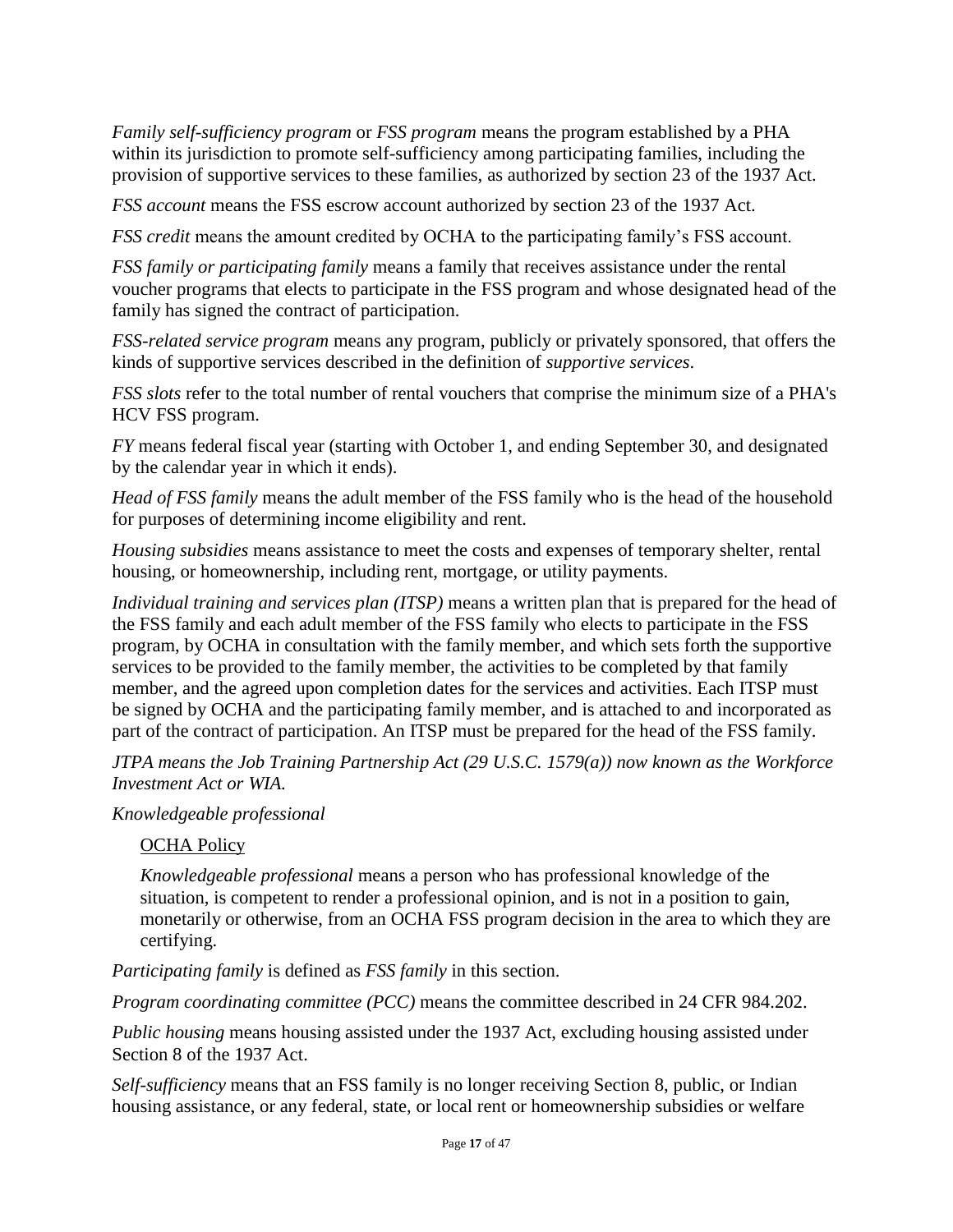assistance. Achievement of self-sufficiency, although an FSS program objective, is not a condition for receipt of the FSS account funds.

*Supportive services* mean those appropriate services that a PHA will make available or cause to be made available to an FSS family under a contract of participation. These may include child care of a type that provides sufficient hours of operation and serves an appropriate range of ages; transportation necessary to enable a participating family to receive available services or to commute to their places of employment; remedial education; education for completion of secondary or post-secondary schooling; job training, preparation, and counseling; job development and placement; and follow-up assistance after job placement and completion of the contract of participation; substance/alcohol abuse treatment and counseling; training in homemaking and parenting skills; household management; money management; counseling regarding homeownership or opportunities available for affordable rental and homeownership in the private housing market (including information on an individual's rights under the Fair Housing Act) and money management; and any other services and resources, including case management and reasonable accommodations for individuals with disabilities, that OCHA may determine to be appropriate in assisting FSS families to achieve economic independence and self-sufficiency.

#### *Unit size or size of unit refers to the number of bedrooms in a dwelling unit.*

*Welfare assistance* means (for purposes of the FSS program only) income assistance from federal or state welfare programs and includes only cash maintenance payments designed to meet a family's ongoing basic needs. Welfare assistance does not include nonrecurrent, short-term benefits that are designed to deal with a specific crisis situation or episode of need, or are not intended to meet recurrent or ongoing needs and will not extend beyond four months; work subsidies (i.e., payments to employers or third parties to help cover the costs of employee wages, benefits, supervision, and training); supportive services such as child care and transportation provided to families who are employed; refundable earned income tax credits; contributions to, and distributions from, individual development accounts under TANF; services such as counseling, case management, peer support, child care information and referral, transitional services, job retention, job advancement and other employment-related services that do not provide basic income support; transportation benefits provided under a Job Access or Reverse Commute project, pursuant to section 404(k) of the Social Security Act, to an individual who is not otherwise receiving assistance; amounts solely directed to meeting housing expenses; amounts for health care; food stamps and emergency rental and utilities assistance; and SSI, SSDI, or social security.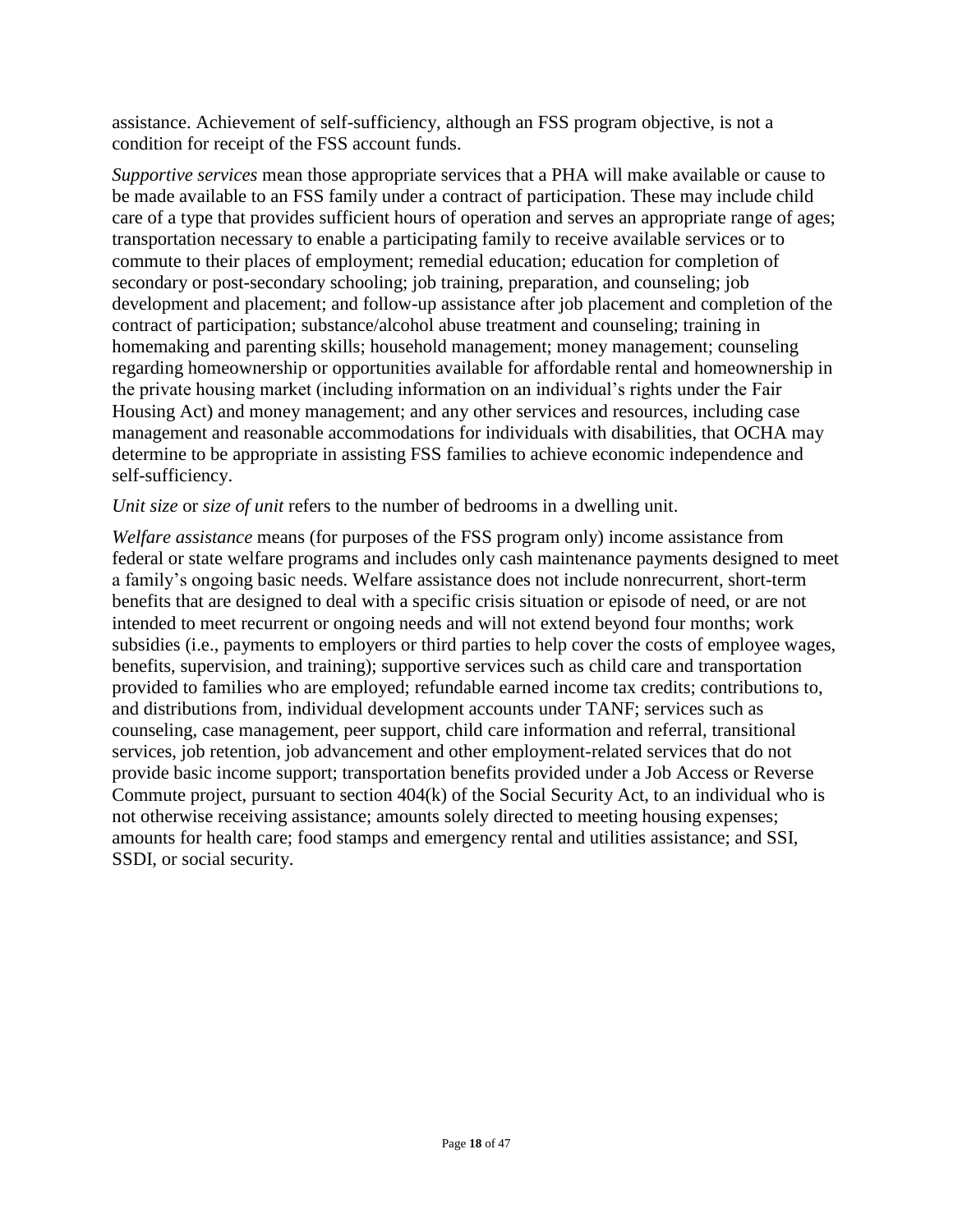## **Chapter 3**

#### **PROGRAM ADMINISTRATION**

#### **INTRODUCTION**

This chapter discusses administrative policies and practices as they are relevant to the activities covered in this plan. The policies and practices are discussed in two parts:

Part I: Staffing, Fees and Costs, and On-Site Facilities: This part describes identifying appropriate staff and contractors to operate the FSS program and provide the necessary direct services to FSS families. In addition, it describes how administrative fees, costs, and supportive services will be funded, and defines the use of on-site facilities.

Part II: The Program Coordinating Committee: This part covers the establishment of a program coordinating committee (PCC), which is a regulatory requirement for the FSS program. It describes required and recommended PCC membership, in addition to the option for an alternative committee.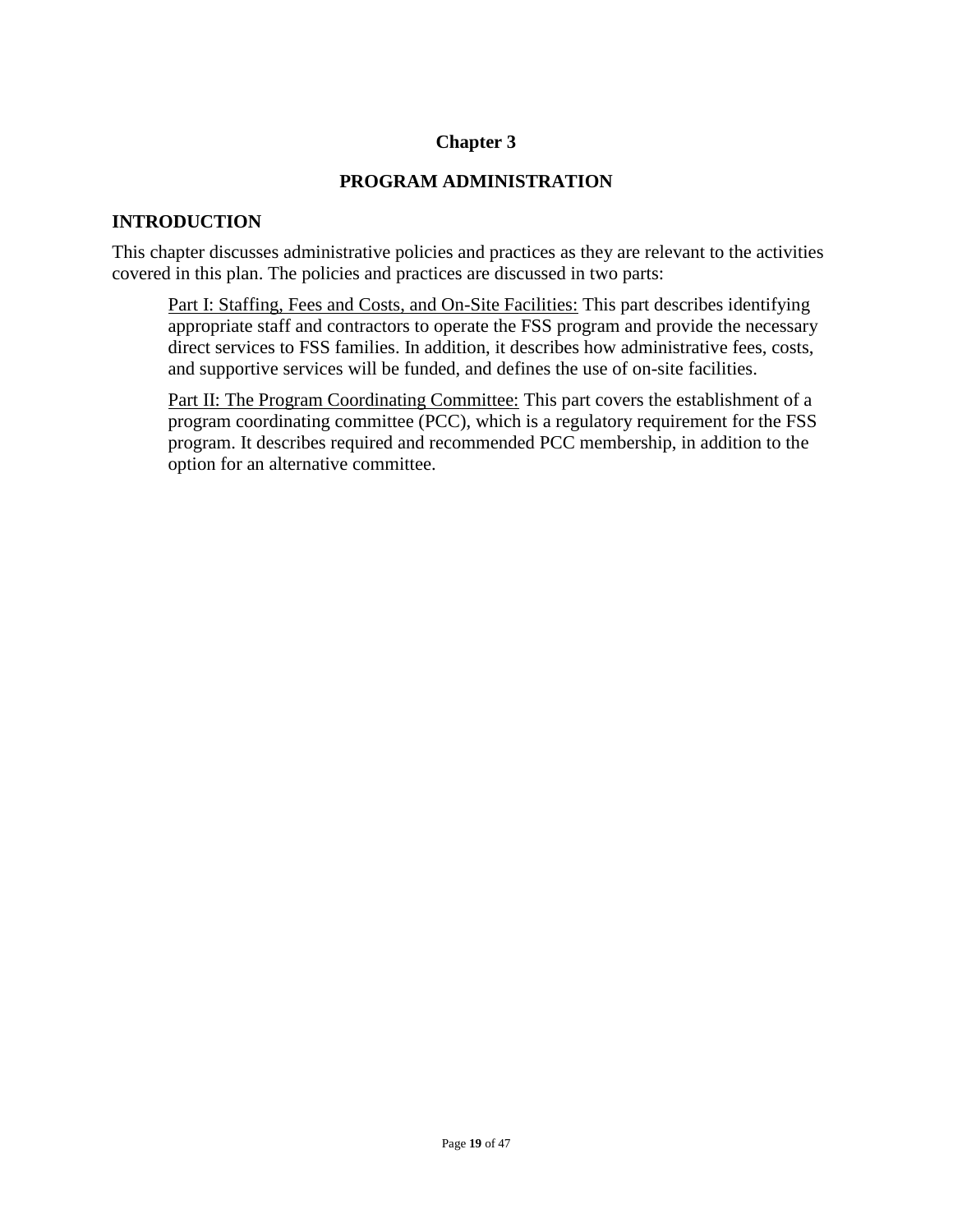## **PART I. STAFFING, FEES AND COSTS, AND ON-SITE FACILITIES**

## **3-I.A. OVERVIEW**

Several functions of program administration are crucial to running an FSS program. A PHA may need to employ a program coordinator, or decide to contract with another organization to administer the program. In addition to staffing issues, PHAs should understand how program funding and expenses work in order to keep the program running smoothly.

## **3-I.B. PROGRAM ADMINISTRATION STAFF AND CONTRACTORS [24 CFR 984.301(b)]**

PHAs have the choice between hiring their own staff and contracting with an outside organization to administer their FSS program. If the PHA should choose to employ its own staff, the staffing levels should be appropriate, and may include one or more FSS coordinators. If the PHA chooses to contract with an outside organization, the organization's staffing levels must likewise be appropriate to establish and administer the FSS program, and the organization's responsibilities would include managing the FSS account in accordance with federal regulations.

## OCHA Policy

OCHA has employed appropriate staff, including one or more FSS Coordinators and continues to administer its FSS program.

## **3-I.C. ADMINISTRATIVE FEES AND COSTS**

#### **HCV FSS Program**

In the HCV program, administrative fees are paid to PHAs for HUD-approved costs associated with the operation of an FSS program. These administrative fees are established by Congress and subject to appropriations [24 CFR 984.302(b)].

In addition, administrative fees for HUD-approved costs not specifically related to the operation of the FSS program may be used to cover these costs associated with the administration of FSS [see Notice PIH 93-24 E-7 and E-8].

## **3-I.D. SUPPORTIVE SERVICES FEES AND COSTS**

Supportive services fees and costs include childcare expenses, transportation funds, and the costs of training, work equipment, or GED classes, among others.

#### **HCV Supportive Services**

In the HCV program, the PHA may fund reasonable and eligible FSS supportive service costs in the FSS program from unrestricted net assets [see Notice PIH 93-24, E-3].

In addition, the PHA may seek additional funds from HUD through submitting grant applications, or seek grants from other sources when available.

## OCHA Policy

Refer to Chapter 4 regarding OCHA's Enhancement Program.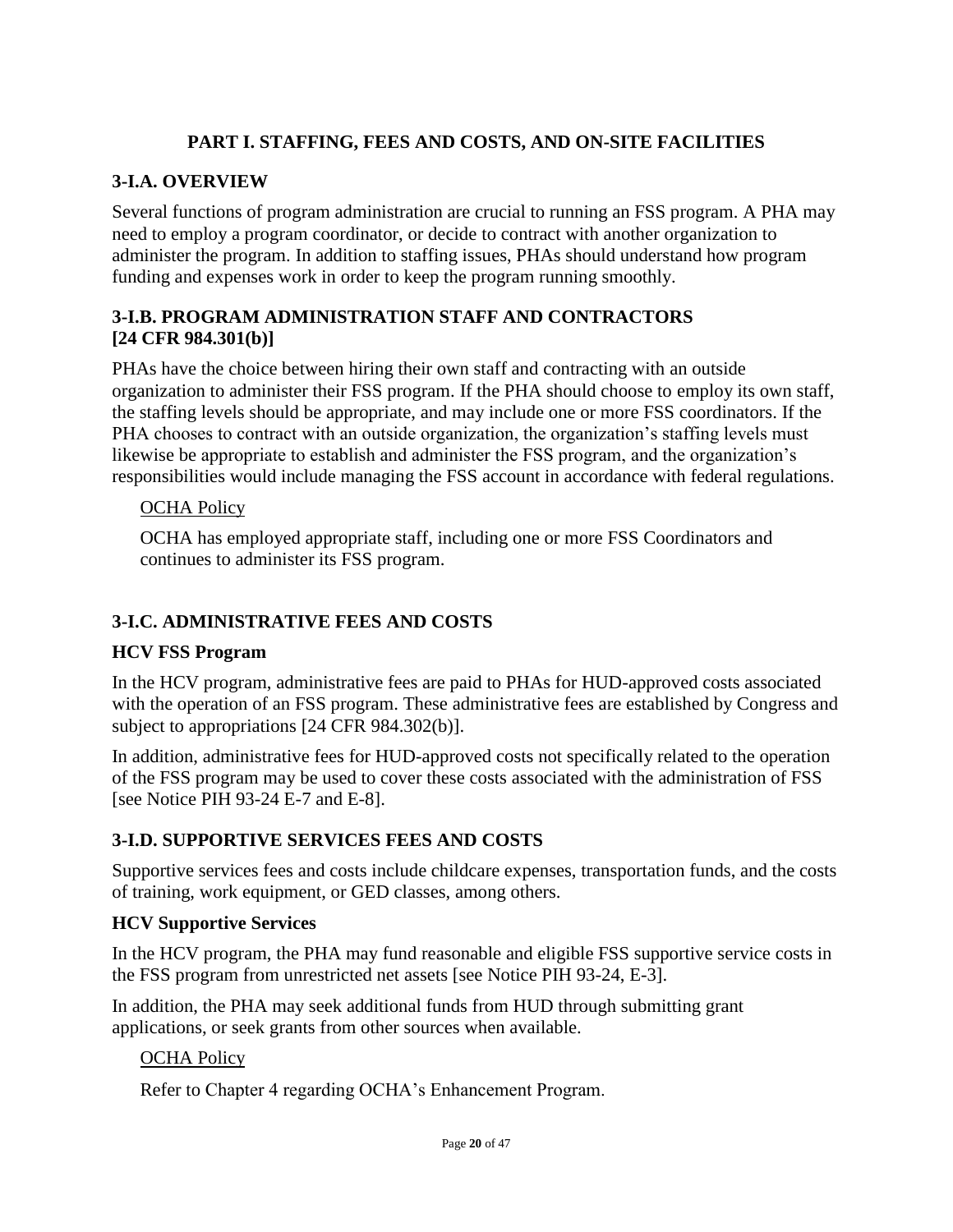## **PART II: PROGRAM COORDINATING COMMITTEE**

## **3-II.A. OVERVIEW**

As another integral part of FSS program administration, each participating PHA must establish a program coordinating committee (PCC) whose functions will be to assist the PHA in securing commitments of public and private resources for the operation of the FSS program within the PHA's jurisdiction, including assistance in developing the Action Plan and in implementing the program [24 CFR 984.202(a)].

The PCC must consist of certain members, which are dependent upon whether the PHA is operating a HCV program. In addition to these required members, the PCC may also include additional members recommended by regulation.

## **3-II.B. PROGRAM COORDINATING COMMITTEE MEMBERSHIP**

#### **Required PCC Membership [24 CFR 984.202(b)(1)]**

For an HCV FSS program, the PCC membership must consist of representatives of the PHA and participants of the HCV program or HUD's public or Indian housing programs.

## OCHA Policy

OCHA's representatives on the PCC are FSS Coordinators assigned to the Family Self Sufficiency Program. OCHA and its partners recruit and invite HCV program participants to join the PCC and attend quarterly meetings.

#### **Recommended PCC Membership [24 CFR 984.202(b)(2)]**

Membership on the PCC also may include representatives of the unit of general local government served by the PHA, local agencies (if any) responsible for carrying out employment training programs or programs funded under the Workforce Investment Act, and other organizations, such as other state, local, or tribal welfare and employment agencies, public and private education or training institutions, child care providers, nonprofit service providers, private business, and any other public and private service providers with resources to assist the FSS program.

#### OCHA Policy

OCHA and its partner PHAs recruit and invite representatives from a variety of resource providers, including, but not limited to: social services agencies, regional occupational programs, colleges, employment services providers, subsidized childcare programs, and agencies that provide assistance with basic needs.

## **3-II.C. ALTERNATIVE PCC COMMITTEE [24 CFR 984.202(c)]**

It is also possible for the PHA, in consultation with the chief executive officer of the unit of general local government served by the PHA, to use an existing entity as the PCC, as long as the membership of the existing entity consists or will consist of the individuals required by regulation (See section 3-II.B. above).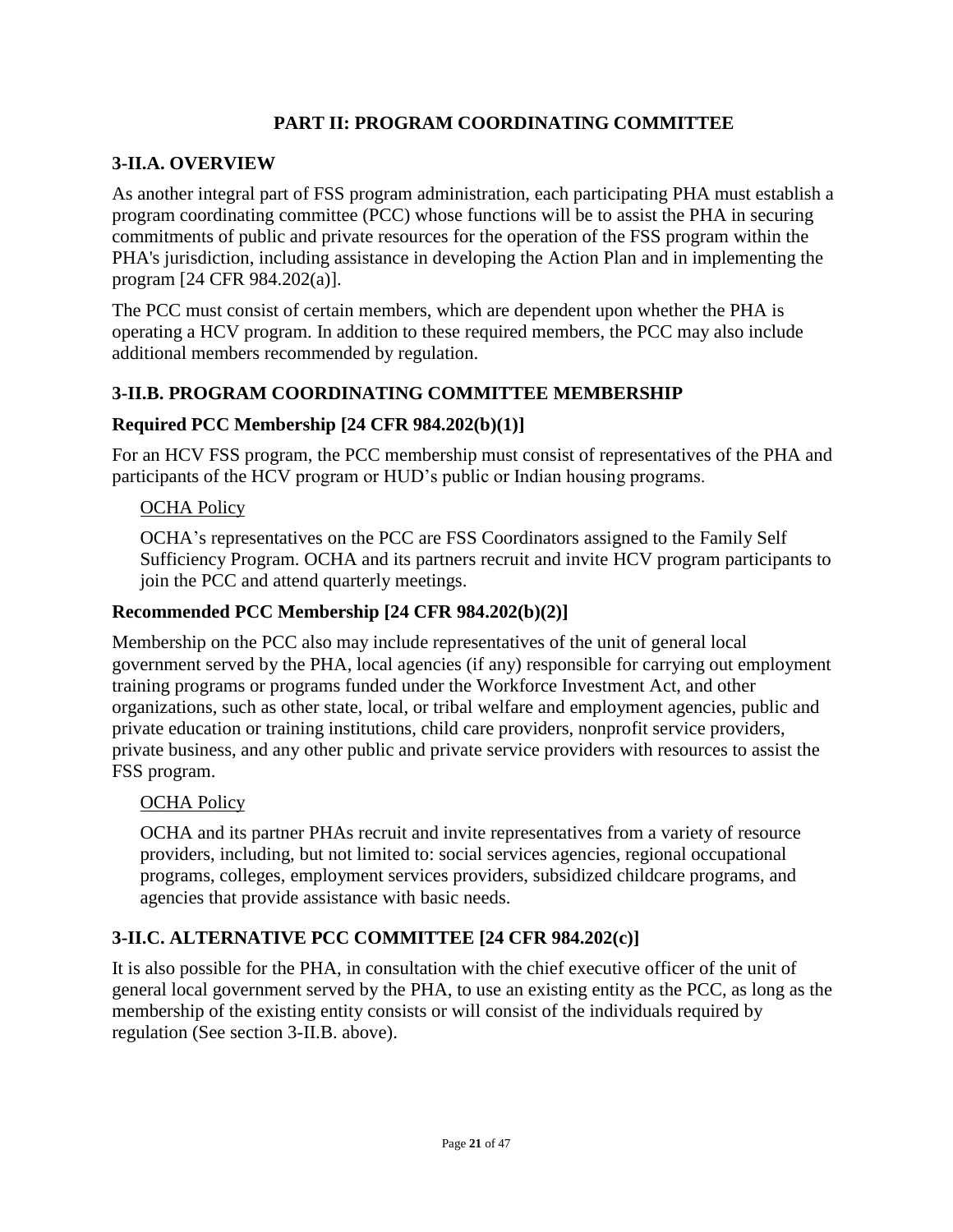## **OCHA Policy**

OCHA established a PCC upon FSS Program implementation and continues to maintain the committee at this time. However, should OCHA deem necessary, a transition to an alternative committee may be made.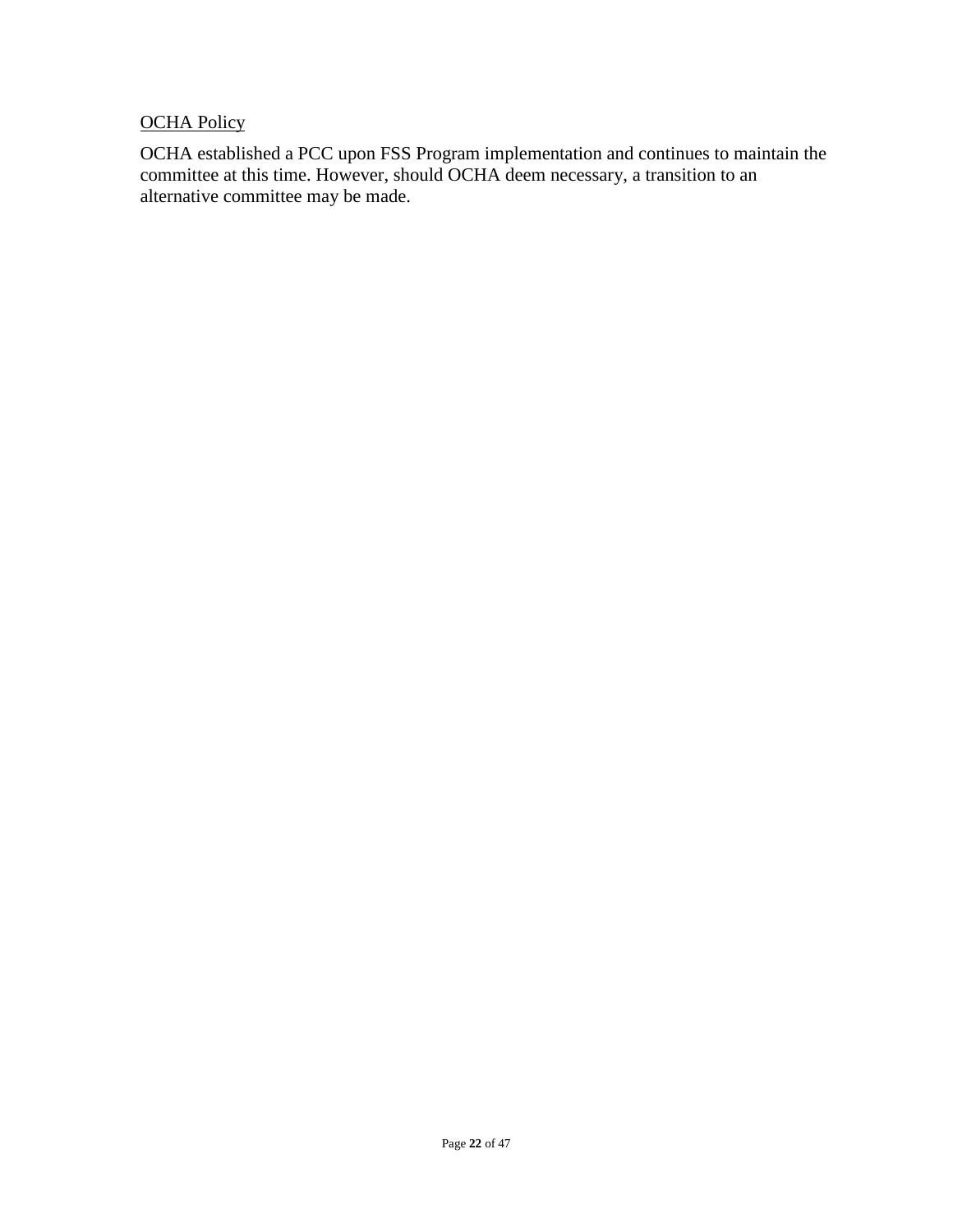#### **Chapter 4**

#### **SELECTING AND SERVING FSS FAMILIES**

#### **INTRODUCTION**

FSS regulations require that the PHA include in its Action Plan a statement indicating how it will select families for participation in the FSS program. This includes outreach, waiting list management, and other selection procedures. When followed, the PHA's selection procedures ensure that families will be selected without regard to race, color, religion, sex, handicap, familial status, or national origin.

Once selected for participation in the FSS program, families are to be provided various activities and supportive services so that they may obtain the education, employment, and business and social skills necessary to achieve self-sufficiency. A description of such activities and supportive services is also a requirement of the FSS Action Plan.

This chapter contains three parts:

Part I: Incentives, Outreach, and Assurance of Noninterference: This part describes the incentives the PHA will offer and the outreach efforts the PHA will use in order to encourage participation and recruit eligible families for the FSS program. It also contains the required assurance of noninterference with the rights of nonparticipating families.

Part II: Family Selection: This part covers whether the PHA will use preferences for family selection and which preferences the PHA will employ if they choose to do so. In addition, this part describes the selection factors the PHA will use in screening families for participation in the FSS program.

Part III: Activities and Support Services: This part lists the activities and supportive services to be provided to families through both public and private resources, describes the method the PHA will use to identify family support needs, and covers the required certification of coordination.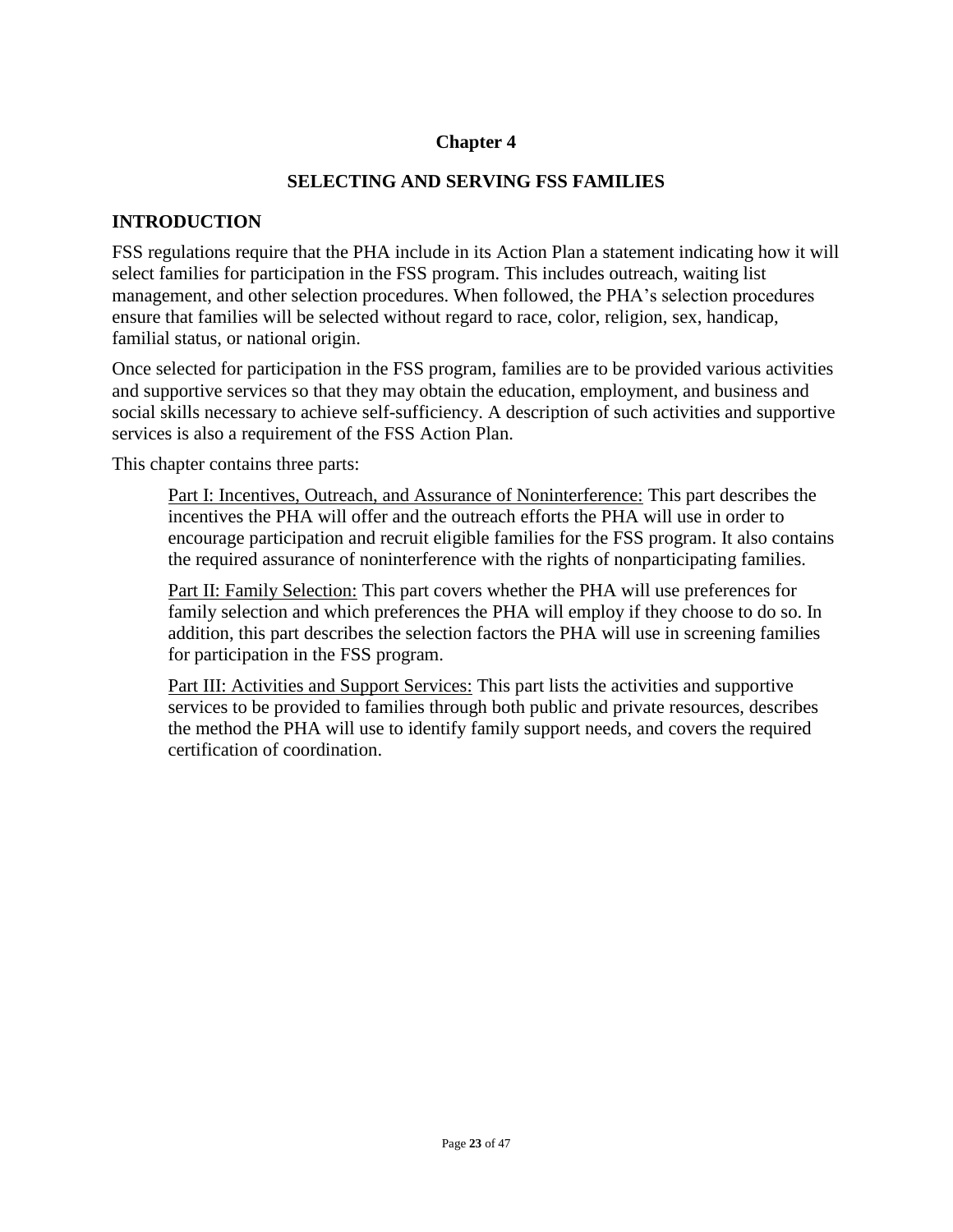## **PART I. INCENTIVES, OUTREACH, AND ASSURANCE OF NONINTERFERENCE**

## **4-I.A. OVERVIEW**

The FSS program offers incentives such as the FSS escrow account, case management, and other supportive services that not only encourage participation, but also help families achieve selfsufficiency. In addition to encouraging program participation through such incentives, PHAs also conduct outreach to recruit FSS participants from among eligible families. As part of this process, families need to know that their choice as to whether to participate in the FSS program will not affect their admission to the HCV program. This part describes the PHA's policies regarding these issues, all of which are required aspects of the FSS Action Plan.

## **4-I.B. INCENTIVES FOR PARTICIPATION [24 984.201(d)(5)]**

By regulation, the FSS Action Plan must include a PHA's incentives plan—a description of the incentives that the PHA intends to offer eligible families to encourage their participation in the FSS program. The incentives plan provides for the establishment of the FSS escrow account and any other incentives designed by the PHA

## OCHA Policy

OCHA will offer the following services to its FSS participants as incentives to participate in FSS:

## **FSS Escrow Account:**

The FSS escrow account offers a family the opportunity to build financial resources for the future. During the term of the contract of participation, OCHA will establish an interest bearing escrow account. The housing authority will contribute, on behalf of the family, all or a part (depending on the income level of the family) of any amount the family would pay as increased rent due to an increase in their earned income. If eligible, upon satisfactory completion of COP requirements funds from the escrow account will be disbursed to the FSS Head of Household.

#### **Enhancement Program:**

When available, OCHA may provide funding for an Enhancement Program that offers reimbursement for eligible expenditures such as, tuition, childcare, transportation, etc., paid participants who have demonstrated progress towards meeting the goals of their ITSP. An annual maximum reimbursable amount is allocated for each verified expense or allowable incentive.

Eligibility for reimbursements and/or incentives begins on the effective date of the COP, therefore, expenses incurred and/or goals achieved prior to the effective date of the COP are not eligible for reimbursement. At OCHA's discretion, reimbursements for educational expenses may be allowed up to 90 days after expense was incurred.

Denial of a request for reimbursement is not subject to the Informal Review and or/Informal Hearing processes.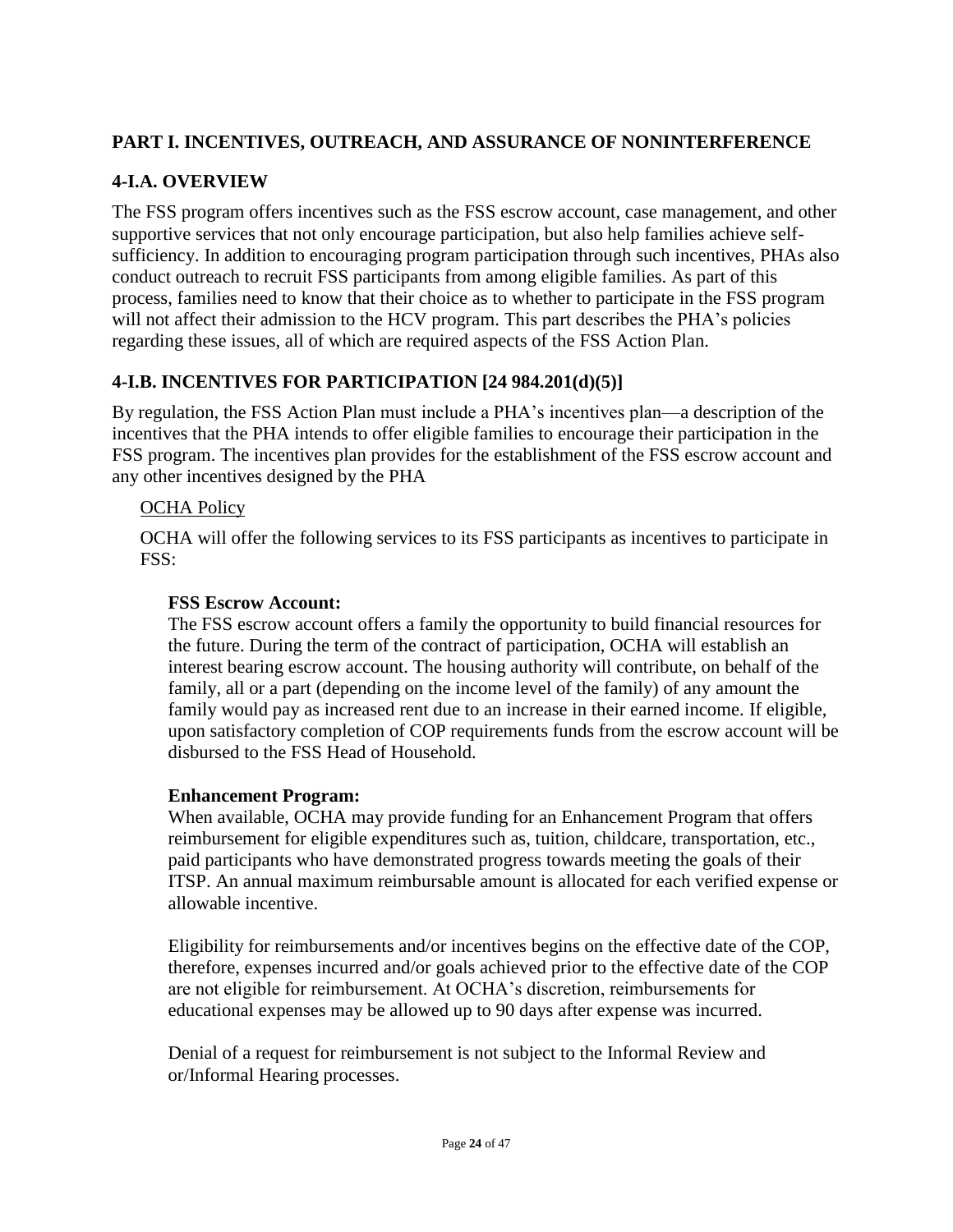OCHA staff will collaborate with FSS participants to assess, plan, facilitate, coordinate, evaluate, and advocate for options and services to meet their comprehensive needs through communication and available resources to promote self-sufficiency.

## **4-I.C. OUTREACH EFFORTS [24 CFR 984.201(d)(6)(i)(ii)]**

In addition to offering incentives for FSS participation, PHAs also conduct outreach in order to recruit more FSS participants from eligible families. The FSS Action Plan must include a description of these efforts to recruit FSS participants, including notification and outreach, the actions the PHA will take to assure that both minority and nonminority groups are informed about the FSS program, and how the PHA will make this information known.

## OCHA Policy

When appropriate and applicable, OCHA will conduct FSS outreach to HCV recipients upon registration, briefing, recertification, and/or program recruitment. Additionally, OCHA will work with supportive services providers from the Veterans Affairs Supportive Housing (VASH) and Family Unification programs to encourage participants in the respective programs to participate in the FSS program.

OCHA employs bilingual staff in the threshold languages to accommodate persons with Limited English Proficiency (LEP). These strategies have been selected to ensure that both minority and non-minority groups are informed of the FSS Program.

## **4-I.D. ASSURANCE OF NONINTERFERENCE WITH THE RIGHTS OF NONPARTICIPATING FAMILIES [24 CFR 984.201(d)(10)]**

A family's housing assistance or admission into assisted housing should never depend on whether they choose to participate in the FSS program, and PHAs need to make this known as part of the recruitment process. For this reason, the PHA's Action Plan must include an assurance that a family's decision to not participate in the FSS program will not affect the family's admission to the HCV program, nor will it affect the family's right to occupancy in accordance with the lease.

## OCHA Policy

Participation in the FSS program is strictly voluntary. HCV program participants will be notified via the Administrative Plan and supplemental FSS program material that should they decide not to participate in the FSS program it will not affect their HCV housing assistance.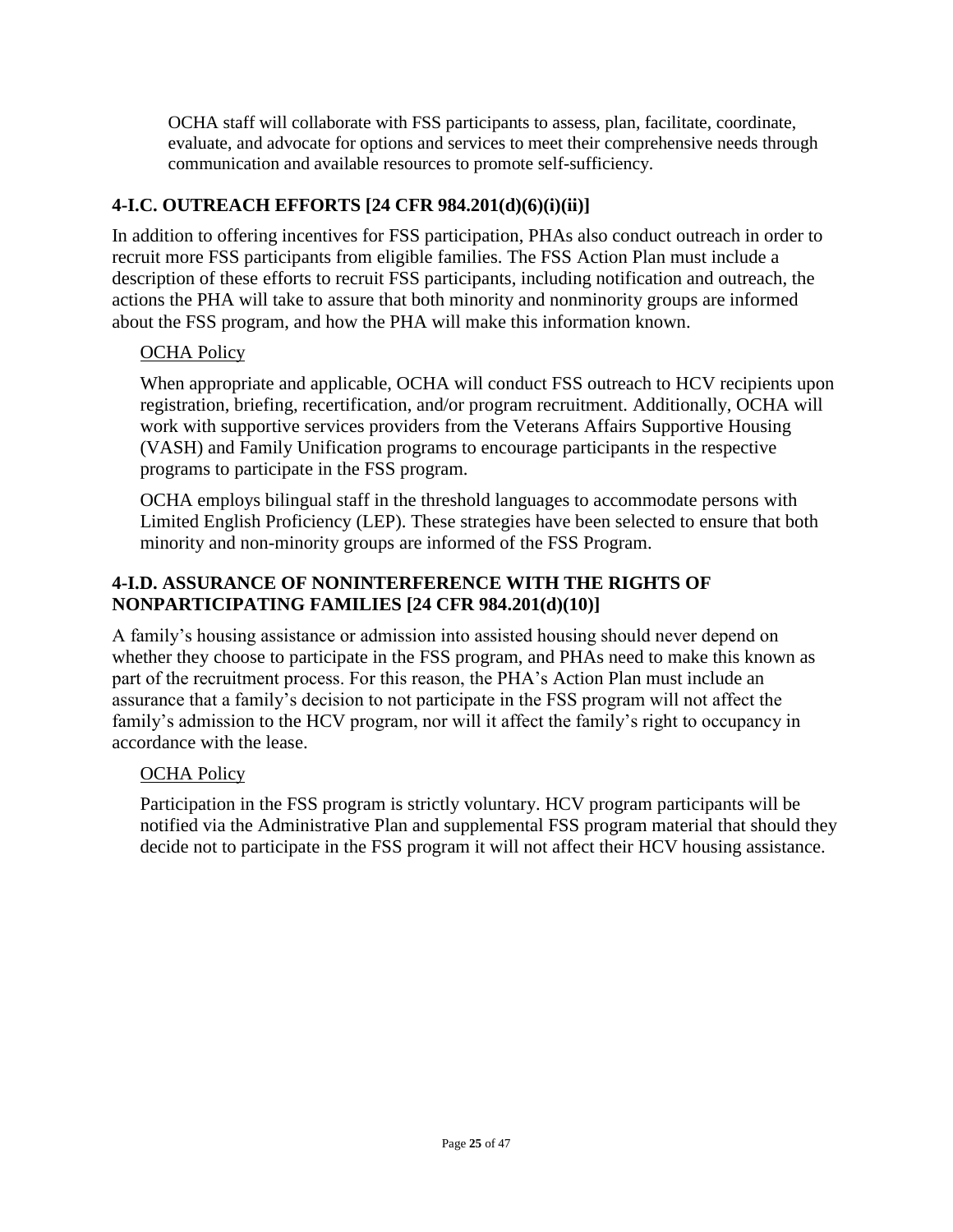## **PART II. FAMILY SELECTION**

#### **4-II.A. OVERIVEW**

The FSS Action Plan is required to contain a statement indicating the procedures for selecting families for FSS program participation, including a description of how the PHA will do so without regard to race, color, religion, sex, handicap, familial status, or national origin. This part describes these procedures, taking into account whether the PHA will use preferences for family selection and which preferences the PHA will employ if they choose to do so, in addition to defining the factors the PHA will use in screening families for program participation.

#### **OCHA Policy**

Participation in FSS is voluntary and is open to current participants in the HCV program without regard to race, color, religion, sex, handicap, familial status, or national origin. OCHA has no selection preferences. The selection process is "first-come, first-served", based upon time and date interest is expressed, until all mandatory slots have been filled. Thereafter, OCHA's voluntary slots will be filled in the same manner.

#### **4. II. B. DENIAL OF PARTICIPATION**

A request for participation in the FSS program may be denied under the following circumstances:

- The family previously participated in the FSS program and graduated.
- The family previously participated in the FSS program and did not meet their FSS obligations/goals and/or they were terminated from the FSS program.
- The family owes OCHA or another PHA money in connection with the HCV program.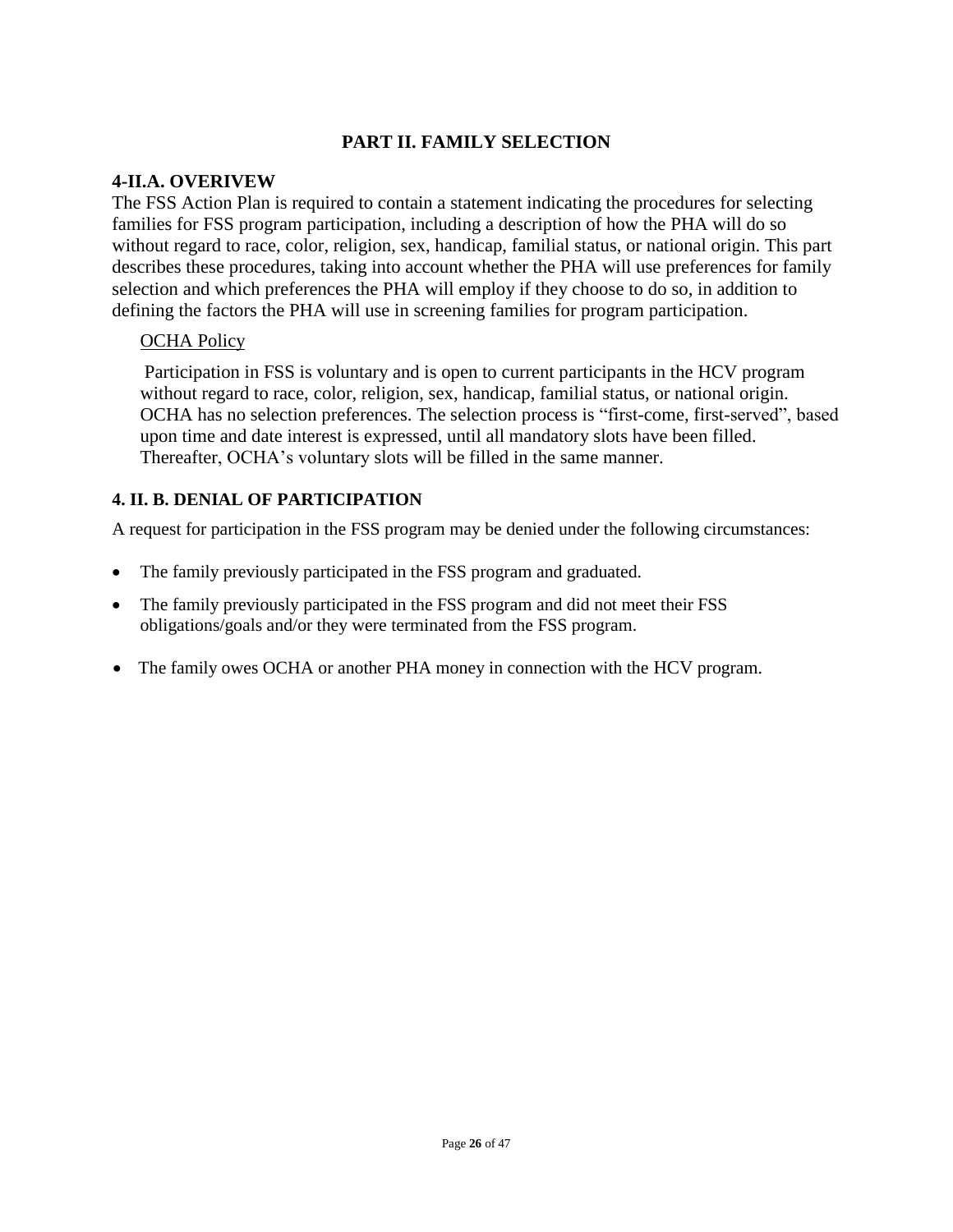## **PART III. ACTIVITIES AND SUPPORT SERVICES**

#### **4-III.A. OVERVIEW**

Once families are admitted to the FSS program, the PHA becomes responsible for making sure these families are adequately served. The purpose of the family self-sufficiency (FSS) program is to promote the development of local strategies to coordinate the use of housing assistance under the HCV program with public and private resources, to enable families eligible to receive assistance under these programs to achieve economic independence and self-sufficiency. As such, upon selection, families are matched with the appropriate activities and supportive services so that they may obtain the education, employment, and business and social skills necessary to achieve self-sufficiency. This is a vital element of the FSS program.

#### **4-III.B. METHOD OF IDENTIFYING FAMILY SUPPORT NEEDS [24 CFR 984.201(d)(8)]**

Before a PHA can determine the services and activities it will provide to FSS families, it must identify the services and activities appropriate for each family. The Action Plan must contain a description of how the program will identify the needs of FSS families and deliver the services and activities according to these needs.

#### OCHA Policy

The head of household must complete and sign an *Individual Training and Services Plan*  (ITSP). The role of OCHA staff is to help guide and assist the FSS participant in developing their ITSP through the following processes:

- Evaluating current job skills, training, experience, and educational level.
- Selecting goals that are relevant and build upon and enhance current skills and/or educational achievements that a client can commit to accomplishing within the 5-year term of the Contract of Participation (COP).
- Identifying the available services and resources needed in order to achieve their established goals.

## **4-III.C**. **FSS ACTIVITIES AND SUPPORT SERVICES DESCRIPTION [24 CFR 984.201(d)(7)]**

As part of the required contents of the Action Plan, PHAs must both describe the activities and supportive services to be provided by public and private resources to FSS families, and identify the public and private resources that are expected to provide the supportive services.

Of course, this task assumes that the PHA has first identified the needed activities and supportive services.

#### OCHA Policy

As needed, and when available, FSS families will be linked to the following activities and supportive services: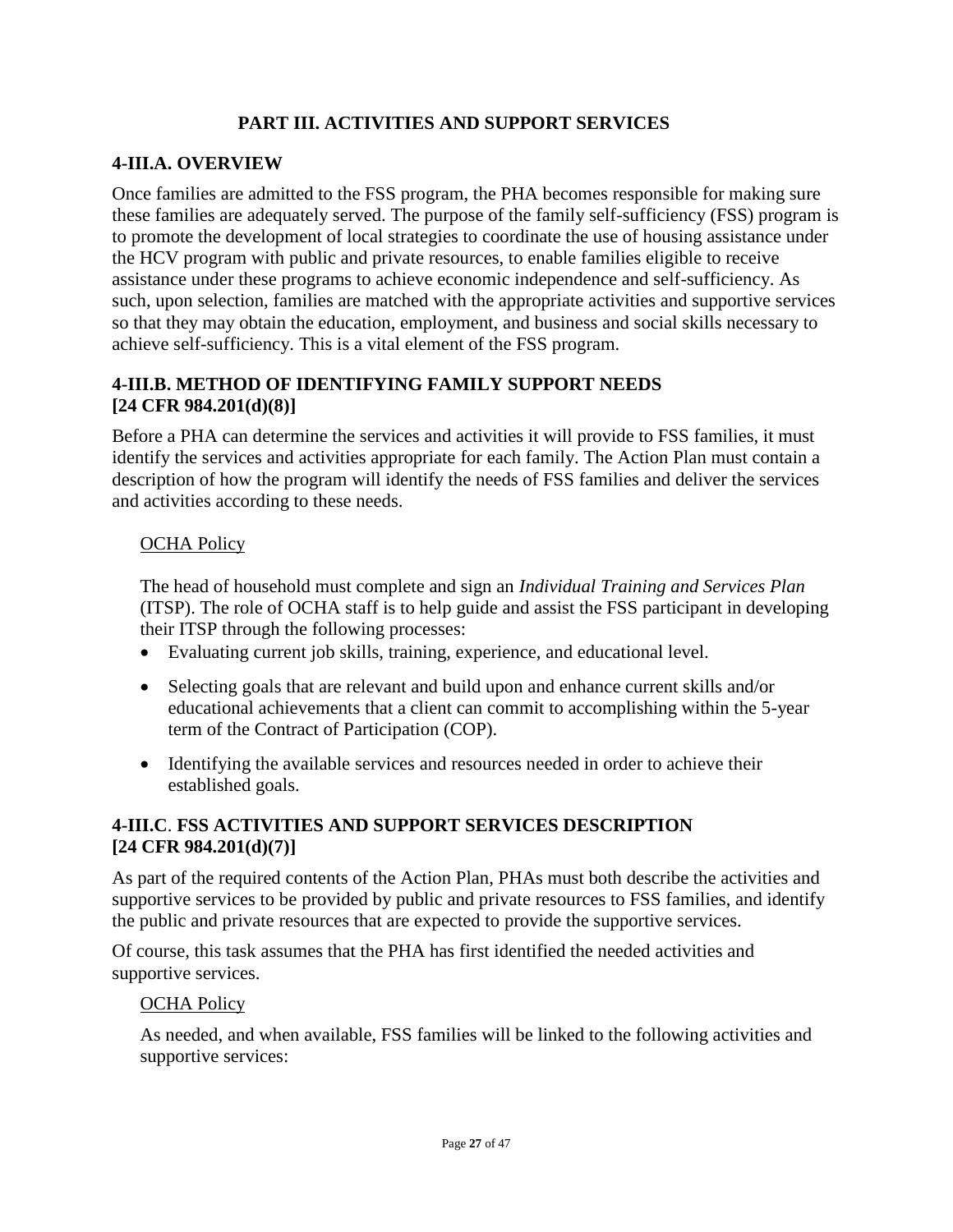| <b>Support Service General</b>              | <b>Support Service Specific</b>                                                                                                                                  | <b>Source/Partner</b>                                                                                                            |
|---------------------------------------------|------------------------------------------------------------------------------------------------------------------------------------------------------------------|----------------------------------------------------------------------------------------------------------------------------------|
| <b>Assessment</b>                           | <b>Vocational Assessment</b><br><b>Educational Assessment</b><br><b>Vocational Planning</b><br><b>Educational Planning</b>                                       | <b>Adult Education</b><br><b>Community College</b><br><b>Community Based Organizations</b>                                       |
| <b>Education</b>                            | <b>High School</b><br>English as a Second Language<br><b>GED</b><br>College                                                                                      | <b>Adult Education</b><br><b>Community College</b><br>University                                                                 |
| <b>Training</b>                             | <b>Skills Training</b><br><b>Vocational Training</b><br>On-The-Job Training                                                                                      | <b>Adult Education</b><br><b>Community College</b><br>University<br>Community-based Organizations                                |
| <b>Job Search Assistance</b>                | <b>Resume Preparation</b><br><b>Interviewing Skills</b><br><b>Dress for Success</b><br><b>Workplace Skills</b><br><b>Job Development</b><br><b>Job Placement</b> | <b>Adult Education</b><br><b>Community College</b><br>University<br><b>Community-based Organizations</b>                         |
| <b>Transportation</b>                       | <b>Bus</b><br><b>Emergency Car Repair</b>                                                                                                                        | <b>FSS Enhancement Program</b>                                                                                                   |
| <b>Health Care</b>                          | <b>Emergency Care</b><br>Preventative Care                                                                                                                       | <b>Community Clinic</b><br>General Hospital<br><b>Health Care Agency</b><br>Social Services Agency                               |
| <b>Small Business</b><br><b>Development</b> | Training<br>Planning<br><b>Technical Assistance</b><br>Mentoring                                                                                                 | <b>Small Business Administration</b><br>Score                                                                                    |
| Homeownership                               | Training<br>Planning<br><b>Debt Resolution</b><br>Counseling                                                                                                     | Housing Choice Voucher<br>Homeownership Program<br><b>Housing Counseling</b><br>Organization<br>Community-Based<br>Organizations |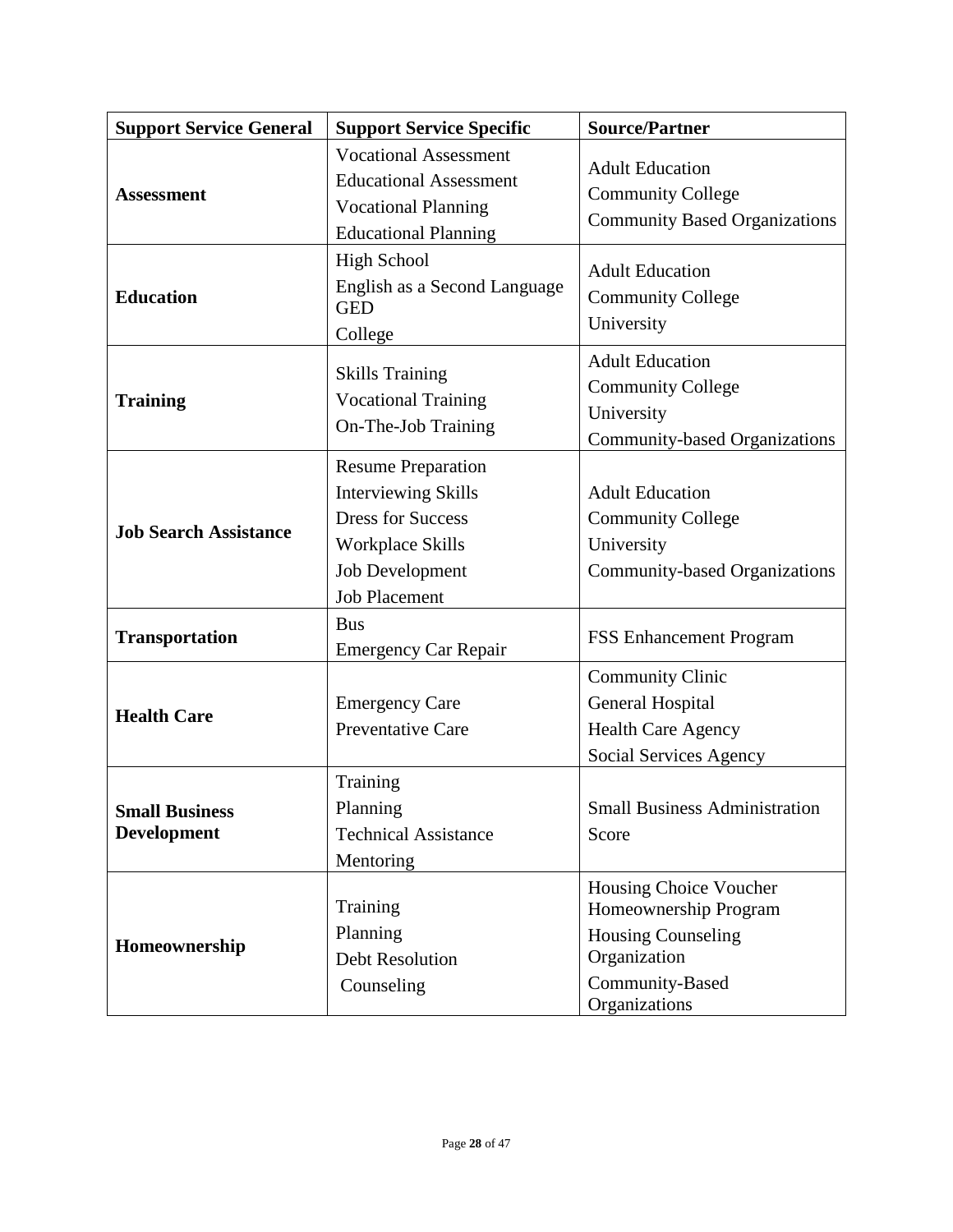| <b>Support Service General</b>                   | <b>Support Service Specific</b>                                                                          | <b>Source/Partner</b>                                                                                                            |  |
|--------------------------------------------------|----------------------------------------------------------------------------------------------------------|----------------------------------------------------------------------------------------------------------------------------------|--|
|                                                  | <b>Infant Care</b>                                                                                       | Children's Home Society                                                                                                          |  |
|                                                  | <b>Toddler Care</b>                                                                                      | <b>FSS Enhancement Program</b>                                                                                                   |  |
| <b>Child Care</b>                                | Preschool Care                                                                                           | Local Park, Recreation, and<br>Library System                                                                                    |  |
|                                                  | Afterschool Care                                                                                         |                                                                                                                                  |  |
|                                                  | <b>Homework Assistance</b>                                                                               |                                                                                                                                  |  |
|                                                  | Crisis Assessment                                                                                        | <b>Police Department</b>                                                                                                         |  |
| <b>Domestic Violence</b>                         | Crisis Intervention                                                                                      | Sheriff's Department                                                                                                             |  |
|                                                  | Crisis Management                                                                                        | <b>Counseling Agencies</b>                                                                                                       |  |
|                                                  | <b>Crisis Resolution</b>                                                                                 | <b>Shelters</b>                                                                                                                  |  |
| <b>Child/Adult Protective</b><br><b>Services</b> | <b>Needs Assessment</b><br><b>Case Planning</b><br><b>Information and Referrals</b><br>Crisis Management | Senior Services- Office on<br>Aging<br><b>Adult Protective Services</b><br>In-Home Supportive Services<br>Social Services Agency |  |
| <b>Legal Services</b>                            | Representation<br><b>Document Review</b><br><b>Counsel or Advice</b>                                     | <b>Fair Housing Counsel</b><br>Legal Aid                                                                                         |  |
| <b>Debt Resolution</b>                           | <b>Needs Assessment</b><br><b>Case Planning</b><br>Advocacy<br>Negotiation                               | <b>Consumer Credit Counseling</b><br><b>Services</b>                                                                             |  |
| <b>Mentoring</b>                                 | Guidance                                                                                                 | Social Service Agency<br><b>Boys Town</b>                                                                                        |  |

## **4-III.D**. **CERTIFICATION OF COORDINATION [24 CFR 984.201(d)(12)]**

The FSS Action Plan is required to contain a certification that the development of the activities and services under the FSS program has been coordinated with the JOBS program (now Welfare to Work under TANF), the programs provided under the JTPA (now Workforce Investment Act programs), and any other relevant employment, child care, transportation, training, and education programs in the applicable area. The implementation of the FSS program's activities and services must continue to be coordinated as such in order to avoid duplication of activities and services.

## OCHA Policy

The development of activities and services for OCHA's FSS program are coordinated, implemented, and continue to be administered in conjunction with the primary providers of basic needs, mainstream benefits, and ancillary services via the PCC and various other committees.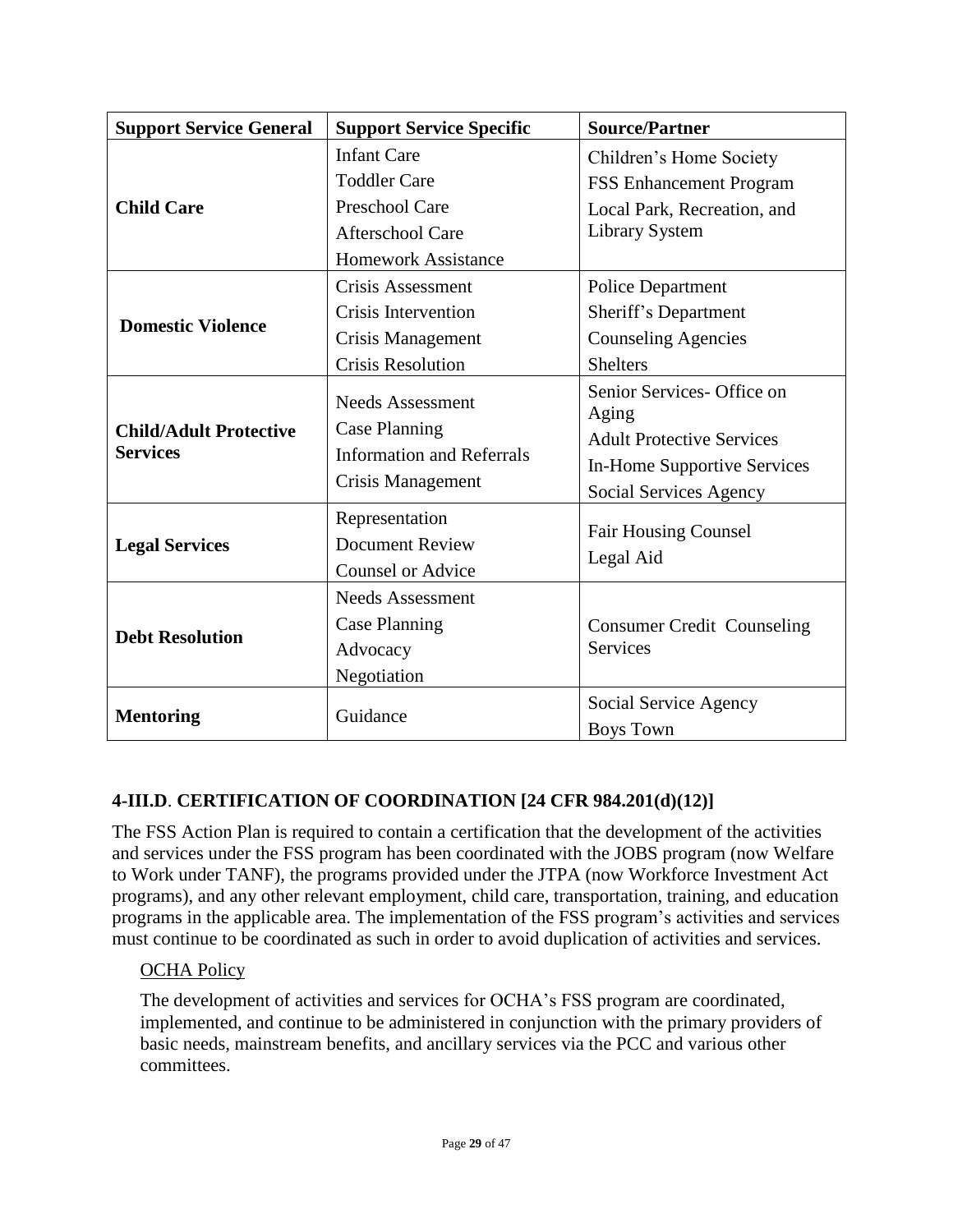## **Chapter 5**

#### **CONTRACT OF PARTICIPATION**

#### **INTRODUCTION**

Each family that is selected to participate in an FSS program must enter into a contract of participation with the PHA. This contract, which is signed by the head of the FSS family, sets forth the principal terms and conditions governing participation in the FSS program, including the rights and responsibilities of the FSS family and of the PHA, the services to be provided to the head of the FSS family and each adult member of the family who elects to participate in the program, and the activities to be completed by them. The contract also incorporates the individual training and services plan [24 CFR 984.303].

This chapter contains two parts:

Part I: Overview and Family Obligations: This part provides an overview of the form and content of the contract of participation and describes what the contract requires of FSS families.

Part II: Contract Specifications: This part explains the specifications of the contract, including terms and conditions, contract modification, contract terminations, and grievance procedures.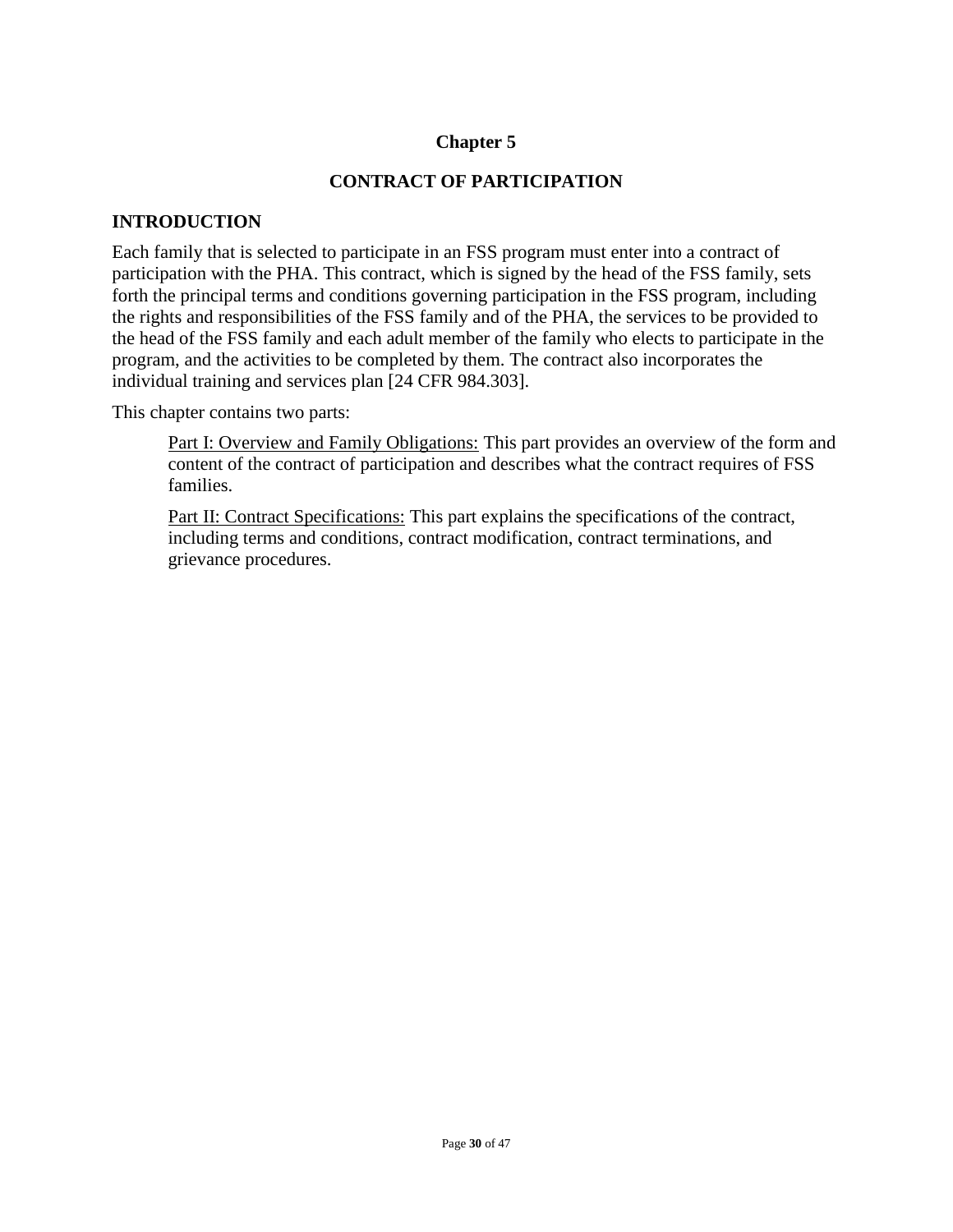## **PART I: OVERVIEW AND FAMILY OBLIGATIONS**

## **5-I.A. OVERVIEW**

The purpose of the FSS contract of participation is to set forth the principal terms and conditions governing participation in the FSS program, including the incorporation the individual training and services plan (ITSP) as part of the contract's required contents. The ITSP is meant to establish goals for an FSS family to meet along the family's way to completing the contract and becoming self-sufficient. In addition to the goals specified in the ITSP, the contract also lists the responsibilities of the family and the PHA. This part covers the ITSP as part of the required contents of the contract of participation, and the family's obligations under the contract.

#### **5-I.B. CONTENTS OF THE CONTRACT OF PARTICIPATION**

#### **Individual Training and Services Plan**

As part of the required contents of the FSS contract of participation (COP), the individual training and services plan (ITSP) establishes specific interim and final goals by which the PHA and the family measure the family's progress toward fulfilling its obligations under the contract of participation and becoming self-sufficient. Interim and final goals will differ depending on the family's individual needs. Further, regulations require the establishment of an interim goal regarding independence from welfare assistance.

#### *Interim Goals*

For each participating FSS family that receives welfare assistance, the PHA must establish as an interim goal that the family become independent from welfare assistance and remain independent from welfare assistance for at least one year before the expiration of the term of the contract of participation, including any extension thereof [24 CFR 984.303(b)(2)].

At its discretion, the PHA may also elect to suggest this as an interim goal in the ITSP regardless of whether a family is receiving welfare assistance at the time the COP is developed.

#### OCHA Policy

To participate in FSS, the head of household must enter into a COP with OCHA. The COP must be executed within 120 days of the last annual/interim reexamination. If more than 120 days have lapsed, a new reexamination review will be performed, prior to, or commensurate with the effective date of the COP

As part of the required contents of the FSS COP, the Individual Training and Services Plan (ITSP) establishes specific interim and final goals by which the PHA and the family measure the family's progress toward fulfilling its obligations under the contract of participation and becoming self-sufficient. Interim and final goals will differ depending on the family's individual needs. However, the COP must include an interim goal regarding independence from welfare assistance.

The head of household must complete and sign the ITSP. The role of OCHA staff is to help guide and assist the FSS participant in developing their ITSP through the following processes: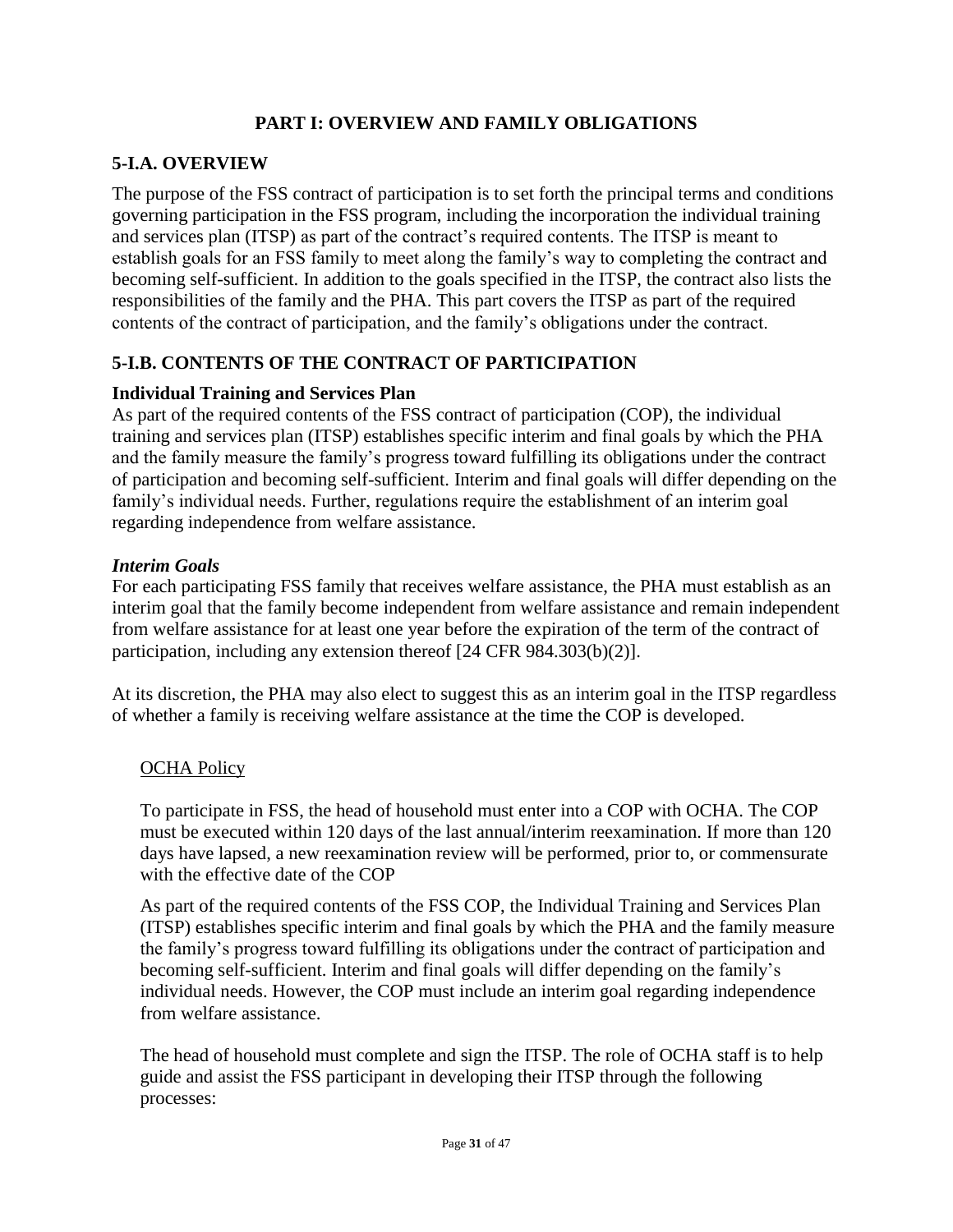- Evaluating current job skills, training, experience, and educational level.
- Selecting goals that are relevant and build upon and enhance current skills and/or educational achievements that a client can commit to accomplishing within the 5-year term of the COP.
- Identifying the available services and resources needed in order to achieve their established goals.

#### **Mandatory Goals**

The ITSP must include the following goals:

- Interim All household members must be independent from welfare assistance and remain independent from welfare assistance for at least one year before the expiration of the term of the COP, including any extension thereof [24 CFR 984.303(b)(2)].
- Final Head of household must seek and maintain suitable employment. [24 CFR 984.303 (b)(4)]

The objective of the final goal is employment in more than minimum wage jobs, unless there is significant potential for advancement.

For purposes of the OCHA's FSS program, *seek employment* means the head of household has applied for employment, attended job interviews, and otherwise followed through on employment opportunities as outlined in the individual training and services plan of his or her contract of participation.

*Maintain employment* means that the FSS head of household will complete all of the obligations outlined in the individual training and services plan in his or her COP and be employed full-time on the last effective day of the COP.

*Suitable employment* is employment that is outlined in the individual training and services plan of the contract of participation and is based on the skills, education, and job training of the head of household.

#### **Individual Training & Service Plans for Other than FSS Head**

An individual training and services plan is only required for the head of the FSS family. This means that it is the PHA's decision, after consulting with the family, whether to create an ITSP and provide supportive services to other family members aged 18 or over if they want to participate in the FSS program and supportive services are available [Notice PIH 93-24, G-16].

## OCHA Policy

OCHA will permit additional family members to have an ITSP.

## **5-I.C. FAMILY OBLIGATIONS**

#### **Compliance with Lease Terms**

One of the obligations of the FSS family according to the contract of participation is to comply with the terms and conditions of the HCV program assisted lease [24 CFR 984.303(b)(3)].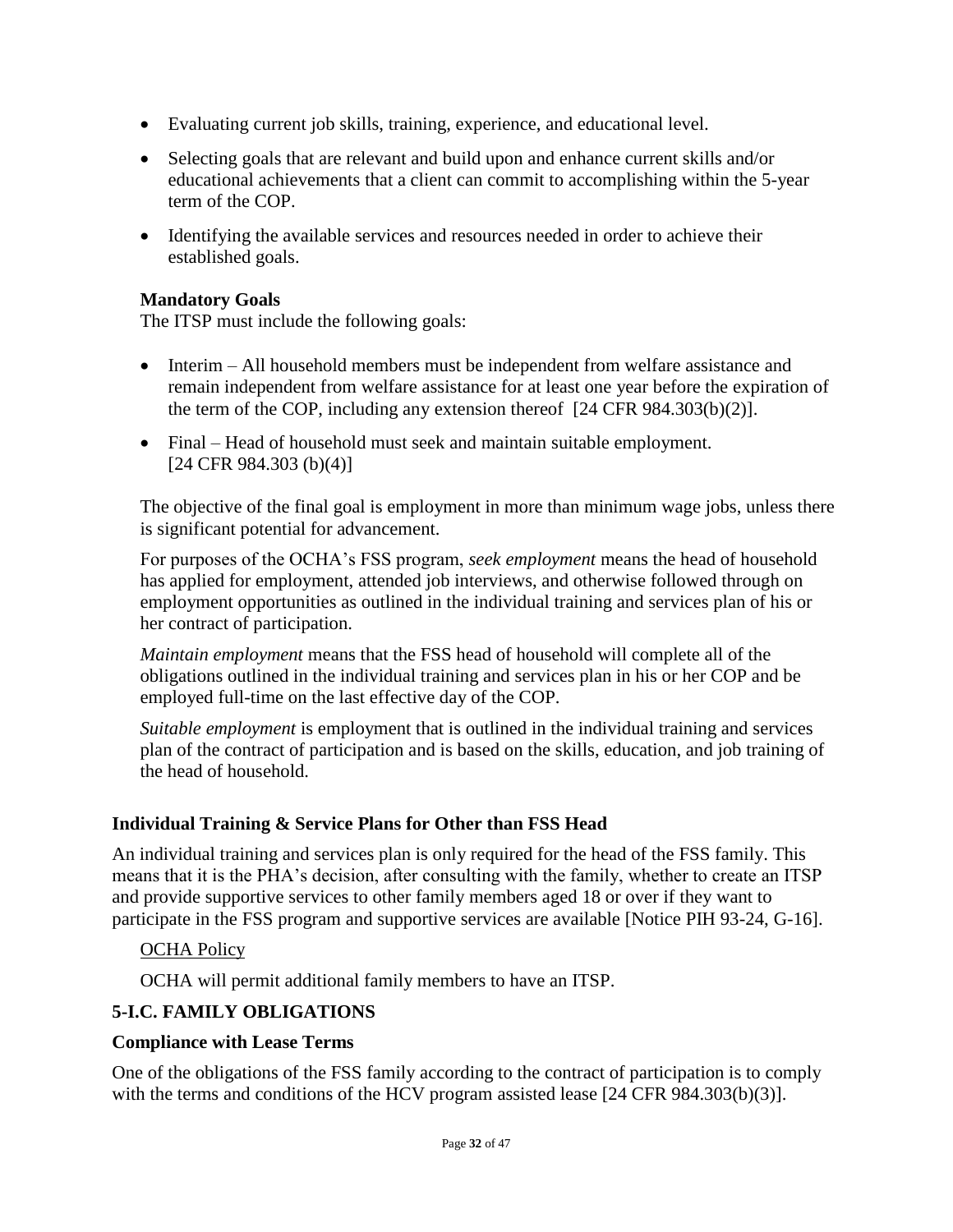Inability to comply with the lease represents an inability to comply with the contract, therefore regulations regarding noncompliance with the FSS contract apply [see 24 CFR 984.303(b)(5)]. It is up to the PHA to determine the plan of action for FSS families found in noncompliance with the lease and how the PHA will precisely define the term *comply with the lease.* 

## OCHA Policy

*Comply with the lease* means the FSS family has not been evicted for repeated or serious violations of the lease; or if they have been evicted for serious or repeated violations of the lease, the family has prevailed in the informal hearing process.

OCHA will terminate the FSS COP if HCV program participation is terminated.

## **5-I.D. CONSEQUENCES OF NONCOMPLIANCE WITH THE CONTRACT**

Consequences apply for families who do not meet the terms and conditions of the contract. The regulations require that the contract of participation specify that if the FSS family fails to comply, without good cause, with the terms and conditions of the contract (including compliance with the HCV-assisted lease), the PHA may:

- Withhold supportive services
- Terminate the family's participation in the FSS program
- In an HCV FSS program, terminate or withhold the family's HCV program assistance

However, the PHA may not terminate or withhold the family's HCV program assistance if the only basis for noncompliance with the contract of participation is noncompliance with the lease or failure to become independent from welfare assistance. Still, failure to become independent from welfare assistance because of failure of the head of household to meet the employment obligation specified in the contract, or failure of the FSS family to meet any other obligation under the contract of participation (except the interim goal concerning welfare assistance) is grounds for the PHA to terminate or withhold HCV program assistance [24 CFR 984.303(b)(5)]. PHA policy regarding termination of HCV program assistance due to failure to comply with the requirements of the COP without good cause is found in Section 5- II.G. of this Action Plan.

#### OCHA Policy

If after an annual case management review, it is determined that the head-of-household has made only a minimal or no effort in pursuing the goals established in their ITSP, OCHA has the option of terminating their COP and forfeiting any escrow, upon appropriate written notification to the family.

Prior to completing a COP and ITSP, if an FSS member is terminated from the HCV program for a noncompliance with HCV program regulations, their COP will terminate concurrently and any accrued escrow will be forfeited.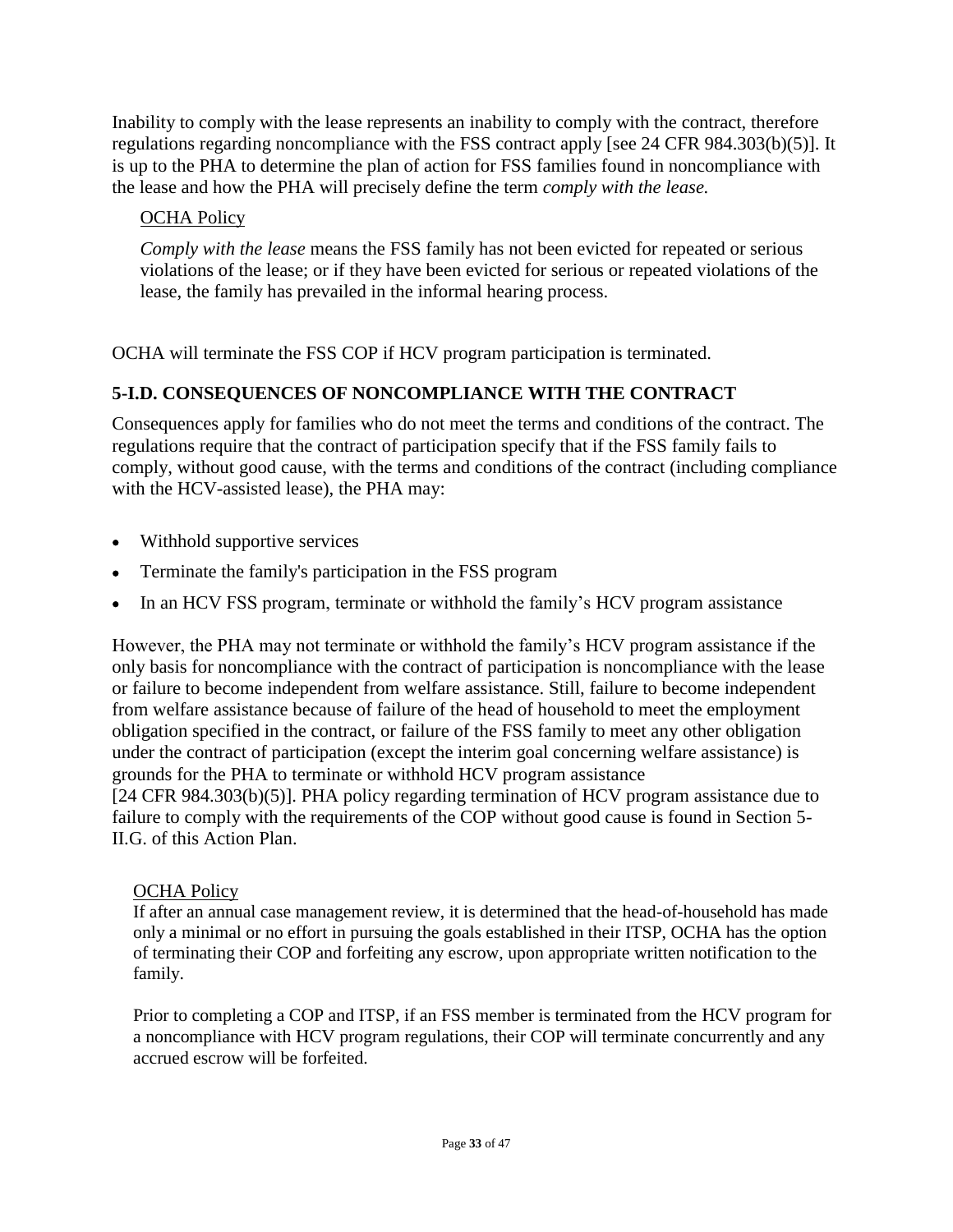If upon completion of the COP and ITSP, it is determined that the FSS household is in violation of HCV program regulations, graduation from the program will be denied and any accrued escrow will be forfeited.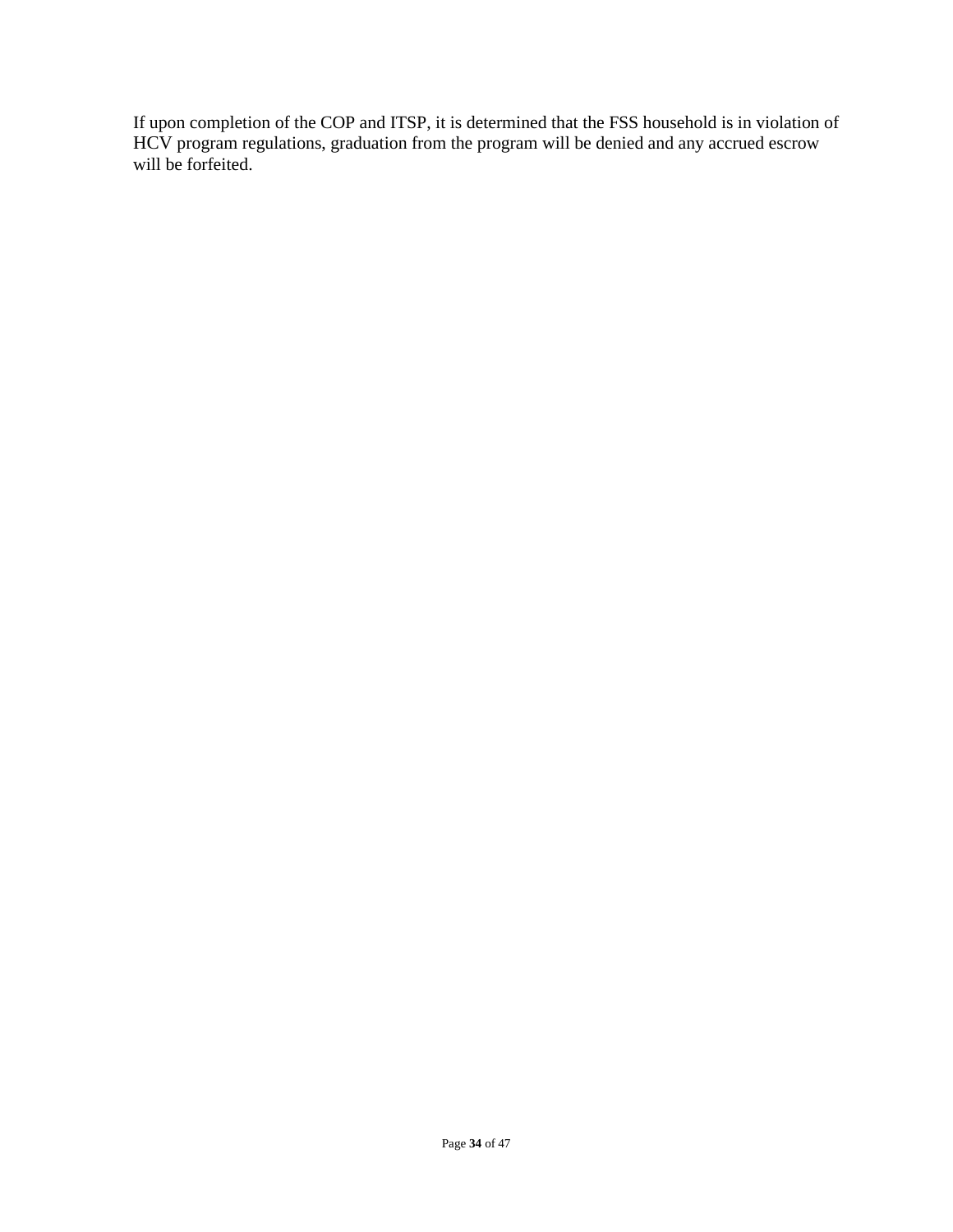## **PART II. CONTRACT SPECIFICATIONS**

## **5-II.A. OVERVIEW**

In addition to making clear the family's obligations under the program, the contract of participation contains specific terms and conditions, including those governing contract modifications, terminations, and grievance procedures. This part describes those specifications and associated policy.

## **5-II.B. CONTRACT TERM [24 CFR 984.303(c)]**

The contract term is five years. This means that the family has no more than five years from the effective date of the COP to fulfill their obligations as specified in the contract. This five year term requirement will be specified in the COP.

#### **Contract Extension [24 CFR 984.303(d)]**

While the term set forth in the contract of participation is for five years, contract extensions are possible. Upon receipt of a written request for an extension, OCHA will conduct a review of the case and make a determination to approve or deny the request. Approval of an extension will be contingent upon verification that the circumstances preventing the participant from completing their COP within the established timeframe were beyond their control. If approved, the length of the extension is at OCHA's discretion, but in no instance will exceed two years.

## **5-II.C. MODIFICATION OF THE CONTRACT**

The COP may be modified upon mutual agreement of the PHA and the FSS family. This includes modifications in writing with respect to the ITSPs, the contract term (See Section 5- II.B. above), and designation of the head of the family [24 CFR 984.303(f)].

#### OCHA Policy

Goals established on the ITSP may be revised at OCHA's discretion, providing that:

- The revised goals are comparable to those, which were initially established.
- The revised goals can be accomplished within the remaining term of the COP.

#### **5-II.D. COMPLETION OF THE CONTRACT**

By regulation, the contract of participation is considered to be completed, and a family's participation in the FSS program is considered to be concluded when the following occurs [24 CFR 984.303(g)]:

- The FSS family has fulfilled all of its obligations under the COP on or before the expiration of the contract term, including any extension thereof.
- 30% of the monthly adjusted income of the FSS family equals or exceeds the published existing housing fair market rent for the size of the unit for which the FSS family qualifies based on OCHA's occupancy standards. The COP will be considered completed and the family's participation in the FSS program concluded on this basis even though the contract term, including any extension thereof, has not expired, and the family members who have ITSPs have not completed all activities set forth in their plans.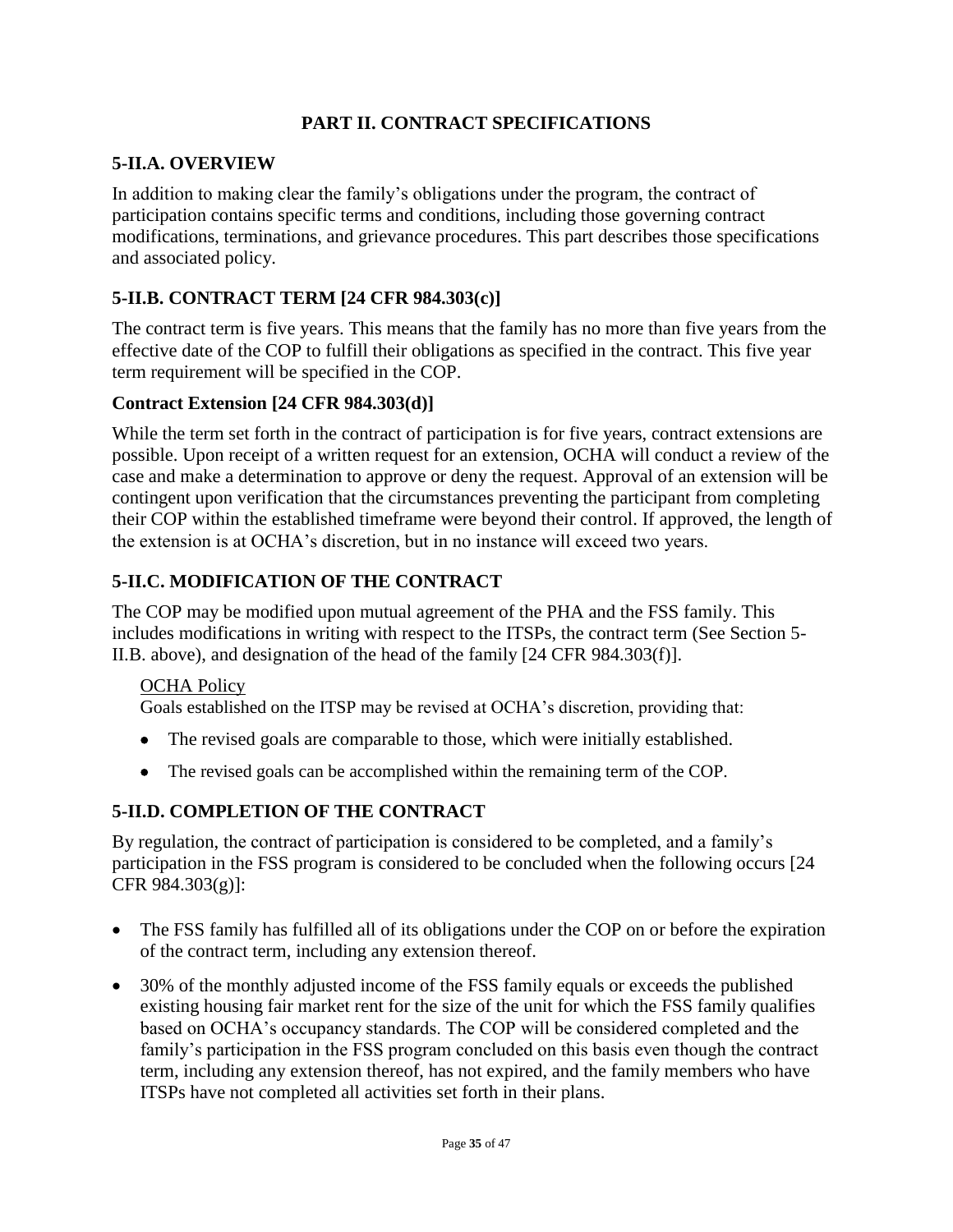Policies on verifying completion of the contract of participation can be found in Section 6-I.C. of this Action Plan.

## **5-II.E. TRANSITIONAL SUPPORTIVE SERVICE ASSISTANCE**

Even after a family has completed the contract of participation, a PHA may continue to offer appropriate FSS supportive services to a former FSS family whose head of family is employed. If the family still resides in HCV-assisted housing, these supportive services would be offered for becoming self-sufficient. If the family no longer resides in public housing, HCV-assisted housing, or other assisted housing, these supportive services would be offered for remaining selfsufficient [24 CFR 984.303(j)].

## PHA Policy

OCHA will continue to offer supportive services to a former FSS family who has completed its contract of participation, and whose head of family is employed.

## **5-II.F. TERMINATION OF THE CONTRACT**

The COP may be terminated before the expiration of the contract term and any extension of the contract by the following [24 CFR 984.303(h)]:

- Mutual consent of the parties
- Failure of the FSS family to meet its obligations under the contract of participation without good cause, including in an HCV FSS program the failure to comply with the contract requirements because the family has moved outside the jurisdiction of the PHA
- The family's withdrawal from the FSS program
- Such other act as is deemed inconsistent with the purpose of the FSS program
- Operation of law
- Termination of HCV program participation

## **5-II.G. OPTION TO TERMINATE SECTION 8 HOUSING AND SUPPORTIVE SERVICE ASSISTANCE [24 CFR 984.303(i)]**

As touched upon in Section 5-I.D. of this Action Plan, the PHA has the option to terminate or withhold HCV housing assistance, supportive services, and the FSS family's participation in the FSS program, if the PHA determines (in accordance with the hearing procedures provided in 24 CFR 982.555) that the FSS family has failed to comply without good cause with the requirements of the contract of participation.

## OCHA Policy

OCHA will not withhold or terminate HCV housing assistance if the PHA determines that the FSS family failed to comply without good cause with the requirements of the COP unless the actions prompting termination of the FSS COP would also, independently, prompt termination of the HCV.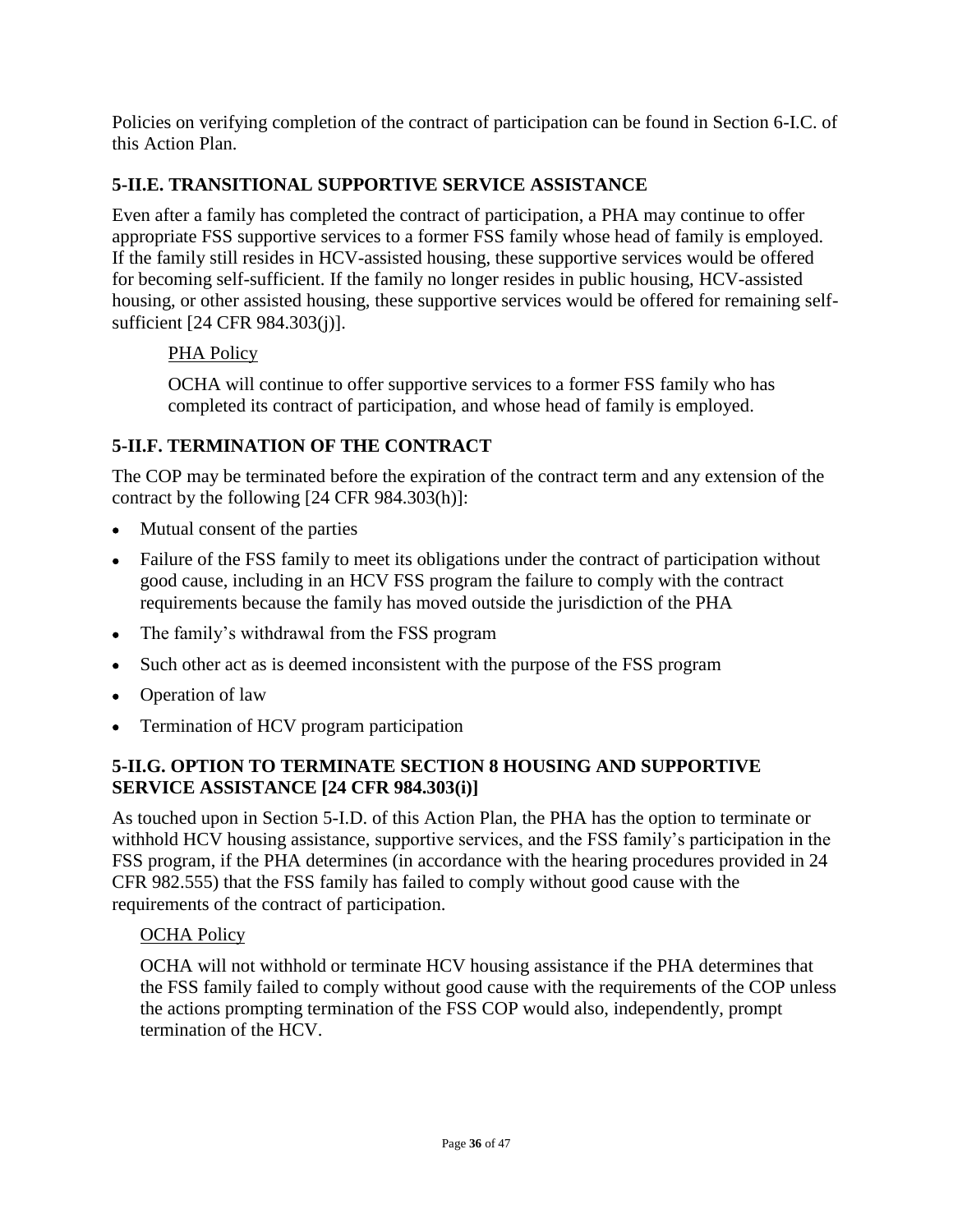## **5-II.H. NULLIFICATION OF CONTRACT FOR UNAVAILABILITY OF SUPPORTIVE SERVICES [24 CFR 984.303(e)]**

In addition to termination, the contract of participation can also be ended ahead of time as a result of integral supportive services being unavailable. This, however, should only occur as a last resort:

- If a social service agency fails to deliver the supportive services pledged under an FSS family member's individual training and services plan (ITSP), the PHA must make a good faith effort to obtain these services from another agency.
- If the PHA is unable to obtain the services from another agency, the PHA must reassess the family member's needs and determine whether other available services would achieve the same purpose.
- If other available services would not achieve the same purpose, the PHA shall determine whether the unavailable services are integral to the FSS family's advancement or progress toward self-sufficiency.
- If the unavailable services are not integral to the FSS family's advancement toward selfsufficiency, the PHA must revise the ITSP, delete these services, and modify the contract of participation to remove any obligation on the part of the FSS family to accept the unavailable services.
- If the unavailable services *are* determined to be integral to the FSS family's advancement toward self-sufficiency (which may be the case if the affected family member is the head of the FSS family), the PHA shall declare the contract of participation null and void.

Nullification of the contract of participation on the basis of unavailability of supportive services shall not be grounds for termination of HCV assistance.

## **5-II.I. GRIEVANCE PROCEDURES**

When adverse action is taken by the PHA against a family, the PHA is required to provide an informal hearing in the HCV program [24 CFR 966 subpart B, 24 CFR 982.554].

According to regulatory requirements, the FSS Action Plan must contain the informal hearing procedures available for FSS families against whom the PHA has taken adverse action with regards to FSS [24 CFR 984.201(d)(9)].

## OCHA Policy

The informal hearing procedures for the FSS program are the same as those adopted for OCHA's HCV program. Said procedures are located in Chapter 16 of OCHA's Administrative Plan.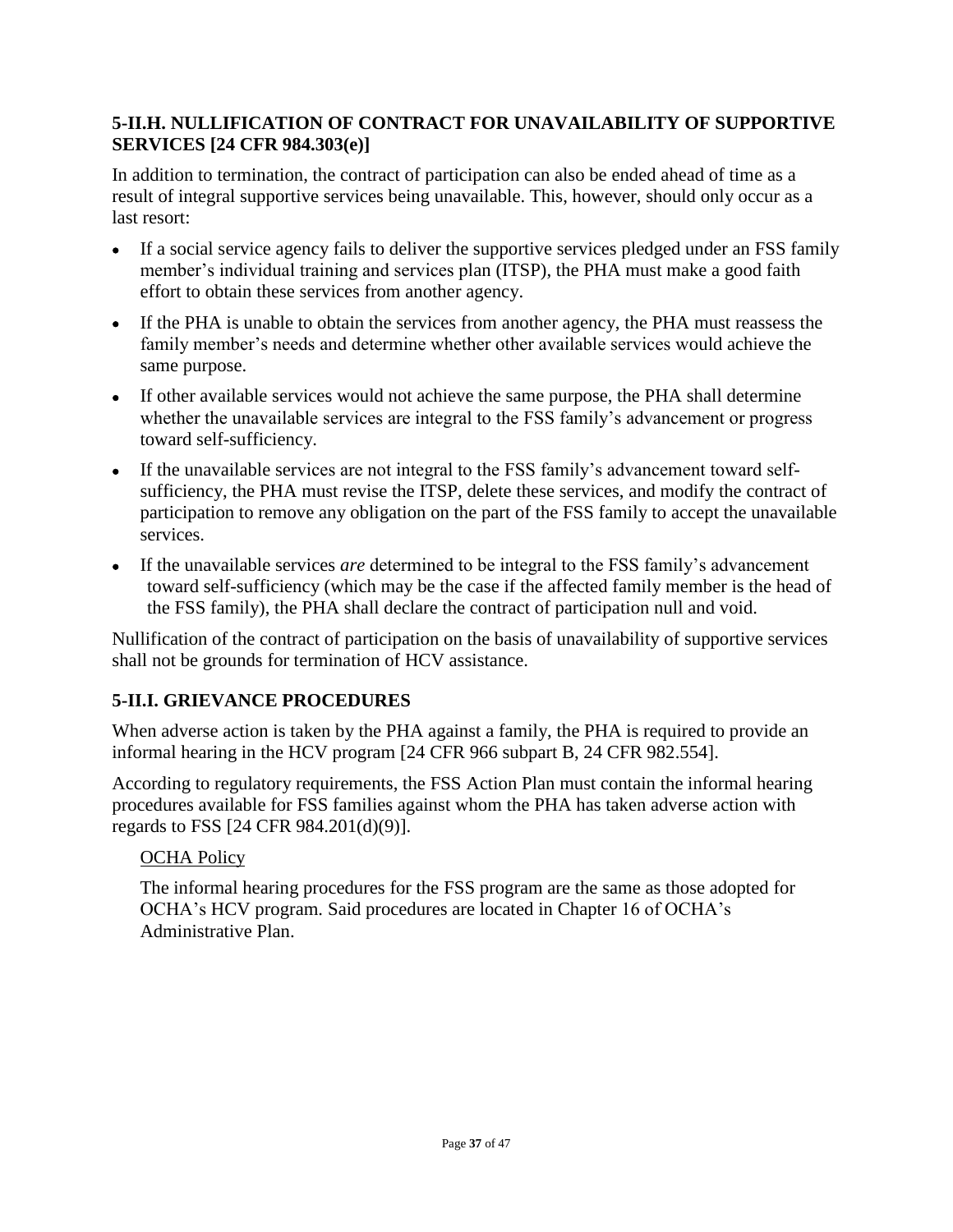## **Chapter 6**

#### **ESCROW ACCOUNT**

#### **INTRODUCTION**

The establishment of an escrow account is offered as a financial incentive to families for participation in the FSS program. Generally, under this incentive, the amount of an increase in family rent resulting from an increase in earned income is escrowed. That is, usually a family's rent or share of the rent goes up when the family experiences an increase in earned income. In the FSS program, this is still the case, but the part of the rent representing the increase is deposited into an account as an escrow credit. The funds from this escrow account then become available to FSS families upon successful completion of their contracts of participation.

This chapter explains how the FSS escrow account works, including calculating the amount of the escrow credit and disbursing the funds, and also covers the proper way for the PHA to manage and report on the account.

This chapter contains two parts:

Part I: The Escrow Account: This part provides an overview of how the escrow account works, including calculating the escrow credit and disbursing the funds upon completion of the contract of participation.

Part II: Escrow Fund Accounting and Reporting: This part describes the requirements for managing the escrow account, including both accounting and reporting requirements.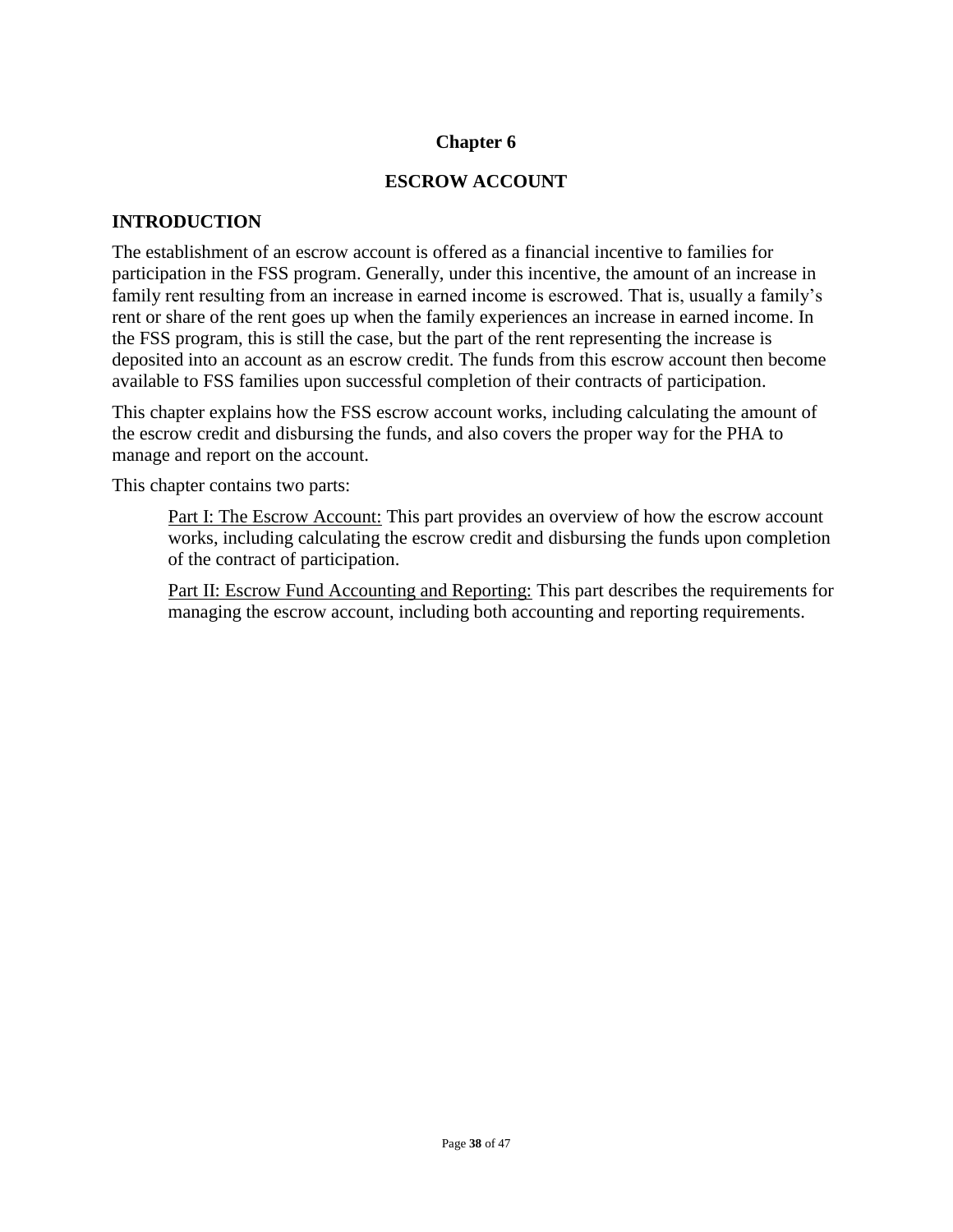## **PART I. THE ESCROW ACCOUNT**

#### **6-I.A. OVERVIEW**

As an integral incentive to the FSS program, it is very important to have clear-cut policy spelling out how the escrow account works. This includes policy regarding the calculation of the FSS credit amount, the disbursement of FSS account funds, the use of account funds for homeownership, and forfeiture of the FSS escrow account.

## **6-I.B. CALCULATING THE FSS CREDIT AMOUNT**

For FSS families who are very low-income families, the FSS credit is the lesser of 30% of current monthly adjusted income less the family rent, or the current family rent less the family rent at the time of the effective date of the contract of participation. The family rent is obtained by disregarding any increases in earned income (as defined in 24 CFR 984.103) from the effective date of the contract of participation. For FSS families who are considered low-income families but not very low-income families, the FSS credit is calculated in the same manner but cannot exceed the amount computed for 50 percent of the median income [24 CFR 984.305(b)(1)].

FSS families who are not low-income families are not entitled to any FSS credit [24 CFR 984.305(b)(2)].

#### **Determination of Family Rent and Total Tenant Payment**

For purposes of determining the FSS credit, *family rent* is 30 percent of adjusted monthly income [24 CFR 984.305(b)(1)].

#### **Increases in FSS Family Income [24 CFR 984.304]**

As described in the FSS credit calculations above, any increases in family earned income resulting in increases in family rent become deposited in the escrow account. For this reason, and because of the nature of the FSS account, any increase in the earned income of an FSS family during its participation in an FSS program may not be considered as income or a resource for purposes of eligibility of the FSS family for other benefits, or amount of benefits payable to the FSS family, under any other program administered by HUD, unless the income of the FSS family equals or exceeds 80 percent of the area median income (as determined by HUD, with adjustments for smaller and larger families).

## **Cessation of FSS Credit [24 CFR 984.305(b)(3)]**

The PHA will not make any additional credits to the FSS family's FSS account when the family has completed the contract of participation, or when the contract of participation is terminated or otherwise nullified.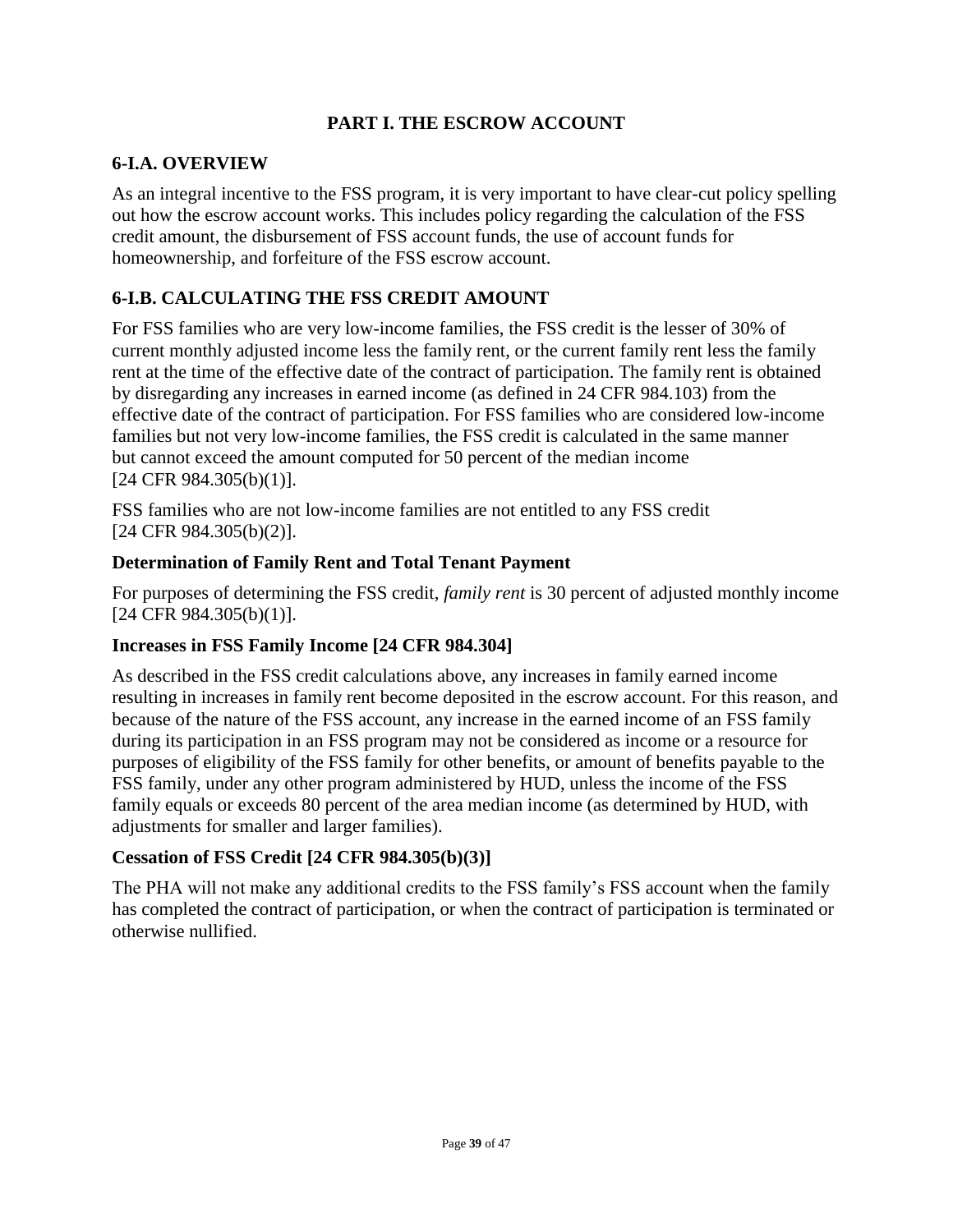## **6-I.C. DISBURSEMENT OF FSS ACCOUNT FUNDS**

## **Disbursement at Completion of Contract [24 CFR 984.305(c)(1)]**

When the contract has been completed according to regulation, the amount in an FSS account in excess of any amount the FSS family owes to the PHA will be paid to the head of the FSS family. However, in order to receive the disbursement, the head of the FSS family must submit a certification (as defined in §984.103) to the PHA at the time of contract completion that, to the best of his or her knowledge and belief, no member of the FSS family is a recipient of welfare assistance.

#### **Disbursement before Expiration of Contract Term**

FSS account funds may also be disbursed before the end of the contract term. If the PHA determines that the FSS family has fulfilled its obligations under the contract of participation before the expiration of the contract term and the head of the FSS family submits a certification that, to the best of his or her knowledge, no member of the FSS family is a recipient of welfare assistance, the amount in the family's FSS account in excess of any amount the family owes to the PHA will be paid to the head of the FSS family  $[24 984.305(c)(2)(i)].$ 

## **Verification of Family Certification at Disbursement**

Before final disbursement of the FSS account funds to the family, the PHA may verify that the FSS family is no longer a recipient of welfare assistance by requesting copies of any documents which may indicate whether the family is receiving any welfare assistance, and by contacting welfare agencies [24 CFR 984.305(c)(3)].

HUD provides verification guidance in Notice PIH 2010-19. This guidance is mandatory for the HCV program. OCHA's Administrative Plan contains verification policies following the hierarchy in this notice. The policies contained in OCHA's Administrative Plan cover verification policies related to the FSS program in general.

#### **Succession to FSS Account [24 CFR 984.305(d)]**

FSS account funds should be disbursed to the head of the FSS family. However, if the head of the FSS family no longer resides with the other family members in the HCV-assisted unit, the remaining members of the FSS family, after consultation with the PHA, have the right to designate another family member to receive the funds.

## **6-I.D. USE OF FSS ACCOUNT FUNDS FOR HOMEOWNERSHIP**

According to regulation, an FSS family may use its FSS account funds for the purchase of a home, including the purchase of a home under one of HUD's homeownership programs, or other federal, state, or local homeownership programs, unless the use is prohibited by the statute or regulations governing the particular homeownership program [24 CFR 984.305(e)].

Homeownership is just one option for use of the FSS account funds. PHAs may not restrict the use of escrow funds at contract completion [Notice PIH 93-24, C-13].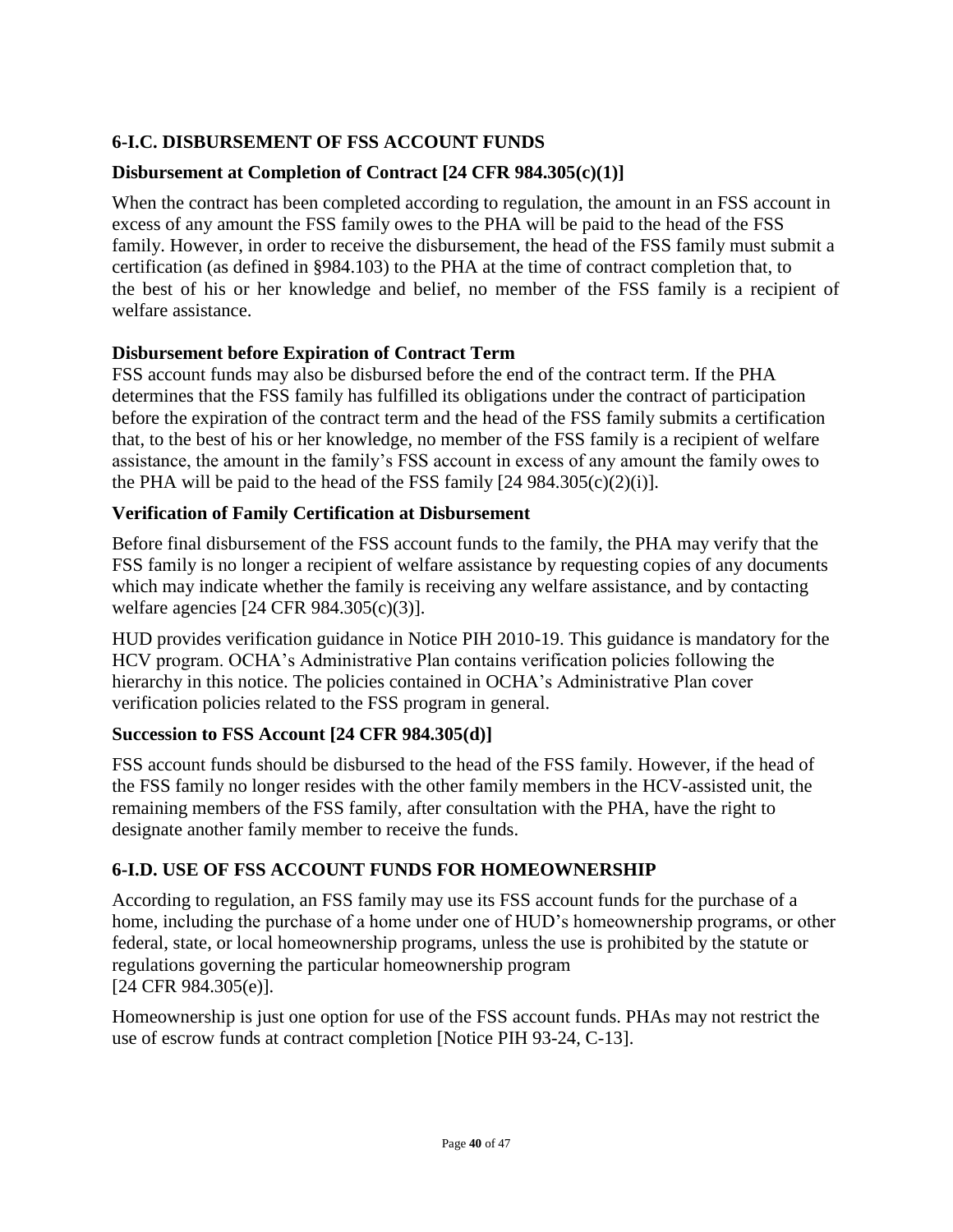## **6-I.E. FORFEITURE OF FSS ACCOUNT FUNDS**

Amounts in the FSS account will be forfeited when the contract of participation is terminated, or when the contract of participation is completed by the family (see Section 5-II.D. of this a Action Plan) but the FSS family is receiving welfare assistance at the time of expiration of the term of the contract of participation, including any contract extension [24 CFR 984.305(f)(1)].Treatment of Forfeited FSS Account Funds

#### **Treatment of Forfeited FSS Account Funds**

In the HCV program, forfeited FSS account funds will be treated as program receipts for payment of program expenses under the PHA budget for the program, and will be used in accordance with HUD requirements governing the use of program receipts [24 CFR 984.305(f)(2)(i)].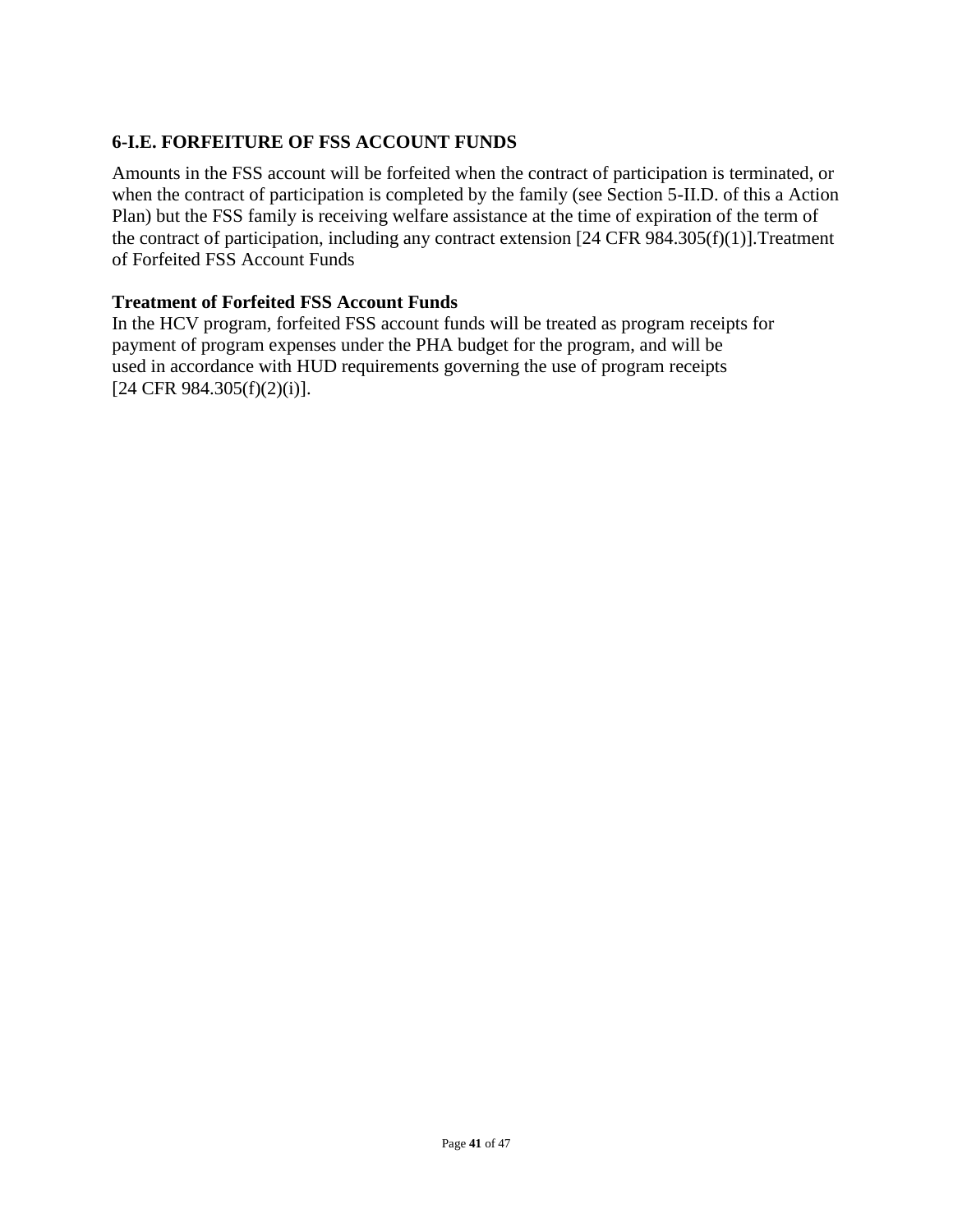## **PART II. ESCROW FUND ACCOUNTING AND REPORTING**

## **6-II.A. OVERVIEW**

Regulations set forth specific requirements involving the accounting and reporting for the FSS escrow account. This part describes those requirements and the PHA policy necessary for managing the account from the PHA perspective.

## **6-II.B. ACCOUNTING FOR FSS ACCOUNT FUNDS**

When establishing FSS escrow accounts, the PHA must deposit the FSS account funds of all families participating in the PHA's FSS program into a single depository account for each HCV program. In addition, the funds held in this account must be invested in one or more of the HUD-approved investments [24 CFR 984.305].

The total of the combined FSS account funds will be supported in the PHA accounting records by a subsidiary ledger showing the balance applicable to each FSS family. During the term of the contract of participation, the PHA periodically, but not less than annually, credits the amount of the FSS credit (see Section 6-I.B.) to each family's FSS account [24 CFR 984.305(a)(2)(i)].

## **Reduction of Amounts Due by FSS Family [24 CFR 984.305(a)(2)(iii)]**

If the FSS family has not paid the family contribution towards rent, or other amounts, if any, due under the HCV-assisted lease, the balance in the family's FSS account shall be reduced by that amount (as reported by the owner to the PHA in the HCV FSS program) before prorating the interest income. If the FSS family has fraudulently underreported income, the amount credited to the FSS account will be based on the income amounts originally reported by the FSS family.

## **6-II.C. REPORTING ON THE FSS ACCOUNT**

Each PHA is required to make a report, at least once annually, to each FSS family on the status of the family's FSS account.

At a minimum, the report must include [24 CFR 984.305(a)(3)]:

- The balance at the beginning of the reporting period
- The amount of the family's rent payment that was credited to the FSS account, during the reporting period
- Any deductions made from the account for amounts due the PHA before interest is distributed
- The amount of interest earned on the account during the year
- The total in the account at the end of the reporting period

OCHA will provide FSS participants an annual statement on the status of their FSS escrow account.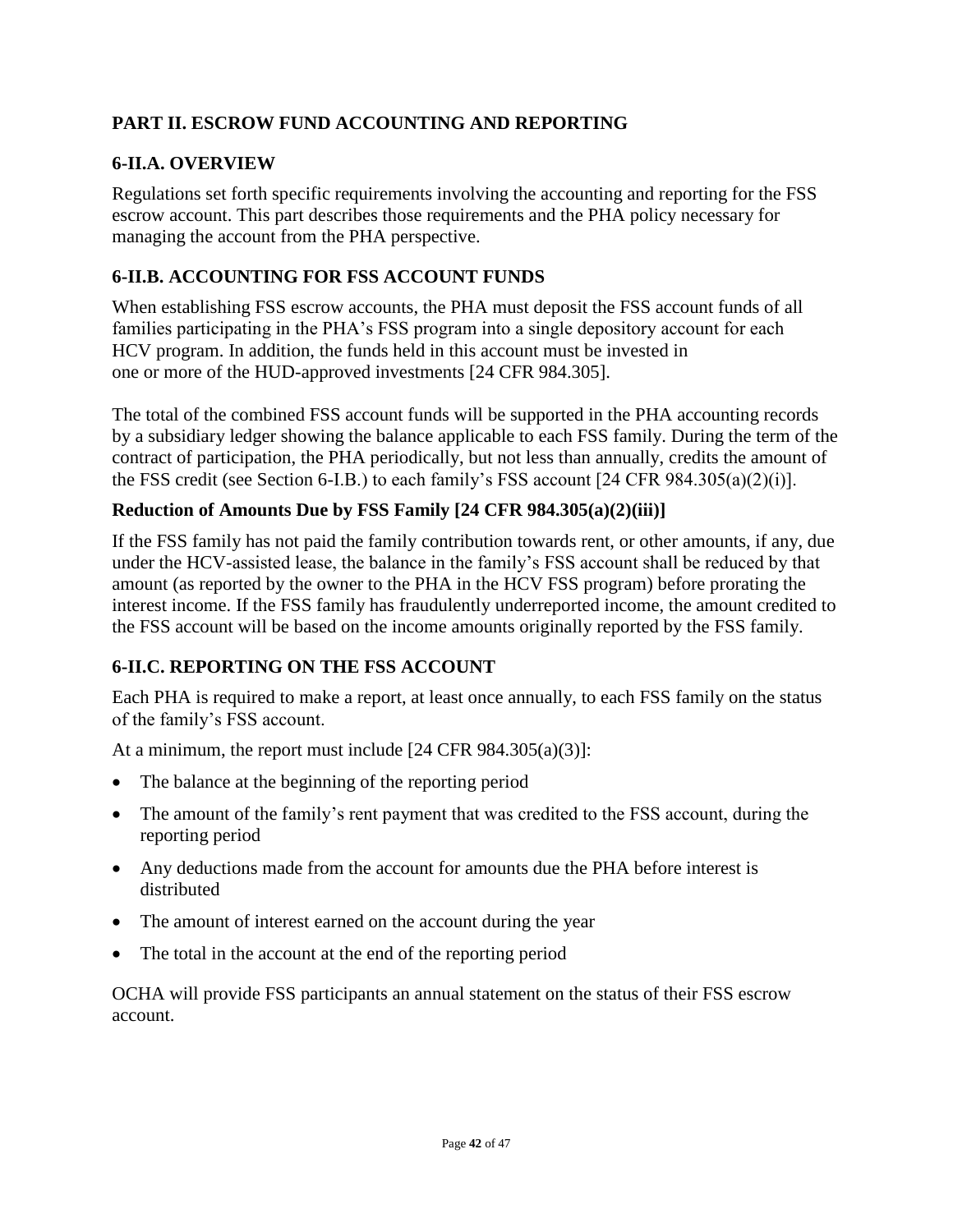## **Chapter 7**

#### **PORTABILITY IN HOUSING CHOICE VOUCHER FSS PROGRAMS**

#### **INTRODUCTION**

PHAs operating HCV FSS programs must be familiar with the rules and regulations regarding portability under the HCV program. As with the case of portability in the HCV program in general, the FSS family may move outside the initial PHA jurisdiction under portability procedures after the first 12 months of the FSS contract of participation [24 CFR 984.306].

In the event that an FSS family chooses to exercise portability, certain special requirements regarding the FSS program would apply. This chapter describes the obligations of the initial PHA, the receiving PHA, and the FSS family under portability, in addition to any special stipulations regarding portability in the FSS context.

This chapter contains two parts:

Part I: Portability in the FSS Program: This part provides a general overview of portability in the FSS program, including the residency requirements for FSS portability and management of the contract of participation when a family moves into or from another PHA's jurisdiction.

Part II: The Effects of Portability on FSS Regulations and Policy: This part describes the specific ways in which portability affects different aspects of the FSS program, including the escrow account, program termination, loss of the FSS account, and termination of HCV program assistance.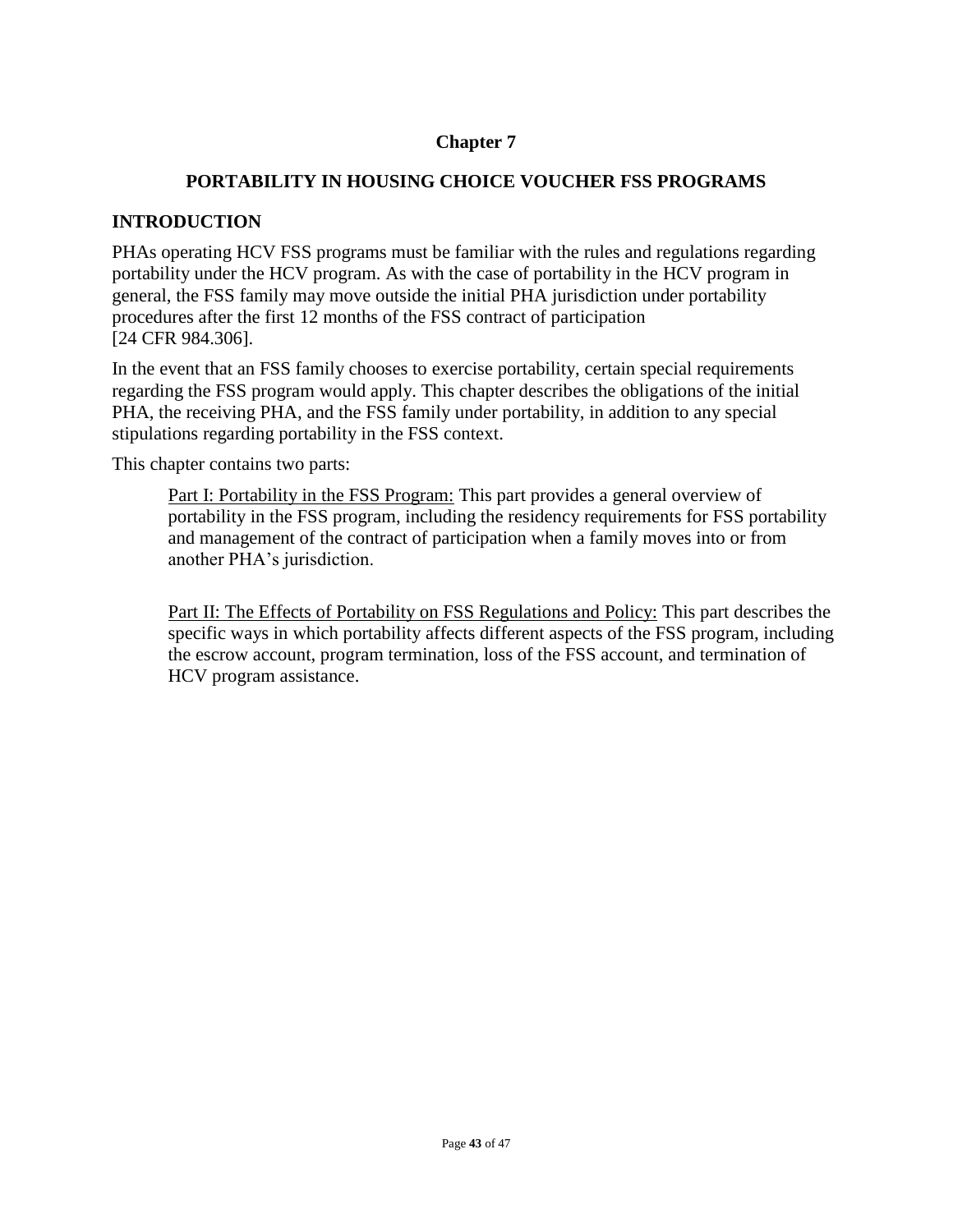## **PART I: PORTABILITY IN THE FSS PROGRAM**

## **7-I.A. OVERVIEW**

Portability is a statutory feature of the HCV program—it is included in the law. As such, PHAs operating an HCV FSS program need to understand the effects that portability will have on HCV FSS families and program operation. This part provides a general overview of portability in the FSS program, including the residency requirements for FSS portability and management of the contract of participation when a family moves into or from another PHA's jurisdiction.

## **7-I.B. DEFINITIONS**

For the purposes of portability with regards to the FSS program, the following definitions will be used [24 CFR 982.4, 24 CFR 984.306].

- *Initial PHA* means both:
	- 1. A PHA that originally selected a family that later decides to move out of the jurisdiction of the selecting PHA; and
	- 2. A PHA that absorbed a family that later decides to move out of the jurisdiction of the absorbing PHA.
- *Receiving PHA* means a PHA that receives a family selected for participation in the tenantbased program of another PHA. The receiving PHA either absorbs the family into its program, including issuing a voucher and providing rental assistance to the family, or bills the initial PHA for the family's housing assistance payments and the fees for administering the family's voucher.
- *Relocating FSS Family* refers to an FSS family that moves from the jurisdiction of a PHA at least 12 months after signing its contract of participation.

## **7-I.C. RESIDENCY REQUIREMENTS**

Families participating in an HCV FSS program are required to lease an assisted unit within the jurisdiction of the PHA that selected the family for the FSS program for a minimum period of 12 months after the effective date of the contract of participation. However, the initial PHA may approve a family's request to move outside its jurisdiction under portability during this period [24 CFR 984.306(b)(1)].

#### OCHA Policy

OCHA will approve a family's request to move outside its jurisdiction under portability during the first 12 months after the effective date of the COP if needed for training, education, employment, and/or any other "good cause".

After the first 12 months of the FSS contract of participation, the FSS family may move outside the initial PHA jurisdiction under portability procedures regardless of PHA approval [24 CFR 984.306(b)(2)].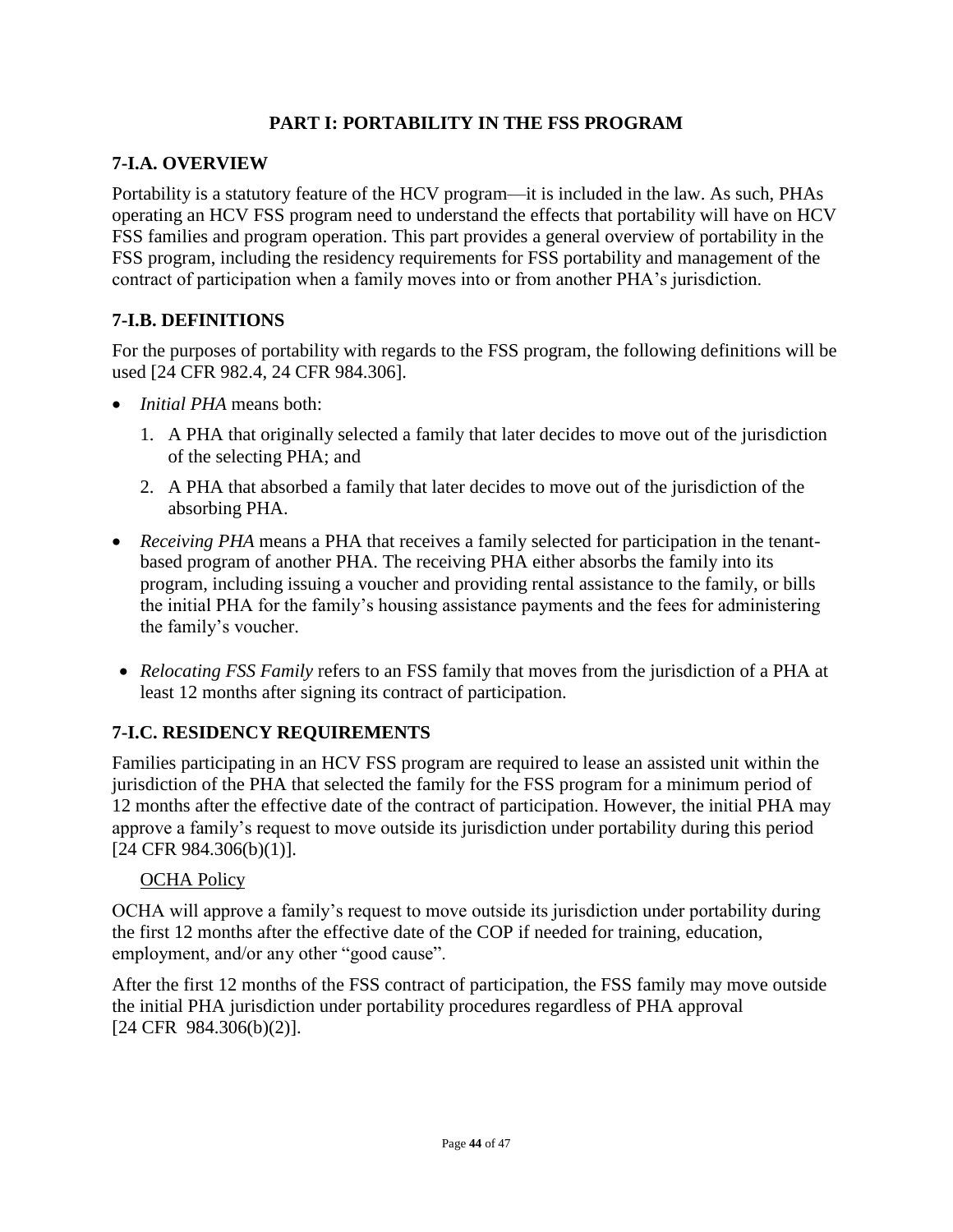## **7-I.D. CONTRACT OF PARTICIPATION**

#### **FSS Participation outside OCHA Jurisdiction**

When an FSS participant moves outside of OCHA's jurisdiction, OCHA, as the initial issuing Housing Authority (IHA), will take one of the following actions:

- Transfer FSS escrow account funds to the Receiving Housing Authority (RHA), upon receiving written notification that OCHA's FSS household has been absorbed, received a new HCV, and entered into a new COP/ITSP with the RHA for the remaining term of their original COP.
- Terminate the COP and forfeit any escrow funds, if the FSS household is unable to complete their COP and ITSP with OCHA, and continuing participation with the RHA FSS program is not an option, or is declined.

#### **Participation in the FSS Program of the Receiving PHA**

When a family moves into the jurisdiction of another PHA, the relocating FSS family may participate in the FSS program of the receiving PHA if the receiving PHA allows the family to do so. However, a PHA is not obligated to enroll a relocating FSS family in its FSS program [24 CFR 984.306(d)(1)].

When a household moves into OCHA's jurisdiction and the head of household wishes to participate in FSS, OCHA may absorb the household in compliance with HUD portability procedures.

If the head of household has an existing COP with the IHA, they may elect to transfer participation to OCHA, or initiate a new COP to participate with OCHA. [24 CFR 984.306(d)(2)].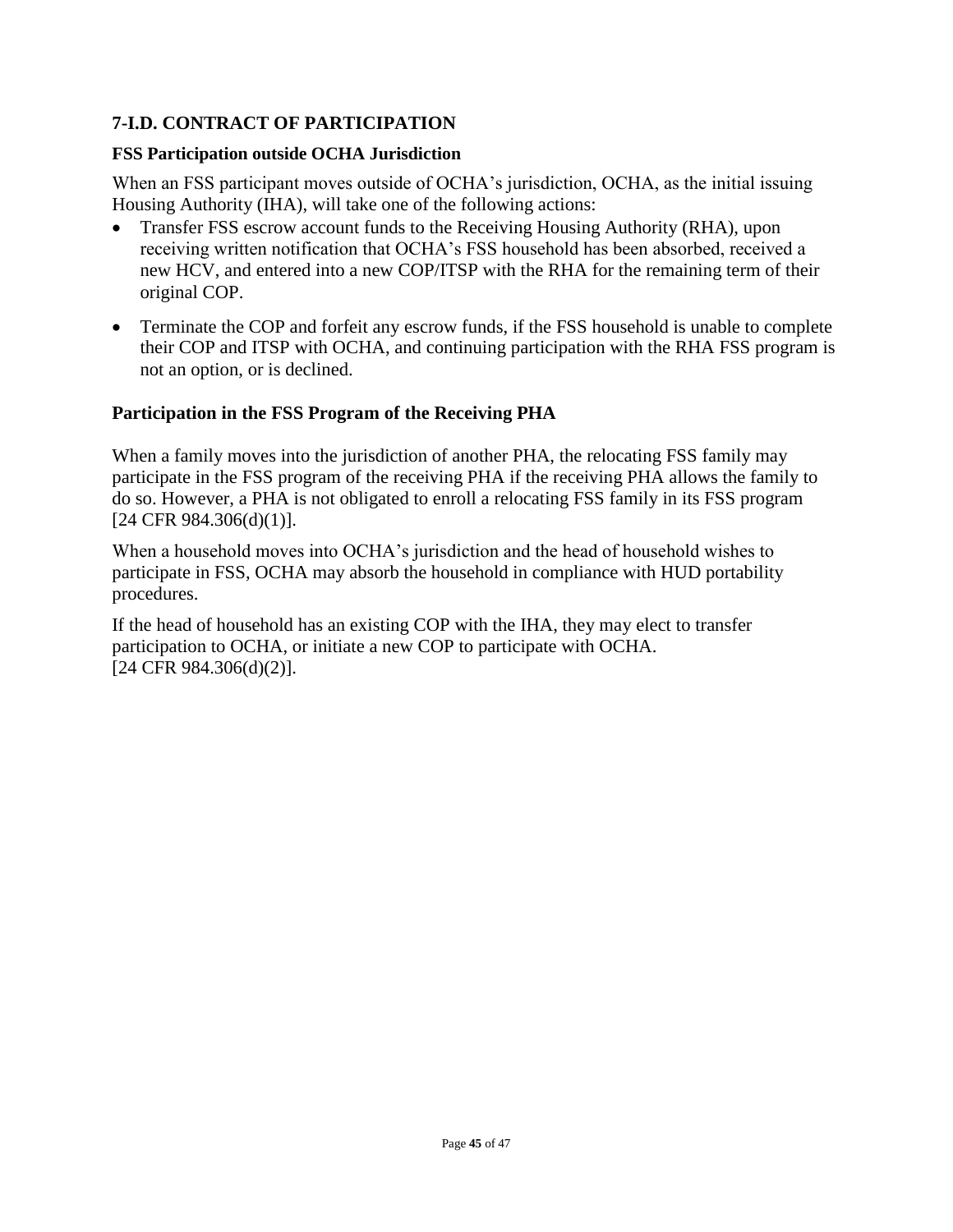#### **Chapter 8**

#### **FAMILY UNIFICATION PROGRAM (FUP) AND FAMILY SELF SUFFICIENCY DEMONSTRATION**

#### **8-I.A. OVERVIEW**

In January 2016, HUD announced the opportunity for PHAs to participate in a demonstration testing the effectiveness of combining HCVs for eligible youth lacking adequate housing under the Family Unification Program (FUP) with assistance under the Family Self Sufficiency (FSS) program. The purpose is to increase opportunities for housing youth with support to achieve selfsufficiency.

Specifically, the demonstration extends the 36-month time limit to match the length of the COP, typically five years. The demonstration does not waive or establish alternative requirements under the FSS program.

#### **8-I.B. DEMONSTRATION OUTLINE**

Program participants with an FUP youth voucher who agree to sign a COP will maintain their housing assistance for a period not exceeding the length of the COP. In most cases, this limit will be no more than 5 years. However, if the COP is extended, in accordance with 24 CFR 984.303(d), the FUP youth voucher can be extended for the entire length of the COP.

Current FUP youth will be given the opportunity to participate. The FUP participant is afforded the full length of the COP without regard to the amount of time remaining on their original 18 month time limit.

Families are not required to participate in the FSS program as a condition of receipt of assistance under the HCV program, including receipt of an FUP voucher. However, only FUP youth that sign a COP will benefit from the extension of the time limit for voucher assistance.

#### **8-I.C. REASONABLE ACCOMMODATION AND PROGRAM ACCESSIBILITY**

Refer to Chapter 2 of OCHA's Administrative Plan regarding reasonable accommodation and program accessibility.

#### **8-I.D. OUTREACH AND NOTIFICATION**

OCHA will conduct outreach and provide notification of the Demonstration to current and future FUP youth as follows:

- Via communication with the PCWA, the Orange County Social Services Agency (SSA)
- Upon FUP Program Briefing
- During the initial eligibility process